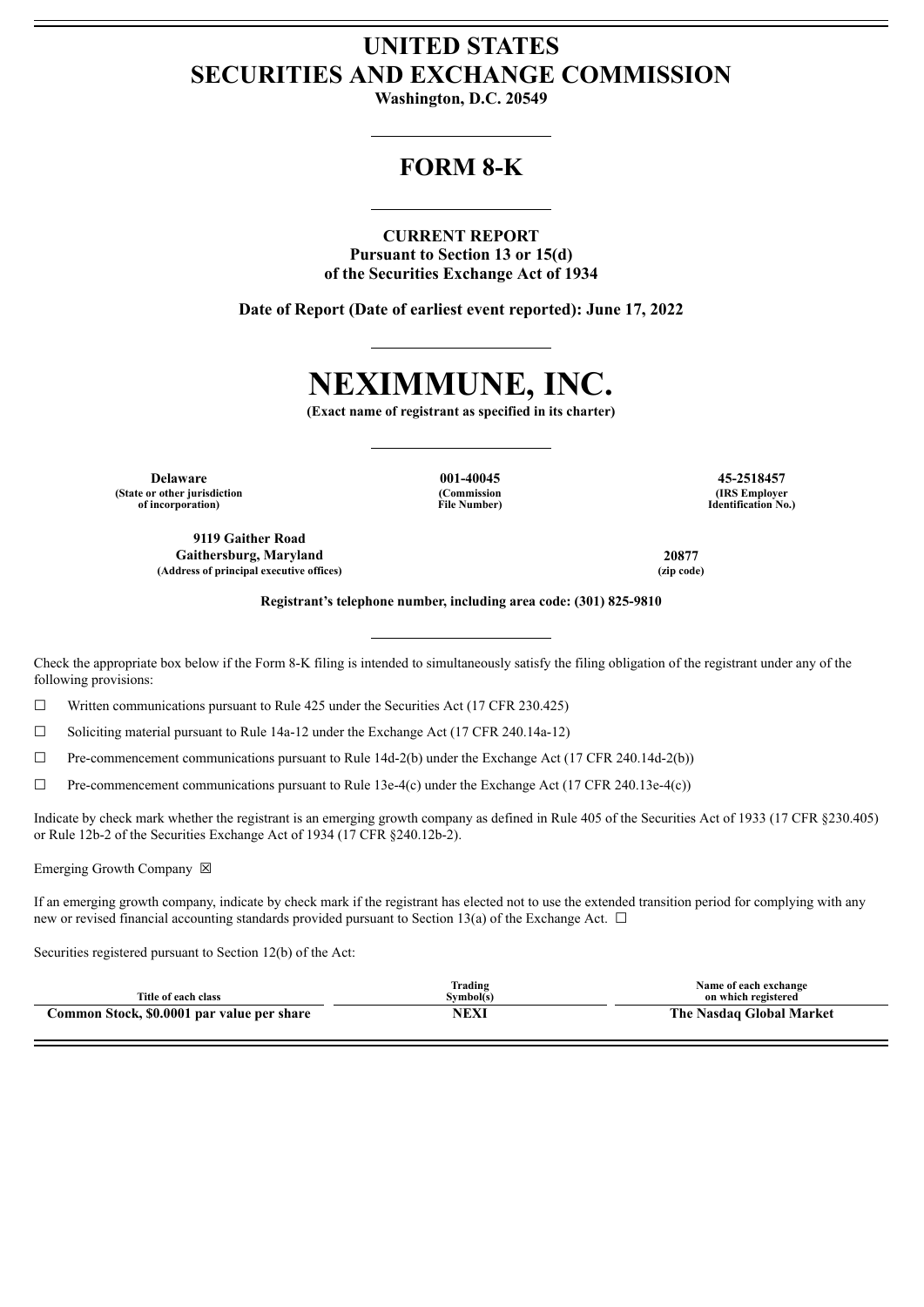#### **Item 1.01 Entry into a Material Definitive Agreement.**

On June 17, 2022, NexImmune, Inc., (the "Company" or "NexImmune") entered into a Controlled Equity OfferingSM Sales Agreement (the "*Sales Agreement*") with Cantor Fitzgerald & Co. and BTIG, LLC (together, the "*Agents*"), pursuant to which the Company may offer and sell shares of its common stock, \$0.0001 par value per share, having an aggregate offering price of up to \$50,000,000 (the "*Shares*") from time to time through the Agents (the "*Offering*").

Subject to the terms and conditions of the Sales Agreement, the Agents will use their commercially reasonable efforts to sell the Shares from time to time, based upon the Company's instructions, by methods deemed to be an "at the market offering" as defined in Rule 415(a)(4) promulgated under the Securities Act of 1933, as amended (the "*Securities Act*"). The Company or the Agents may suspend or terminate the offering of Shares upon notice to the other party and subject to other conditions.

The Company has agreed to pay the Agents commissions for their services in acting as agents in the sale of the Shares in the amount of 3.0% of gross proceeds from the sale of the Shares pursuant to the Agreement. The Company has also agreed to provide the Agents with customary indemnification and contribution rights.

The foregoing description of the Sales Agreement does not purport to be complete and is qualified in its entirety by reference to the full text of the Sales Agreement, which is attached hereto as Exhibit 1.1 and incorporated by reference herein.

Mintz, Levin, Cohn, Ferris, Glovsky and Popeo, P.C., counsel to the Company, has issued a legal opinion relating to the Offering. A copy of such legal opinion, including the consent included therein, is attached as Exhibit 5.1 hereto.

The Shares to be sold under the Sales Agreement, if any, will be issued and sold pursuant to the Company's shelf registration statement on Form S-3 (File No. 333-263399), previously filed with the Securities and Exchange Commission (the "*SEC*") on March 9, 2022, and declared effective by the SEC on March 16, 2022. A prospectus supplement related to the Offering will be filed with the SEC on June 17, 2022. This Current Report on Form 8-K shall not constitute an offer to sell or the solicitation of an offer to buy the Shares, nor shall there be any sale of the Shares in any state in which such offer, solicitation or sale would be unlawful prior to registration or qualification under the securities laws of any such state.

#### **Item 9.01 Financial Statements and Exhibits.**

(d) Exhibits

| Exhibit<br>$N_{0.}$ | <b>Description</b>                                                                                                                                     |
|---------------------|--------------------------------------------------------------------------------------------------------------------------------------------------------|
| 1.1                 | Controlled Equity Offering Sales Agreement <sup>SM</sup> , dated June 17, 2022, by and among NexImmune Inc., Cantor Fitzgerald & Co. and<br>BTIG, LLC. |
| 5.1                 | Opinion of Mintz, Levin, Cohn, Ferris, Glovsky and Popeo, P.C.                                                                                         |
| 23.1                | <u>Consent of Mintz, Levin, Cohn, Ferris, Glovsky and Popeo, P.C. (contained in Exhibit 5.1 above)</u>                                                 |
| 104                 | Cover Page Interactive Data File (embedded within the Inline XBRL document).                                                                           |

 $\overline{2}$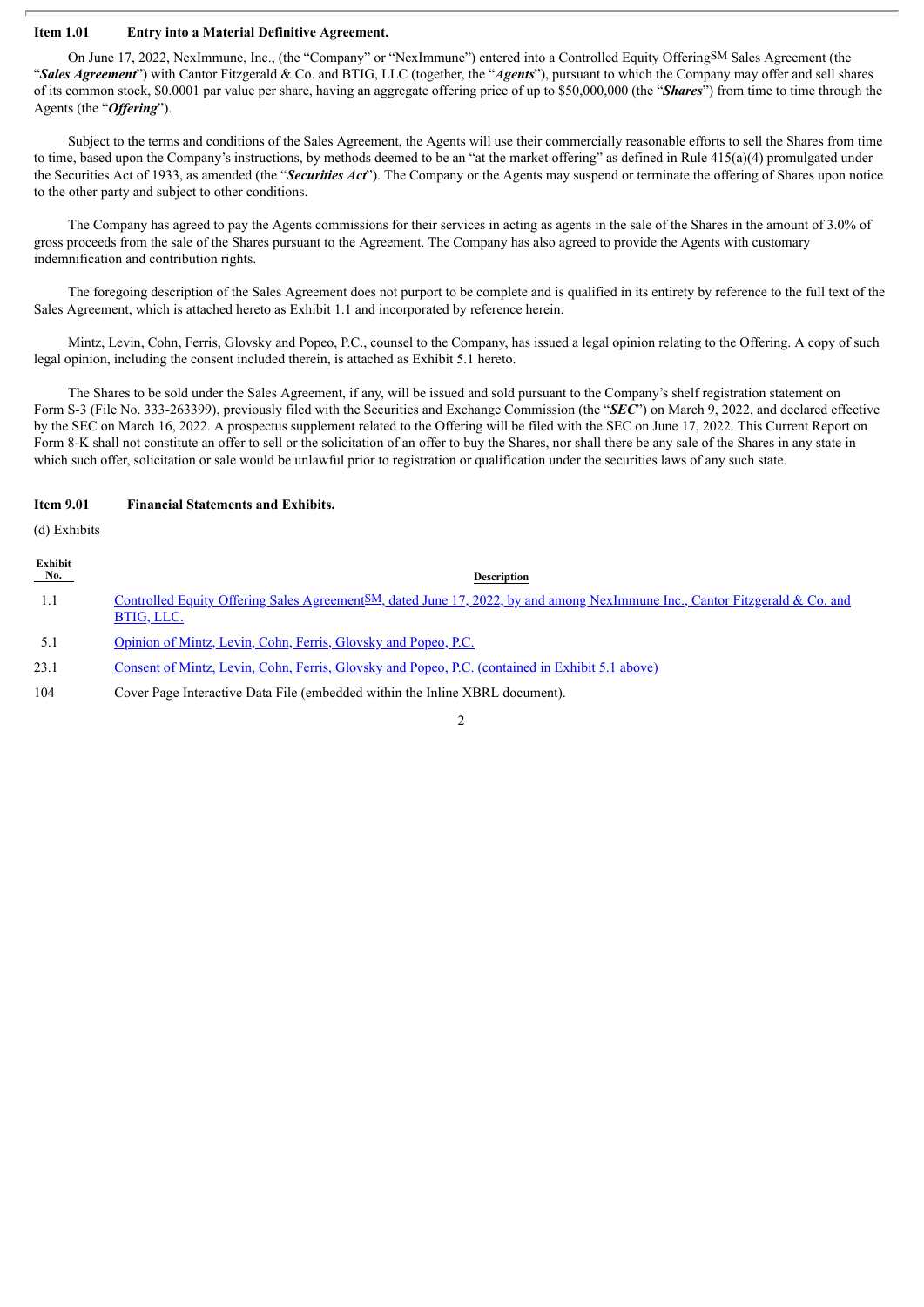**SIGNATURES**

Pursuant to the requirements of the Securities Exchange Act of 1934, the Registrant has duly caused this report to be signed on its behalf by the undersigned thereunto duly authorized.

## **NEXIMMUNE, INC.**

By: /s/ John Trainer John Trainer Chief Financial Officer

Date: June 17, 2022

3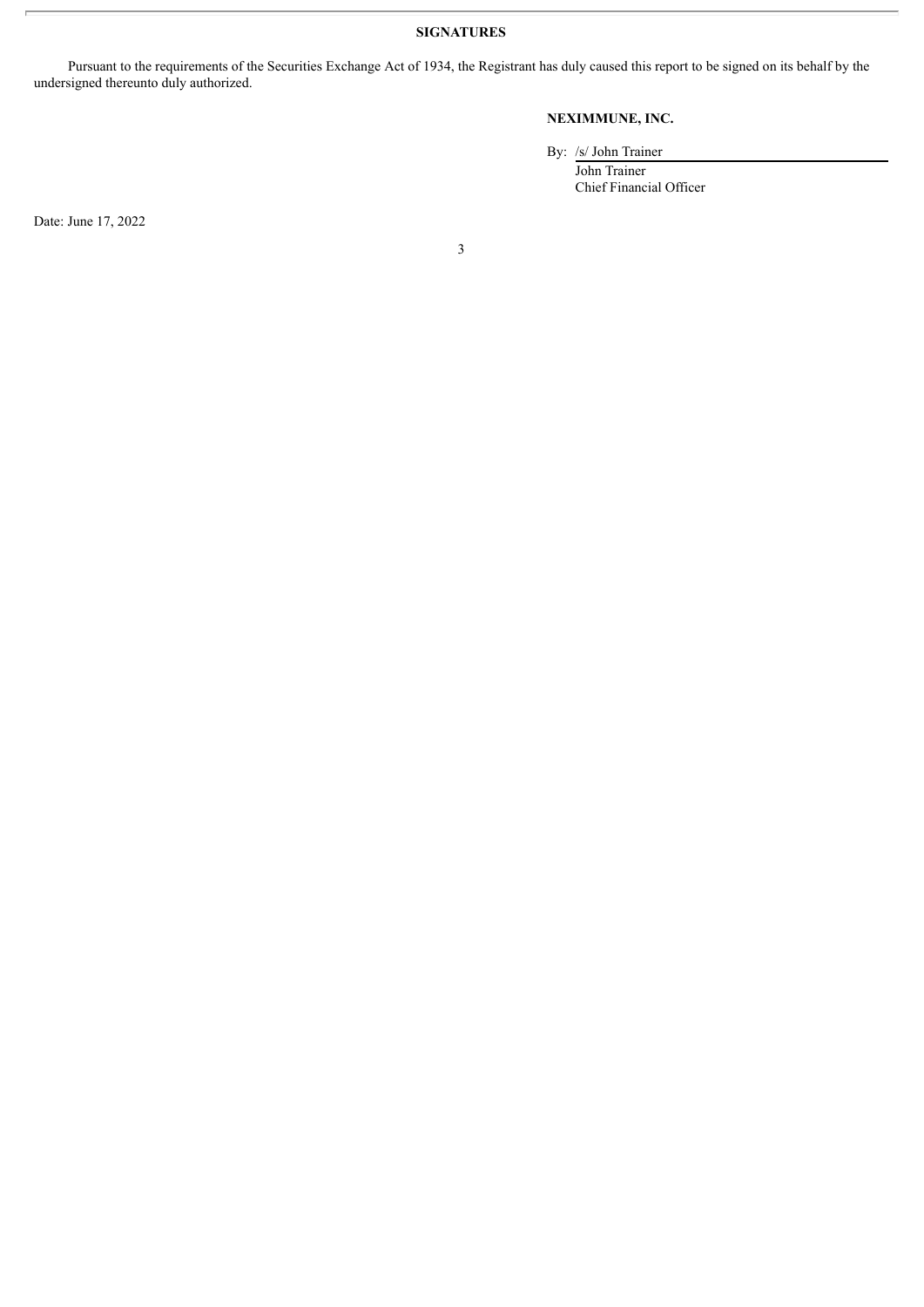### **NEXIMMUNE, INC.**

Shares of Common Stock (par value \$0.0001 per share)

#### **Controlled Equity OfferingSM**

#### **Sales Agreement**

June 17, 2022

<span id="page-3-0"></span>Cantor Fitzgerald & Co. 499 Park Avenue New York, NY 10022

BTIG, LLC 600 Montgomery Street San Francisco, CA 94111

#### Ladies and Gentlemen:

NexImmune, Inc., a Delaware corporation (the "**Company**"), confirms its agreement (this "**Agreement**") with Cantor Fitzgerald & Co. and BTIG, LLC (each individually an "**Agent**", and collectively, the "**Agents**"), as follows:

1. Issuance and Sale of Shares. The Company agrees that, from time to time during the term of this Agreement, on the terms and subject to the conditions set forth herein, it may issue and sell through the Agents, shares of common stock (the "**Placement Shares**") of the Company, par value \$0.0001 per share (the "**Common Stock**"); *provided*, *however*, that in no event shall the Company issue or sell through the Agents such number or dollar amount of Placement Shares that would (a) exceed the number or dollar amount of shares of Common Stock registered on the effective Registration Statement (defined below) pursuant to which the offering is being made, (b) exceed the number of authorized but unissued shares of Common Stock (less shares of Common Stock issuable upon exercise, conversion or exchange of any outstanding securities of the Company or otherwise reserved from the Company's authorized capital stock), (c) exceed the number or dollar amount of shares of Common Stock permitted to be sold under Form S-3 (including General Instruction I.B.6 thereof, if applicable) or (d) exceed the number or dollar amount of shares of Common Stock for which the Company has filed a Prospectus Supplement (defined below) (the lesser of (a), (b), (c) and (d), the "**Maximum Amount**"). Notwithstanding anything to the contrary contained herein, the parties hereto agree that compliance with the limitations set forth in this Section 1 on the amount of Placement Shares issued and sold under this Agreement shall be the sole responsibility of the Company and that the Agents shall have no obligation in connection with such compliance. The offer and sale of Placement Shares through the Agents will be effected pursuant to the Registration Statement (as defined below) filed by the Company and declared effective by the Securities and Exchange Commission (the "**Commission**") on March 16, 2022, although nothing in this Agreement shall be construed as requiring the Company to use the Registration Statement to issue Common Stock.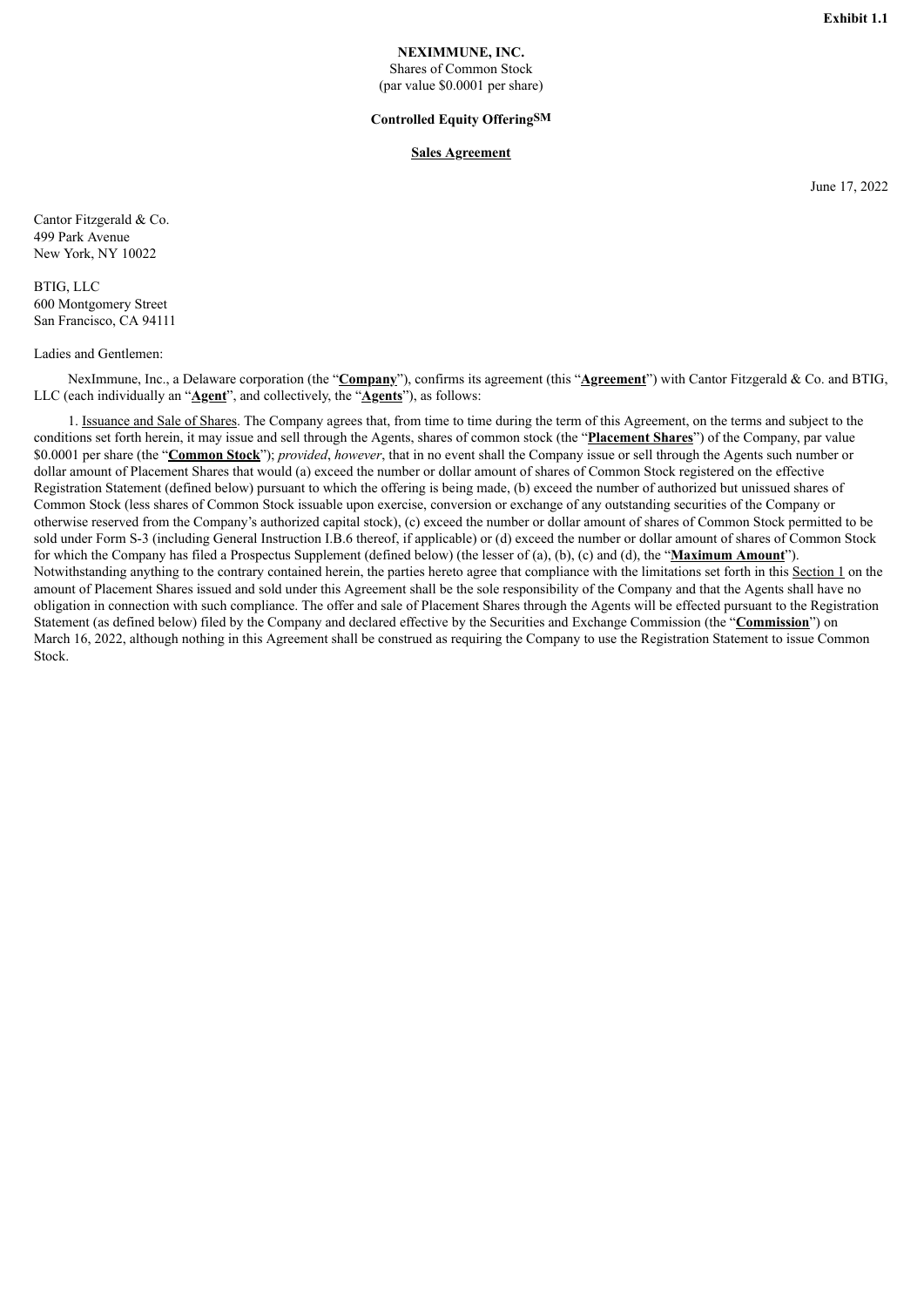The Company has filed, in accordance with the provisions of the Securities Act of 1933, as amended (the "**Securities Act**") and the rules and regulations thereunder (the "**Securities Act Regulations**"), with the Commission a registration statement on Form S-3 (File No. 333- 263399), including a base prospectus, relating to certain securities, including the Placement Shares to be issued from time to time by the Company, and which incorporates by reference documents that the Company has filed or will file in accordance with the provisions of the Securities Exchange Act of 1934, as amended (the "**Exchange Act**"), and the rules and regulations thereunder. The Company has prepared a prospectus or a prospectus supplement to the base prospectus included as part of the registration statement, which prospectus or prospectus supplement relates to the Placement Shares to be issued from time to time by the Company (the "**Prospectus Supplement**"). The Company will furnish to the Agents, for use by the Agents, copies of the prospectus included as part of such registration statement, as supplemented, by the Prospectus Supplement, relating to the Placement Shares to be issued from time to time by the Company. The Company may file one or more additional registration statements from time to time that will contain a base prospectus and related prospectus or prospectus supplement, if applicable (which shall be a Prospectus Supplement), with respect to the Placement Shares. Except where the context otherwise requires, such registration statement(s), including all documents filed as part thereof or incorporated by reference therein, and including any information contained in a Prospectus (as defined below) subsequently filed with the Commission pursuant to Rule 424(b) under the Securities Act Regulations or deemed to be a part of such registration statement pursuant to Rule 430B of the Securities Act Regulations, is herein called the "**Registration Statement**." The base prospectus or base prospectuses, including all documents incorporated therein by reference, included in the Registration Statement, as it may be supplemented, if necessary, by the Prospectus Supplement, in the form in which such prospectus or prospectuses and/or Prospectus Supplement have most recently been filed by the Company with the Commission pursuant to Rule 424(b) under the Securities Act Regulations, together with the then issued Issuer Free Writing Prospectus(es), is herein called the "**Prospectus**."

Any reference herein to the Registration Statement, any Prospectus Supplement, Prospectus or any Issuer Free Writing Prospectus (defined below) shall be deemed to refer to and include the documents, if any, incorporated by reference therein (the "**Incorporated Documents**"), including, unless the context otherwise requires, the documents, if any, filed as exhibits to such Incorporated Documents. Any reference herein to the terms "amend," "amendment" or "supplement" with respect to the Registration Statement, any Prospectus Supplement, the Prospectus or any Issuer Free Writing Prospectus shall be deemed to refer to and include the filing of any document under the Exchange Act on or after the most-recent effective date of the Registration Statement, or the date of the Prospectus Supplement, Prospectus or such Issuer Free Writing Prospectus, as the case may be, and incorporated therein by reference. For purposes of this Agreement, all references to the Registration Statement, the Prospectus or to any amendment or supplement thereto shall be deemed to include the most recent copy filed with the Commission pursuant to its Electronic Data Gathering Analysis and Retrieval system, or if applicable, the Interactive Data Electronic Application system when used by the Commission (collectively, "**EDGAR**").

 $-2$ -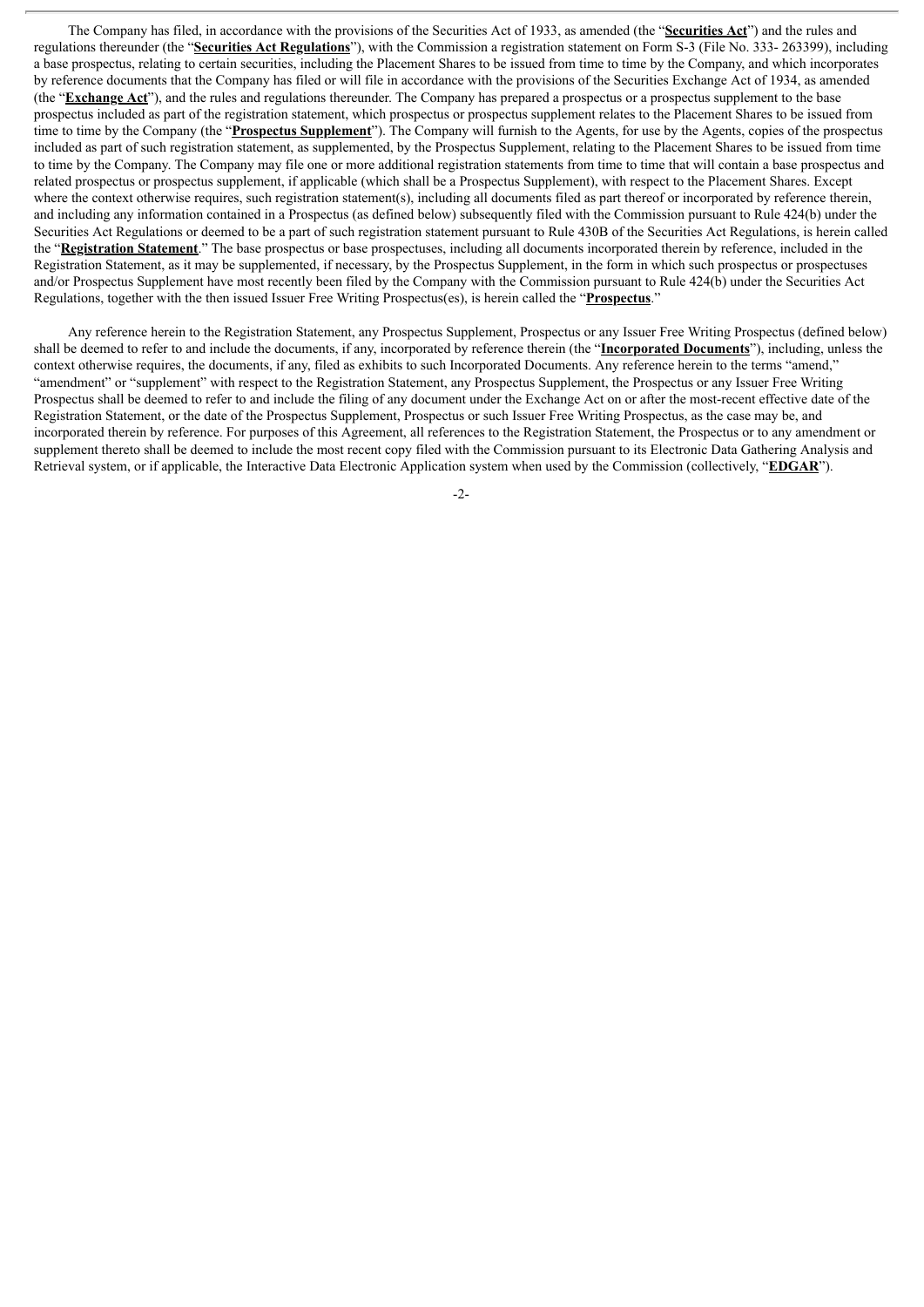2. Placements. Each time that the Company wishes to issue and sell Placement Shares hereunder (each, a "**Placement**"), it will notify an Agent (the "**Designated Agent**") by email notice (or other method mutually agreed to by the parties) of the number of Placement Shares to be issued, the time period during which sales are requested to be made, any limitation on the number of Placement Shares that may be sold in any one day and any minimum price below which sales may not be made (a "**Placement Notice**"), the form of which is attached hereto as Schedule 1. The Placement Notice shall originate from any of the individuals from the Company set forth on Schedule 3 (with a copy to each of the other individuals from the Company listed on such schedule), and shall be addressed to each of the individuals from the Designated Agent set forth on Schedule 3, as such Schedule 3 may be amended from time to time. The Placement Notice shall be effective unless and until (i) the Designated Agent declines to accept the terms contained therein for any reason, in its sole discretion, (ii) the entire amount of the Placement Shares thereunder have been sold, (iii) the Company suspends or terminates the Placement Notice or (iv) this Agreement has been terminated under the provisions of Section 12. The amount of any discount, commission or other compensation to be paid by the Company to Designated Agent in connection with the sale of the Placement Shares shall be calculated in accordance with the terms set forth in Schedule 2. It is expressly acknowledged and agreed that neither the Company nor the Designated Agent will have any obligation whatsoever with respect to a Placement or any Placement Shares unless and until the Company delivers a Placement Notice to the Designated Agent and the Designated Agent does not decline such Placement Notice pursuant to the terms set forth above, and then only upon the terms specified therein and herein. In the event of a conflict between the terms of this Agreement and the terms of a Placement Notice, the terms of the Placement Notice will control.

3. Sale of Placement Shares by Agent. Subject to the provisions of Section  $5(a)$ , the Designated Agent, for the period specified in the Placement Notice, will use its commercially reasonable efforts consistent with its normal trading and sales practices and applicable state and federal laws, rules and regulations and the rules of the Nasdaq Global Market (the "**Exchange**"), to sell the Placement Shares up to the amount specified, and otherwise in accordance with the terms of such Placement Notice. The Designated Agent will provide written confirmation to the Company no later than the opening of the Trading Day (as defined below) immediately following the Trading Day on which it has made sales of Placement Shares hereunder setting forth the number of Placement Shares sold on such day, the compensation payable by the Company to the Designated Agent pursuant to Section 2 with respect to such sales, and the Net Proceeds (as defined below) payable to the Company, with an itemization of the deductions made by the Designated Agent (as set forth in Section 5(b)) from the gross proceeds that it receives from such sales. Subject to the terms of the Placement Notice, the Designated Agent may sell Placement Shares by any method permitted by law deemed to be an "at the market offering" as defined in Rule 415(a)(4) of the Securities Act Regulations, including sales made directly on or through the Exchange or any other existing trading market for the Common Stock, in negotiated transactions at market prices prevailing at the time of sale or at prices related to such prevailing market prices and/or any other method permitted by law. "**Trading Day**" means any day on which Common Stock is traded on the Exchange.

4. Suspension of Sales. The Company or the Designated Agent may, upon notice to the other party in writing (including by email correspondence to each of the individuals of the other party set forth on Schedule 3, if receipt of such correspondence is actually acknowledged by any of the individuals to whom the notice is sent, other than via auto-reply) or by telephone (confirmed immediately by verifiable facsimile transmission or email correspondence to each of the individuals of the other party set forth on Schedule 3), suspend any sale of Placement Shares

-3-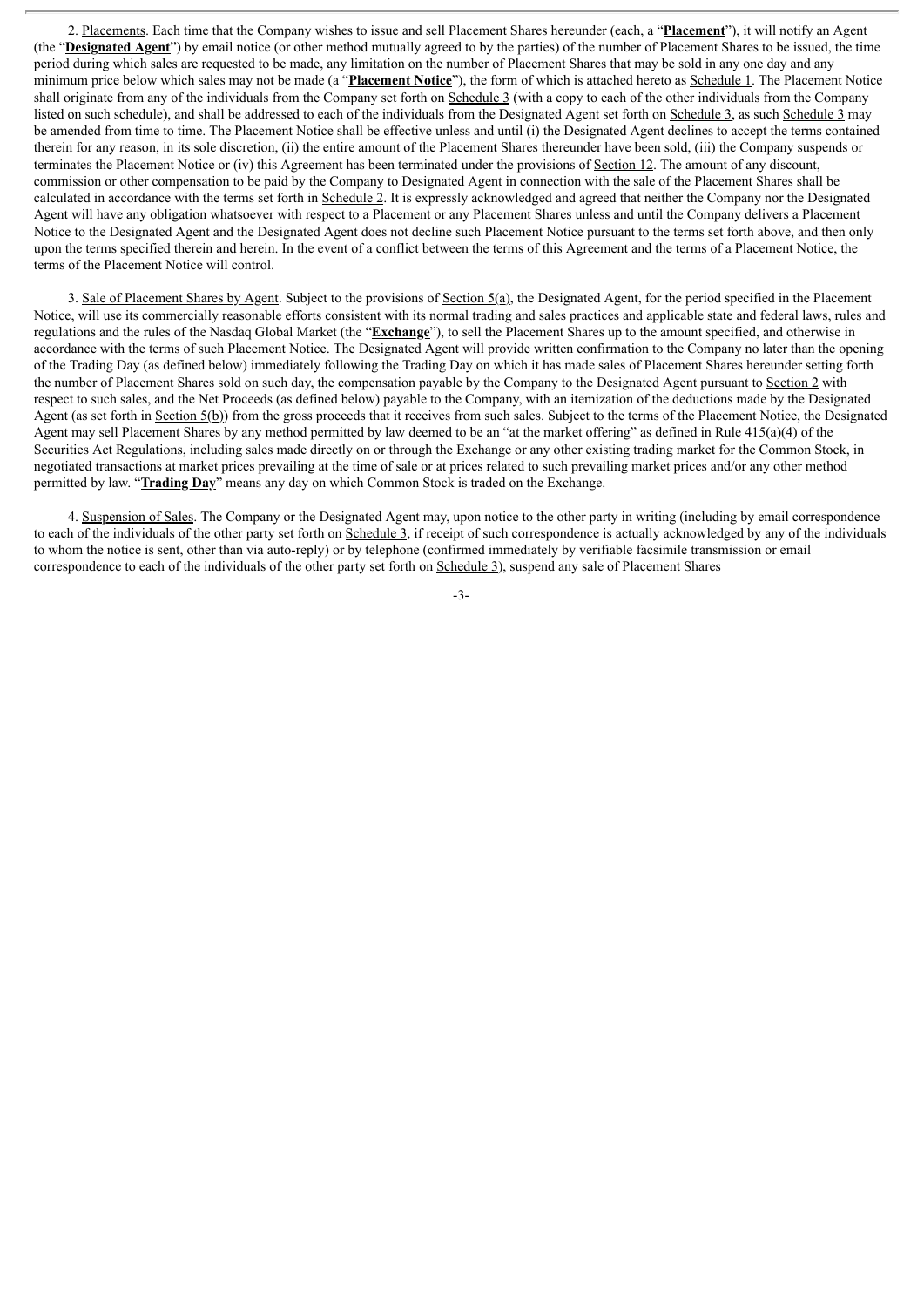(a "**Suspension**"); *provided*, *however*, that such Suspension shall not affect or impair any party's obligations with respect to any Placement Shares sold hereunder prior to the receipt of such notice. While a Suspension is in effect any obligation under Sections 7(1), 7(m), and 7(n) with respect to the delivery of certificates, opinions, or comfort letters to the Agents, shall be waived. Each of the parties agrees that no such notice under this Section 4 shall be effective against any other party unless it is made to one of the individuals named on Schedule 3 hereto, as such Schedule may be amended from time to time. Notwithstanding any other provision of this Agreement, during any period in which the Company is in possession of material non-public information, the Company and the Agents agree that (i) no sale of Placement Shares will take place, (ii) the Company shall not request the sale of any Placement Shares, and (iii) the Agents shall not be obligated to sell or offer to sell any Placement Shares.

#### 5. Sale and Delivery to the Designated Agent; Settlement.

(a) Sale of Placement Shares*.* On the basis of the representations and warranties herein contained and subject to the terms and conditions herein set forth, upon the Designated Agent's acceptance of the terms of a Placement Notice, and unless the sale of the Placement Shares described therein has been declined, suspended, or otherwise terminated in accordance with the terms of this Agreement, the Designated Agent, for the period specified in the Placement Notice, will use its commercially reasonable efforts consistent with its normal trading and sales practices and applicable law and regulations to sell such Placement Shares up to the amount specified, and otherwise in accordance with the terms of such Placement Notice. The Company acknowledges and agrees that (i) there can be no assurance that the Designated Agent will be successful in selling Placement Shares, (ii) the Designated Agent will incur no liability or obligation to the Company or any other person or entity if it does not sell Placement Shares for any reason other than a failure by the Designated Agent to use its commercially reasonable efforts consistent with its normal trading and sales practices and applicable law and regulations to sell such Placement Shares as required under this Agreement and (iii) the Designated Agent shall be under no obligation to purchase Placement Shares on a principal basis pursuant to this Agreement, except as otherwise agreed by the Designated Agent and the Company.

(b) Settlement of Placement Shares*.* Unless otherwise specified in the applicable Placement Notice, settlement for sales of Placement Shares will occur on the second (2nd) Trading Day (or such earlier day as is industry practice for regular-way trading) following the date on which such sales are made (each, a "**Settlement Date**"). The Designated Agent shall notify the Company of each sale of Placement Shares no later than the opening of the Trading Day immediately following the Trading Day on which it has made sales of Placement Shares hereunder. The amount of proceeds to be delivered to the Company on a Settlement Date against receipt of the Placement Shares sold (the "**Net Proceeds**") will be equal to the aggregate sales price received by the Designated Agent, after deduction for (i) the Designated Agent's commission, discount or other compensation for such sales payable by the Company pursuant to Section 2 hereof, and (ii) any transaction fees imposed by any Governmental Authority in respect of such sales.

-4-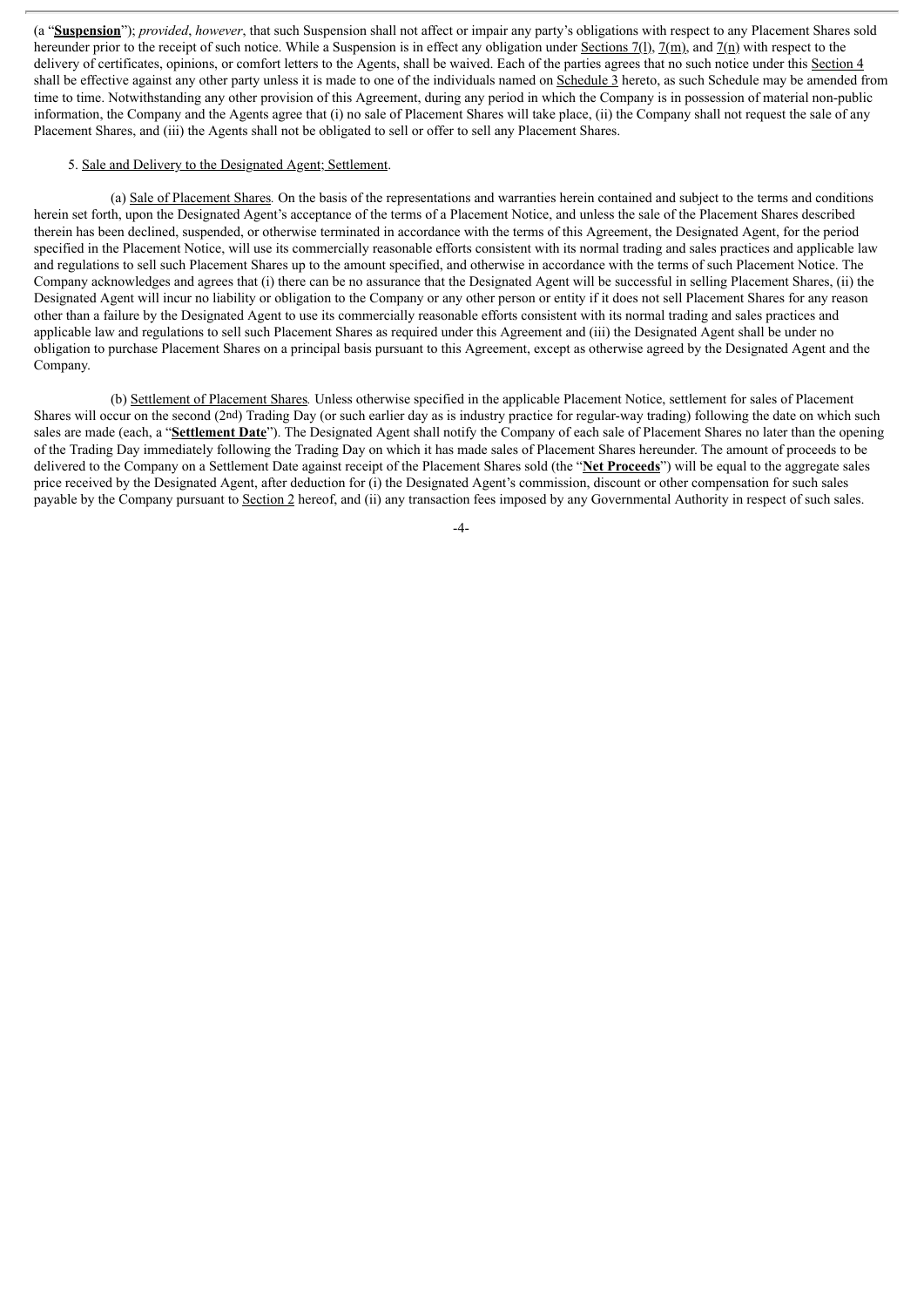(c) Delivery of Placement Shares. On or before each Settlement Date, the Company will, or will cause its transfer agent to, electronically transfer the Placement Shares being sold by crediting the Designated Agent's or its designee's account (provided the Designated Agent shall have given the Company written notice of such designee at least one Trading Day prior to the Settlement Date) at The Depository Trust Company through its Deposit and Withdrawal at Custodian System or by such other means of delivery as may be mutually agreed upon by the parties hereto which in all cases shall be freely tradable, transferable, registered shares in good deliverable form. On each Settlement Date, the Designated Agent will deliver the related Net Proceeds in same day funds to an account designated by the Company on, or prior to, the Settlement Date. The Company agrees that if the Company, or its transfer agent (if applicable), defaults in its obligation to deliver Placement Shares on a Settlement Date, the Company agrees that in addition to and in no way limiting the rights and obligations set forth in Section  $10(a)$  hereto, it will (i) hold the Designated Agent harmless against any loss, claim, damage, or expense (including reasonable legal fees and expenses), as incurred, arising out of or in connection with such default by the Company or its transfer agent (if applicable) and (ii) pay to the Designated Agent any commission, discount, or other compensation to which it would otherwise have been entitled absent such default.

(d) Denominations; Registration*.* Certificates for the Placement Shares, if any, shall be in such denominations and registered in such names as the Designated Agent may request in writing at least one full Business Day (as defined below) before the Settlement Date. The certificates for the Placement Shares, if any, will be made available by the Company for examination and packaging by the Designated Agent in The City of New York not later than noon (New York time) on the Business Day prior to the Settlement Date.

(e) Limitations on Offering Size*.* Under no circumstances shall the Company cause or request the offer or sale of any Placement Shares if, after giving effect to the sale of such Placement Shares, the aggregate gross sales proceeds of Placement Shares sold pursuant to this Agreement would exceed the lesser of (A) together with all sales of Placement Shares under this Agreement, the Maximum Amount and (B) the amount authorized from time to time to be issued and sold under this Agreement by the Company's board of directors, a duly authorized committee thereof or a duly authorized executive committee, and notified to the Designated Agent in writing. Under no circumstances shall the Company cause or request the offer or sale of any Placement Shares pursuant to this Agreement at a price lower than the minimum price authorized from time to time by the Company's board of directors, a duly authorized committee thereof or a duly authorized executive committee. Further, under no circumstances shall the Company cause or permit the aggregate offering amount of Placement Shares sold pursuant to this Agreement to exceed the Maximum Amount.

(f) Sales Through Agents. With respect to the offering and sale of Placement Shares pursuant to this Agreement, the Company agrees that any offer to sell Placement Shares, any solicitation of an offer to buy Placement Shares, and any sales of Placement Shares shall only be effected by or through a single Agent on any single given day, and the Company shall in no event request that more than one Agent offer or sell Placement Shares pursuant to this Agreement on the same day.

-5-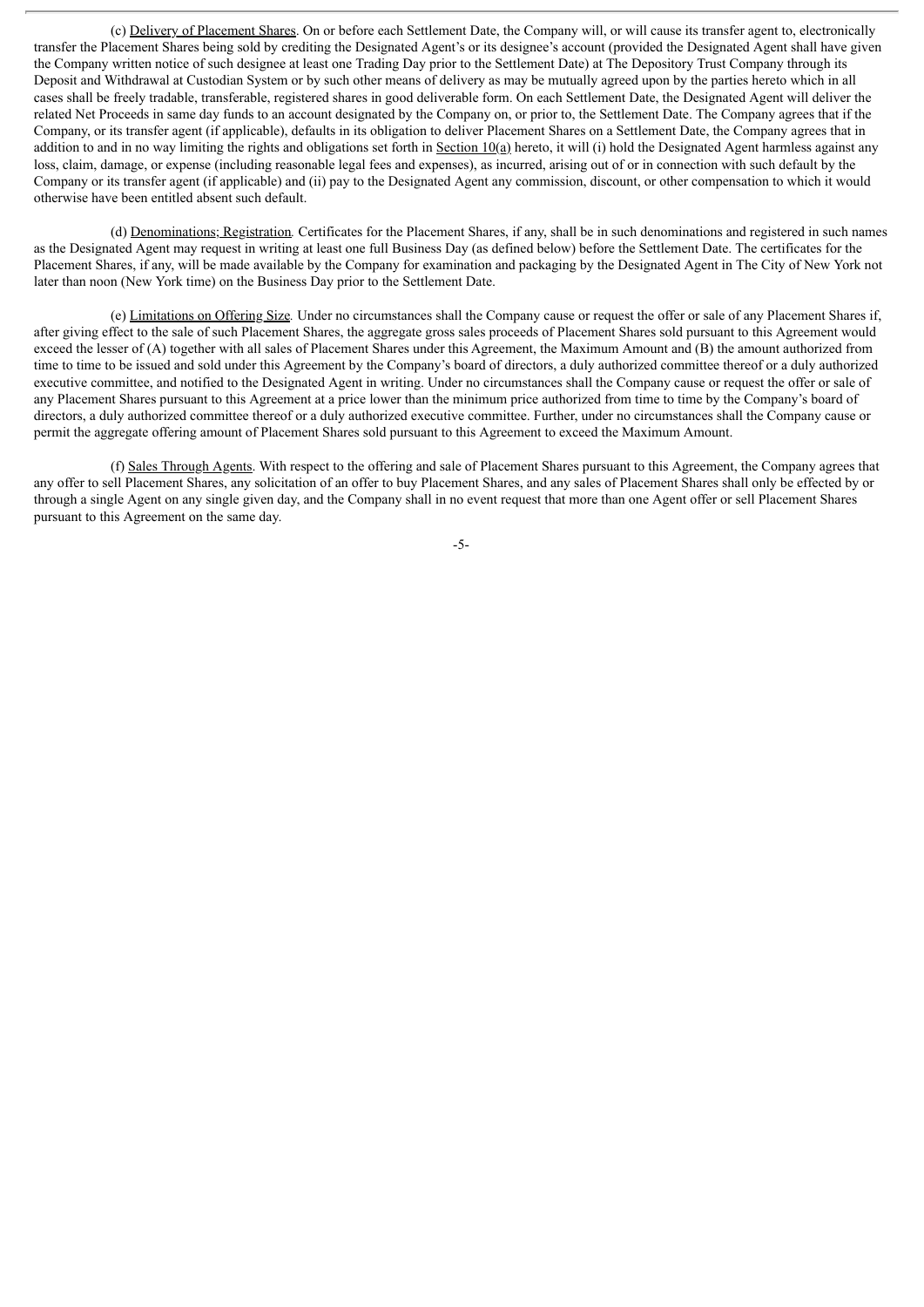6. Representations and Warranties of the Company. The Company represents and warrants to, and agrees with each of the Agents that as of the date of this Agreement and as of each Applicable Time (as defined below):

(a) Registration Statement and Prospectus. The Company and the transactions contemplated by this Agreement meet the requirements for and comply with the applicable conditions set forth in Form S-3 (including General Instructions I.A and I.B) under the Securities Act. The Registration Statement has been filed with the Commission and has been declared effective by the Commission under the Securities Act prior to the issuance of any Placement Notices by the Company. The Prospectus Supplement will name the Agents as the agents in the section entitled "Plan of Distribution." The Company has not received, and has no notice of, any order of the Commission preventing or suspending the use of the Registration Statement, or threatening or instituting proceedings for that purpose. The Registration Statement and the offer and sale of Placement Shares as contemplated hereby meet the requirements of Rule 415 under the Securities Act and comply in all material respects with said Rule. Any statutes, regulations, contracts or other documents that are required to be described in the Registration Statement or the Prospectus or to be filed as exhibits to the Registration Statement have been so described or filed. Copies of the Registration Statement, the Prospectus, and any such amendments or supplements and all documents incorporated by reference therein that were filed with the Commission on or prior to the date of this Agreement have been delivered, or are available through EDGAR, to Agents and their counsel. The Company has not distributed and, prior to the later to occur of each Settlement Date and completion of the distribution of the Placement Shares, will not distribute any offering material in connection with the offering or sale of the Placement Shares other than the Registration Statement and the Prospectus and any Issuer Free Writing Prospectus (as defined below) to which the Agents have consented. The Common Stock is registered pursuant to Section 12(b) of the Exchange Act and is currently listed on the Exchange under the trading symbol "NEXI." The Company has taken no action designed to, or likely to have the effect of, terminating the registration of the Common Stock under the Exchange Act, delisting the Common Stock from the Exchange, nor has the Company received any notification that the Commission or the Exchange is contemplating terminating such registration or listing. To the Company's knowledge, it is in compliance with all applicable listing requirements of the Exchange.

(b) No Misstatement or Omission. The Registration Statement, when it became or becomes effective, and the Prospectus, and any amendment or supplement thereto, on the date of such Prospectus or amendment or supplement, conformed and will conform in all material respects with the requirements of the Securities Act. At each Settlement Date, the Registration Statement and the Prospectus, as of such date, will conform in all material respects with the requirements of the Securities Act. The Registration Statement, when it became or becomes effective, did not, and will not, contain an untrue statement of a material fact or omit to state a material fact required to be stated therein or necessary to make the statements therein not misleading. The Prospectus and any amendment and supplement thereto, on the date thereof and at each Applicable Time (defined below), did not or will not include an untrue statement of a material fact or omit to state a material fact necessary to make the statements therein, in light of the circumstances under which they were made, not misleading. The documents incorporated by reference in the Prospectus or any Prospectus Supplement did not, and any further documents filed and incorporated by reference therein will not, when filed with the Commission, contain an untrue statement of a material fact or omit to state a material fact required to be stated in such document or necessary to make the statements in such document, in light of the circumstances under which they were made, not misleading. The foregoing shall not apply to statements in, or omissions from, any such document made in reliance upon, and in conformity with, information furnished to the Company by either of the Agents specifically for use in the preparation thereof.

-6-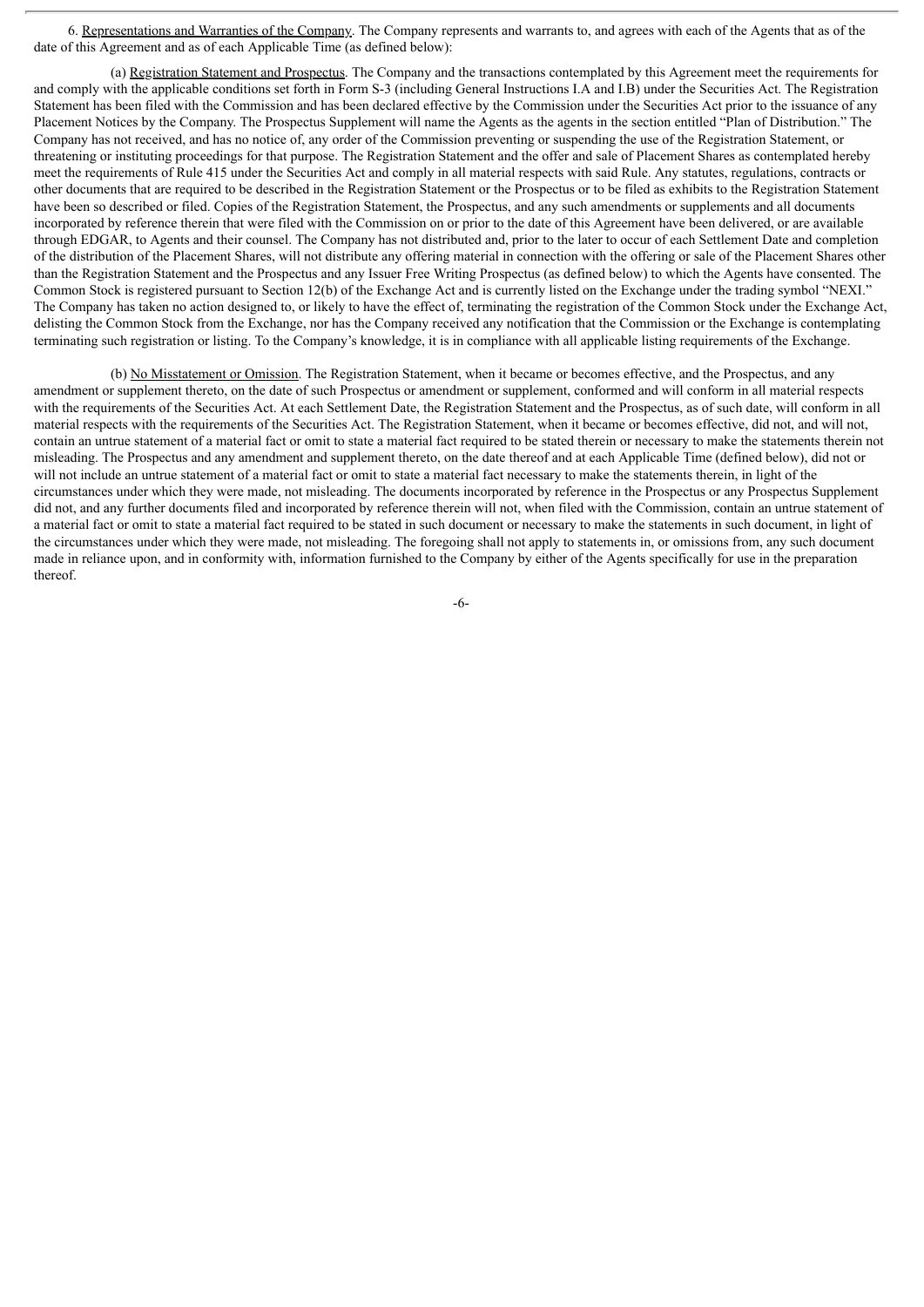(c) Conformity with Securities Act and Exchange Act. The Registration Statement, the Prospectus, any Issuer Free Writing Prospectus or any amendment or supplement thereto, and the documents incorporated by reference in the Registration Statement, the Prospectus or any amendment or supplement thereto, when such documents were or are filed with the Commission under the Securities Act or the Exchange Act or became or become effective under the Securities Act, as the case may be, conformed or will conform in all material respects with the requirements of the Securities Act and the Exchange Act, as applicable.

(d) Organization. The Company has been duly organized, is validly existing and in good standing as a corporation or other business entity under the laws of its jurisdiction of organization and is duly qualified to do business and in good standing as a foreign corporation or other business entity in each jurisdiction in which its ownership or lease of property or the conduct of its businesses requires such qualification, except where the failure to be so qualified or in good standing would not, in the aggregate, reasonably be expected to have a material adverse effect on the condition (financial or otherwise), results of operations, stockholders' equity, properties, business or prospects of the Company taken as a whole (a "**Material Adverse Effect**"). The Company has all power and authority necessary to own or hold its properties and to conduct its business as described in the Registration Statement and the Prospectus. The Company does not own or control, directly or indirectly, any corporation, association or other entity.

(e) Subsidiaries. The subsidiaries set forth on Schedule 4 (collectively, the "**Subsidiaries**"), are the Company's only significant subsidiaries (as such term is defined in Rule 1-02 of Regulation S-X promulgated by the Commission). Except as set forth in the Registration Statement and in the Prospectus, the Company owns, directly or indirectly, all of the equity interests of the Subsidiaries free and clear of any lien, charge, security interest, encumbrance, right of first refusal or other restriction, and all the equity interests of the Subsidiaries are validly issued and are fully paid, nonassessable and free of preemptive and similar rights. No Subsidiary is currently prohibited, directly or indirectly, from paying any dividends to the Company, from making any other distribution on such Subsidiary's capital stock, from repaying to the Company any loans or advances to such Subsidiary from the Company or from transferring any of such Subsidiary's property or assets to the Company or any other Subsidiary of the Company.

(f) Capitalization. The issued and outstanding shares of capital stock of the Company have been validly issued, are fully paid and nonassessable and, other than as disclosed in the Registration Statement or the Prospectus, are not subject to any preemptive rights, rights of first refusal or similar rights. The Company has an authorized, issued and outstanding capitalization as set forth in the Registration Statement and the Prospectus as of the dates referred to therein (other than the grant of additional options under the Company's existing stock option plans, or changes in the number of outstanding shares of Common Stock of the Company due to the issuance of shares upon the exercise or conversion of securities exercisable for, or convertible into, Common Stock outstanding on the date hereof) and such authorized capital stock conforms to the description thereof set forth in the Registration Statement and the Prospectus. The description of the securities of the Company in the Registration Statement and the Prospectus is complete and accurate in all material respects. Except as disclosed in or contemplated by the Registration Statement or the Prospectus, as of the date referred to therein, the Company does not have outstanding any options to purchase, or any rights or warrants to subscribe for, or any securities or obligations convertible into, or exchangeable for, or any contracts or commitments to issue or sell, any shares of capital stock or other securities.

-7-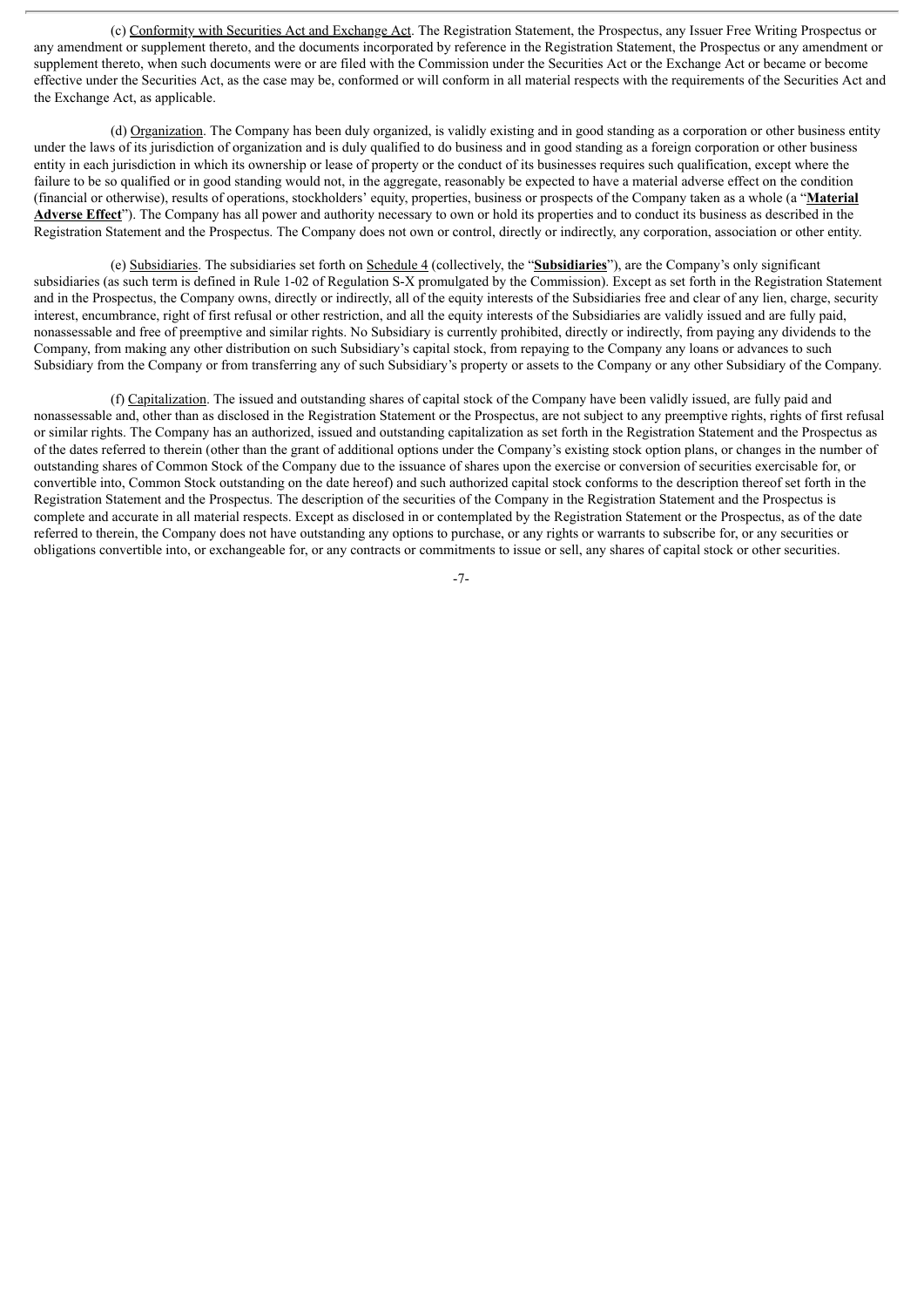(g) Authorization of Placement Shares. The Placement Shares, when issued and delivered pursuant to the terms approved by the board of directors of the Company or a duly authorized committee thereof, or a duly authorized executive committee, against payment therefor as provided herein, will be duly and validly authorized and issued and fully paid and nonassessable, free and clear of any pledge, lien, encumbrance, security interest or other claim, including any statutory or contractual preemptive rights, resale rights, rights of first refusal or other similar rights, and will be registered pursuant to Section 12 of the Exchange Act. The Placement Shares, when issued, will conform to the description thereof set forth in or incorporated into the Prospectus.

(h) Authorization; Enforceability. The Company has full legal right, power and authority to enter into this Agreement and perform the transactions contemplated hereby. This Agreement has been duly authorized, executed and delivered by the Company and is a legal, valid and binding agreement of the Company enforceable in accordance with its terms, except to the extent that enforceability may be limited by bankruptcy, insolvency, reorganization, moratorium or similar laws affecting creditors' rights generally and by general equitable principles.

(i) No Conflicts. The issuance and sale of the Placement Shares by the Company, the execution, delivery and performance of this Agreement by the Company, the consummation of the transactions contemplated hereby and the application of the proceeds from the sale of the Placement Shares as described under "Use of Proceeds" in the Prospectus will not (i) conflict with or result in a breach or violation of any of the terms or provisions of, impose any lien, charge or encumbrance upon any property or assets of the Company, or constitute a default under, any indenture, mortgage, deed of trust, loan agreement, license, lease or other agreement or instrument to which the Company is a party or by which the Company is bound or to which any of the property or assets of the Company is subject; (ii) result in any violation of the provisions of the charter or by-laws (or similar organizational documents) of the Company; or (iii) result in any violation of any statute or any judgment, order, decree, rule or regulation of any court or governmental agency or body having jurisdiction over the Company or any of its properties or assets, except, with respect to clauses (i) and (iii), conflicts, breaches, violations, liens, charges, encumbrances or defaults that would not reasonably be expected to have a Material Adverse Effect.

(j) No Consents Required. No consent, approval, authorization or order of, or filing, registration or qualification with, any court or governmental agency or body having jurisdiction over the Company or any of its properties or assets is required for the issue and sale of the Placement Shares by the Company, the execution, delivery and performance of this Agreement by the Company, the consummation of the transactions contemplated hereby, the application of the proceeds from the sale of the Placement Shares as described under "Use of Proceeds" in the Prospectus and such consents, approvals, authorizations, orders, filings, registrations or qualifications as may be required under the Exchange Act, and applicable state or foreign securities laws and/or the bylaws and rules of the Financial Industry Regulatory Authority, Inc. (the "**FINRA**") in connection with the sale of the Placement Shares by the Agents.

-8-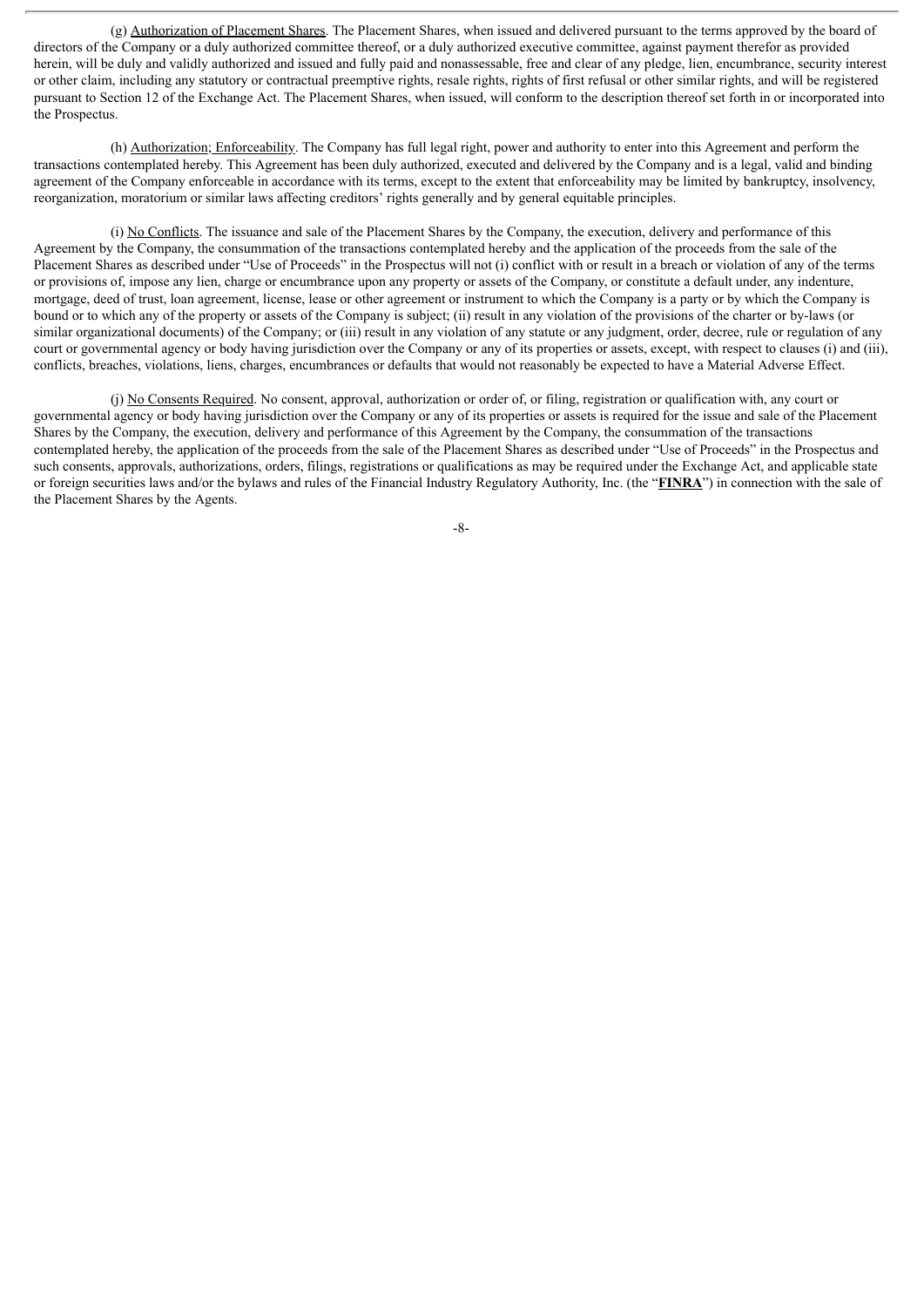(k) Financial Information. The historical financial statements (including the related notes and supporting schedules) included or incorporated by reference in the Registration Statement, the Prospectus and the Issuer Free Writing Prospectuses, if any, together with the related notes and schedules, comply as to form in all material respects with the requirements of Regulation S-X under the Securities Act and present fairly, in all material respects, the financial condition, results of operations and cash flows of the entities purported to be shown thereby at the dates and for the periods indicated and have been prepared in conformity with U.S. generally accepted accounting principles ("**GAAP**") applied on a consistent basis throughout the periods involved. The selected financial data and the summary financial information included or incorporated by reference in the Registration Statement, the Prospectus and the Issuer Free Writing Prospectuses, if any, present fairly, in all material respects, the information shown therein and have been compiled on a basis consistent with that of the audited financial statements included therein. The interactive data in eXtensible Business Reporting Language incorporated by reference in the Registration Statement and the Prospectus fairly presents the information called for in all material respects and has been prepared in accordance with the Commission's rules and guidelines applicable thereto.

(l) Independent Public Accounting Firm. Ernst & Young LLP (the "**Accountant**"), whose report on the financial statements of the Company is filed with the Commission as part of the Company's most recent Annual Report on Form 10-K filed with the Commission and incorporated by reference into the Registration Statement and the Prospectus, are and, during the periods covered by their report, were an independent registered public accounting firm within the meaning of the Securities Act and the Public Company Accounting Oversight Board (United States). To the Company's knowledge, the Accountant is not in violation of the auditor independence requirements of the Sarbanes-Oxley Act of 2002 (the "**Sarbanes-Oxley Act**") with respect to the Company.

(m) Disclosure Controls. The Company maintains internal accounting controls sufficient to provide reasonable assurances regarding the reliability of financial reporting and the preparation of financial statements for external purposes in accordance with GAAP, including, but not limited to, internal accounting controls sufficient to provide reasonable assurance that (i) transactions are executed in accordance with management's general or specific authorization, (ii) transactions are recorded as necessary to permit preparation of the Company's financial statements in conformity with GAAP in the United States and to maintain accountability for its assets, (iii) access to the Company's assets is permitted only in accordance with management's general or specific authorization, (iv) the recorded accountability for the Company's assets is compared with existing assets at reasonable intervals and appropriate action is taken with respect to any differences and (v) the interactive data in eXtensible Business Reporting Language included or incorporated by reference in the Prospectus fairly present the information called for in all material respects and are prepared in accordance with the Commission's rules and guidelines applicable thereto. The Company's internal control over financial reporting is effective and the Company is not aware of any material weaknesses in its internal control over financial reporting (other than as set forth in the Prospectus). Since the date of the latest audited financial statements of the Company included in the Prospectus, there has been no change in the Company's internal control over financial reporting that has materially affected, or is reasonably likely to materially affect, the Company's internal control over financial reporting (other than as set forth in the Prospectus). The Company maintains disclosure controls and procedures (as such term is defined in Rule 13a-15(e) under the Exchange Act), (ii) such disclosure controls and procedures are designed to ensure that the information required to be disclosed by the Company in the reports it files or submits under the Exchange Act is accumulated and communicated to management of the Company, including

 $-9-$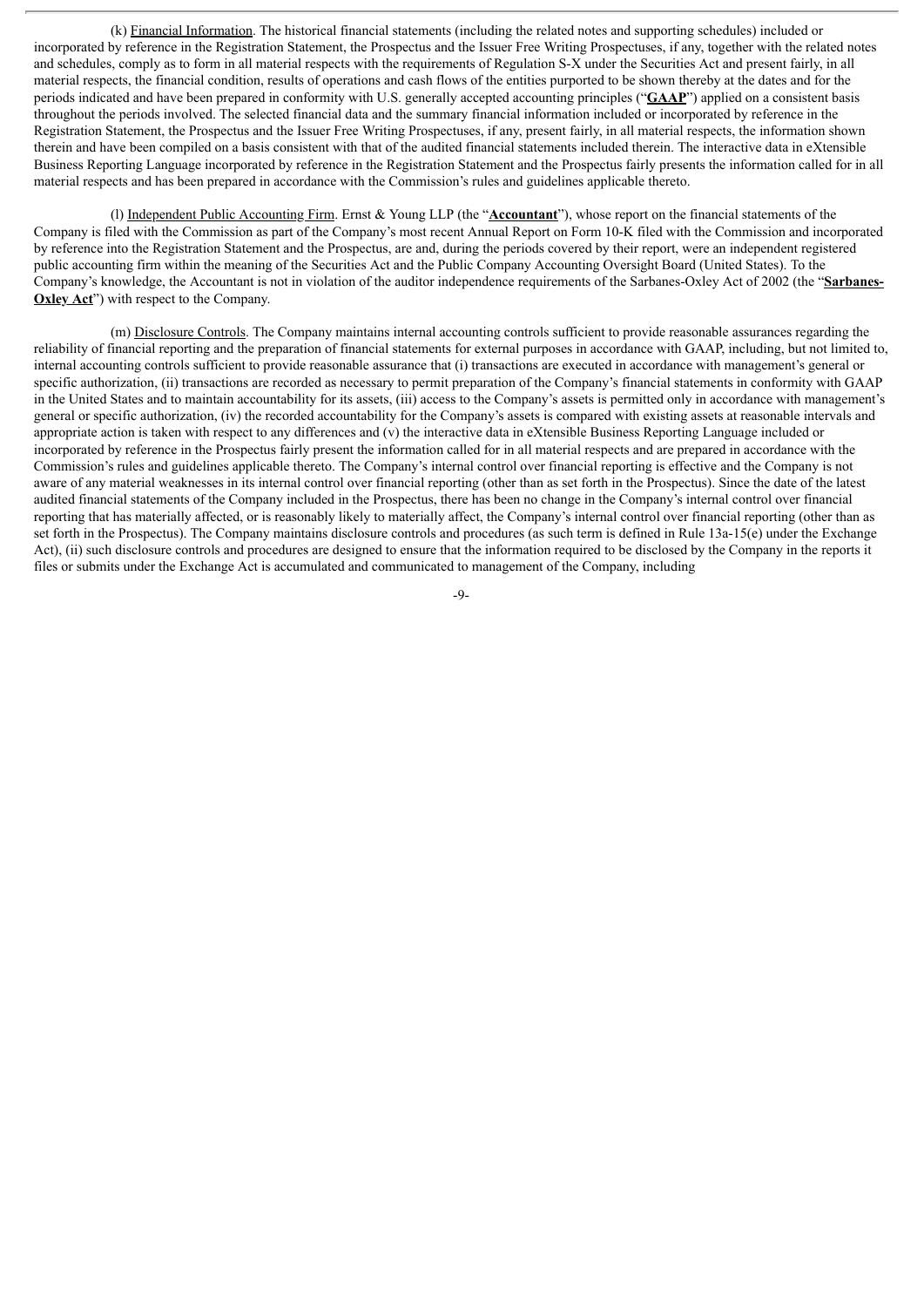its principal executive officers and principal financial officers, as appropriate and (iii) such disclosure controls and procedures are effective in all material respects to perform the functions for which they were established. The Company's certifying officers have evaluated the effectiveness of the Company's disclosure controls and procedures as of a date within 90 days prior to the filing date of the Form 10-K for the fiscal year most recently ended (such date, the **"Evaluation Date**"). The Company presented in its Form 10-K for the fiscal year most recently ended the conclusions of the certifying officers about the effectiveness of the disclosure controls and procedures based on their evaluations as of the Evaluation Date and the disclosure controls and procedures are effective. Since the Evaluation Date, (i) the Company has not been advised of or become aware of (A) any significant deficiencies in the design or operation of internal controls that could adversely affect the ability of the Company to record, process, summarize and report financial data, or any material weaknesses in internal controls, or (B) any fraud, whether or not material, that involves management or other employees who have a significant role in the internal controls of the Company; and (ii) there have been no significant changes in internal controls or in other factors that could significantly affect internal controls, including any corrective actions with regard to significant deficiencies and material weaknesses.

(n) Sarbanes-Oxley. There is and has been no failure on the part of the Company and any of the Company's directors or officers, in their capacities as such, to comply with any provision of the Sarbanes-Oxley Act of 2002 and the rules and regulations promulgated in connection therewith.

(o) Business Interruption. Since the date of the latest audited financial statements included or incorporated by reference in the Registration Statement and Prospectus, (a) the Company has not (i) sustained any loss or interference with its business from fire, explosion, flood or other calamity, whether or not covered by insurance, or from any labor dispute or court or governmental action, order or decree, (ii) issued or granted any securities, other than pursuant to equity incentive plans or similar arrangements described in the Registration Statement and Prospectus, (iii) incurred any material liability or obligation, direct or contingent, other than liabilities and obligations that were incurred in the ordinary course of business, (iv) entered into any material transaction not in the ordinary course of business, or (v) declared or paid any dividend on its capital stock, and (b) since such date, there has not been any change in the capital stock or long-term debt of the Company or any adverse change, or any development involving a prospective adverse change, in or affecting the condition (financial or otherwise), results of operations, stockholders' equity, properties, management, business or prospects of the Company taken as a whole, in each case except as would not, in the aggregate, reasonably be expected to have a Material Adverse Effect.

(p) Title to Real and Personal Property. Except as set forth in the Registration Statement or the Prospectus, the Company and its Subsidiaries have good and marketable title in fee simple to all items of real property owned by them. The Company and its Subsidiaries have good and marketable title to all personal property owned by them, in each case free and clear of all liens, encumbrances and defects, except such liens, encumbrances and defects as are described in the Registration Statement or the Prospectus or such as do not materially affect the value of such property and do not materially interfere with the use made and proposed to be made of such property by the Company. All assets held under lease by the Company or its Subsidiaries are held by them under valid, subsisting and enforceable leases, with such exceptions as do not materially interfere with the use made and proposed to be made of such assets by the Company.

-10-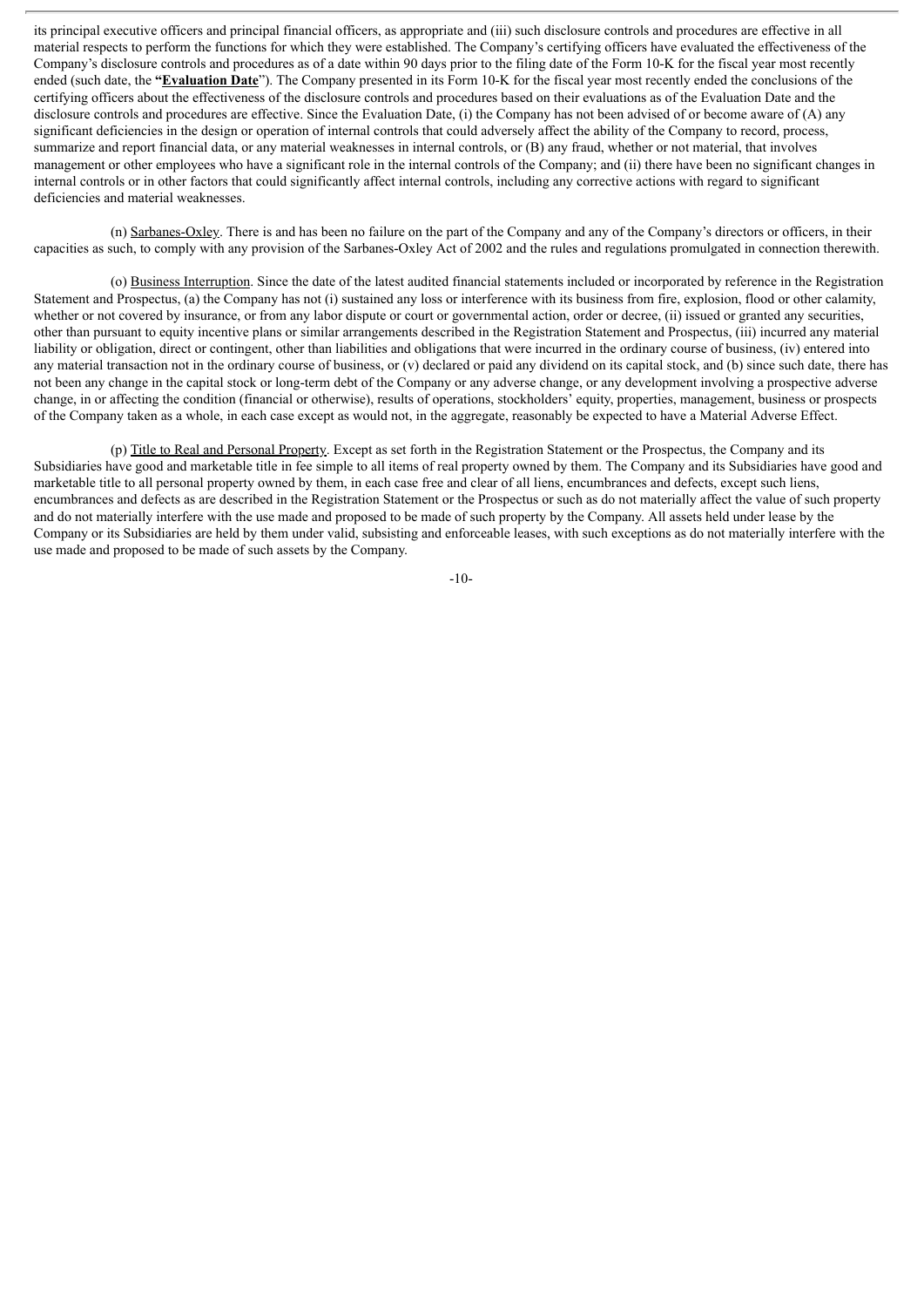(q) Consents and Permits. The Company has, and is operating in compliance with such permits, licenses, patents, franchises, certificates of need, exemptions and other approvals or authorizations of governmental or regulatory authorities ("**Permits**") as are necessary under applicable law to own its properties and conduct its businesses in the manner described or incorporated by reference in the Registration Statement and the Prospectus, including, without limitation, all necessary United States Food and Drug Administration (the "**FDA**") and applicable foreign regulatory agency Permits, except for any of the foregoing that would not, individually or in the aggregate, reasonably be expected to have a Material Adverse Effect. The Company has fulfilled and performed all of its obligations with respect to the Permits, and no event has occurred that allows, or after notice or lapse of time would allow, revocation or termination thereof or results in any other impairment of the rights of the holder or any such Permits, except for any of the foregoing that would not, individually or in the aggregate, reasonably be expected to have a Material Adverse Effect. The Company has not received notice of any revocation or modification of any such Permits or has any reason to believe that any such Permits will not be renewed in the ordinary course.

(r) Intellectual Property. Except as disclosed in the Registration Statement and the Prospectus, the Company owns or possesses adequate rights to use all material patents, patent applications, trademarks, service marks, trade names, trademark registrations, service mark registrations, copyrights, licenses, know-how, inventions, domain names, software, systems and technology (including trade secrets and other unpatented and/or unpatentable proprietary or confidential information, systems or procedures) necessary for the conduct of its respective businesses and has no reason to believe that the conduct of its business will conflict with, and has not received any notice of any claim of conflict with, any such rights of others. To the Company's knowledge, the Company owns, possesses, licenses or has other rights to use, on reasonable terms, all patents, patent applications, trade and service marks, trade and service mark registrations, trade names, copyrights, licenses, inventions, trade secrets, technology, know-how and other intellectual property (collectively, the "**Intellectual Property**") necessary for the conduct of the Company's business as now conducted or as proposed in the Prospectus to be conducted. There are (a) no rights of third parties to any such Intellectual Property, including no liens, security interests, or other encumbrances; (b) to the Company's best knowledge, there is no material infringement by third parties of any such Intellectual Property; (c) there is no pending or, to the Company's best knowledge, threatened action, suit, proceeding or claim by others challenging the Company's rights in or to any such Intellectual Property, and the Company is unaware of any facts which would form a reasonable basis for any such claim; (d) such Intellectual Property has not been adjudged by a court of competent jurisdiction invalid or unenforceable, in whole or in part, there is no pending or, to the Company's best knowledge, threatened action, suit, proceeding or claim by others challenging the validity or scope of any such Intellectual Property, including interferences, oppositions, reexaminations, or government proceedings, and the Company is unaware of any facts which would form a reasonable basis for any such claim; (e) there is no pending or, to the Company's knowledge, threatened action, suit, proceeding or claim by others that the Company infringes, misappropriates, or otherwise violates any patent, trademark, copyright, trade secret or other proprietary rights of others, and the Company is unaware of any other fact which would form a reasonable basis for any such claim; (f) to the Company's best knowledge, no employee of the Company

-11-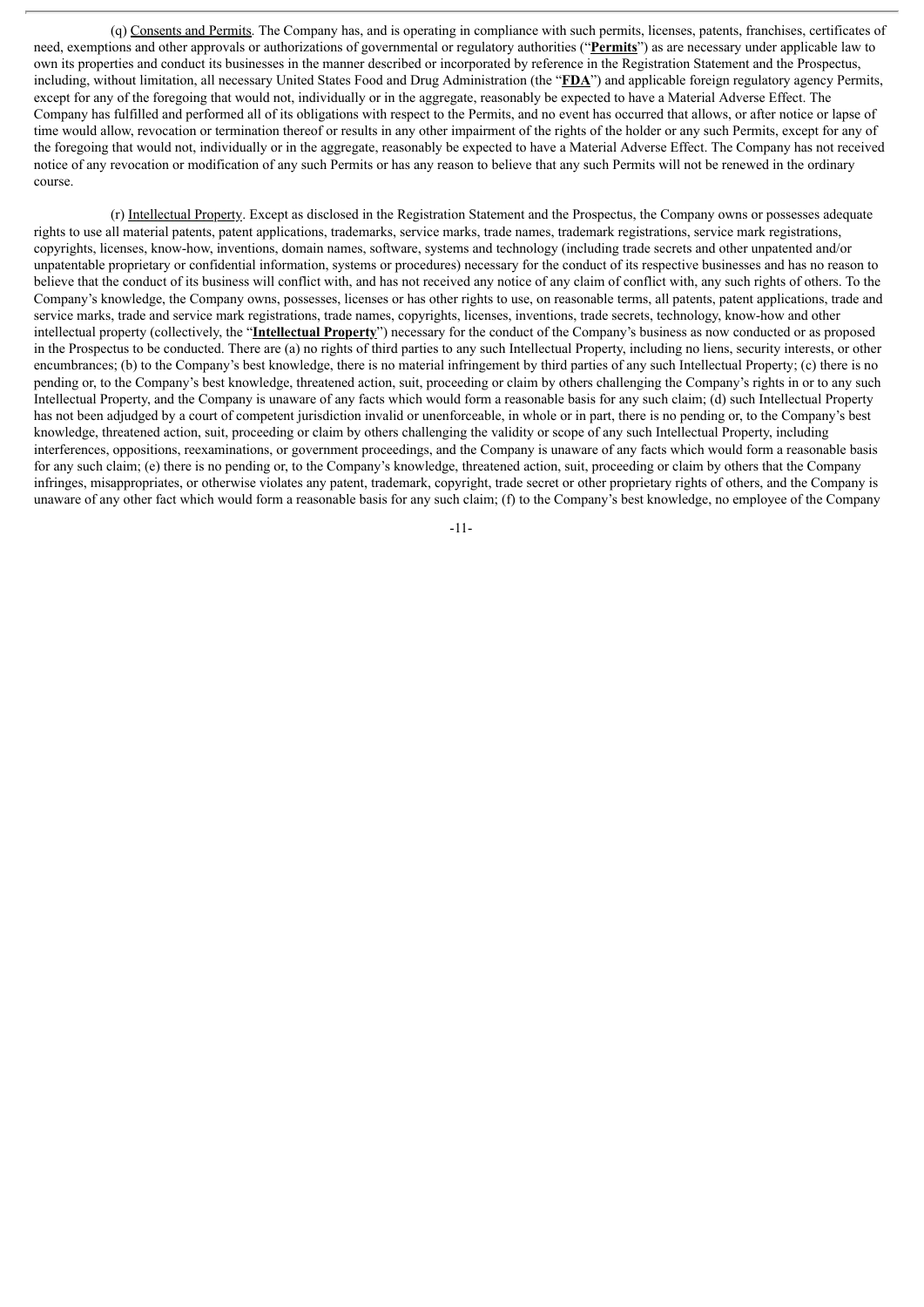is in or has been in violation of any term of any employment contract, patent disclosure agreement, invention assignment agreement, non-competition agreement, non-solicitation agreement, nondisclosure agreement or any restrictive covenant to or with a former employer where the basis of such violation relates to such employee's employment with the Company; (g) there is no material patent or published patent application in the U.S. or other jurisdiction which contains claims that dominate or may dominate any Intellectual Property described in the Prospectus as being owned by or licensed to the Company or that interferes with the issued or pending claims of any such Intellectual Property; (h) there is no prior art of which the Company is aware that may render any patent held by the Company invalid or any patent application held by the Company unpatentable; and (i) all prior art of which the Company is aware that may be material to the validity of a U.S. patent or to the patentability of a U.S. patent application has been disclosed to the U.S. Patent and Trademark Office, and all such prior art has been disclosed to the patent office of other jurisdictions where required. All licenses to which the Company is a party relating to the Intellectual Property are in full force and effect and the Company is not in violation of any term of such license.

(s) No Litigation. Except as set forth in the Registration Statement or the Prospectus, there are no legal or governmental proceedings pending to which the Company is a party or of which any property or assets of the Company is the subject that would, in the aggregate, reasonably be expected to have a Material Adverse Effect or would, in the aggregate, reasonably be expected to have a material adverse effect on the performance of this Agreement or the consummation of the transactions contemplated hereby; and to the Company's knowledge, no such proceedings are threatened or contemplated by governmental authorities or others.

(t) Other Contracts. There are no contracts or other documents required to be described in the Registration Statement or the Prospectus or filed as exhibits to the Registration Statement, that are not described and filed as required. The statements made in the Prospectus, insofar as they purport to constitute summaries of the terms of the contracts and other documents described and filed, constitute accurate summaries of the terms of such contracts and documents in all material respects. The Company has no knowledge that any other party to any such contract or other document has any intention not to render full performance as contemplated by the terms thereof.

(u) Insurance. The Company carries, or is covered by, insurance from insurers of recognized financial responsibility in such amounts and covering such risks as is, in the Company's reasonable judgement, adequate for the conduct of its business and the value of its properties and as is customary for companies engaged in similar businesses in similar industries. All policies of insurance of the Company are in full force and effect; the Company is in compliance with the terms of such policies in all material respects; and the Company has not received written notice from any insurer or agent of such insurer that capital improvements or other expenditures are required or necessary to be made in order to continue such insurance; there are no claims by the Company under any such policy or instrument as to which any insurance company is denying liability or defending under a reservation of rights clause; and the Company has no reason to believe that it will not be able to renew its existing insurance coverage as and when such coverage expires or to obtain similar coverage from similar insurers as may be necessary to continue its business at a cost that would not reasonably be expected to have a Material Adverse Effect.

-12-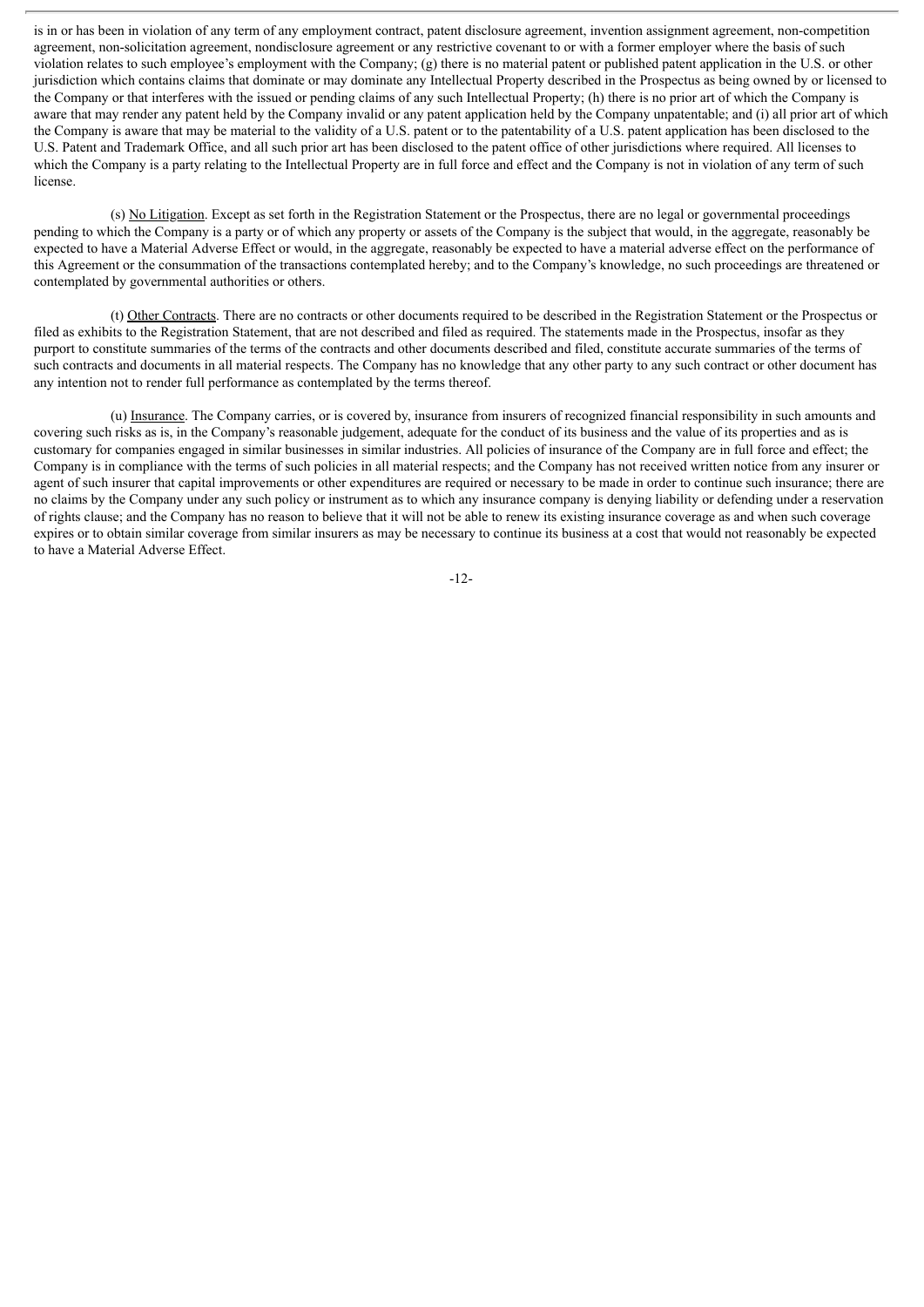(v) Labor Disputes. No labor disturbance by or dispute with employees of the Company or any of its Subsidiaries exists or, to the knowledge of the Company, is imminent that would reasonably be expected to have a Material Adverse Effect.

(w) No Violation or Default. Neither the Company nor any of its Subsidiaries is (i) is not in violation of its charter or by laws (or similar organizational documents), (ii) is not in default, and no event has occurred that, with notice or lapse of time or both, would constitute such a default, in the due performance or observance of any term, covenant, condition or other obligation contained in any indenture, mortgage, deed of trust, loan agreement, license or other agreement or instrument to which it is a party or by which it is bound or to which any of its properties or assets is subject, (iii) is not in violation of any law, statute or any order, rule or regulation of any court or governmental agency or body having jurisdiction over it or its property or assets or its own privacy policies or (iv) has not failed to obtain any license, permit, certificate, franchise or other governmental authorization or permit necessary to the ownership of its property or to the conduct of its business, except in the case of clauses (ii), (iii) and (iv), to the extent any such conflict, breach, violation or default would not, individually or in the aggregate, reasonably be expected to have a Material Adverse Effect.

(x) Environmental Laws. Except as set forth in the Registration Statement or the Prospectus, the Company and its Subsidiaries (i) are, and at all times prior hereto were, in compliance with all laws, regulations, ordinances, rules, orders, judgments, decrees, permits or other legal requirements of any governmental authority, including without limitation any international, foreign, national, state, provincial, regional, or local authority, relating to pollution, the protection of human health or safety, the environment, or natural resources, or to use, handling, storage, manufacturing, transportation, treatment, discharge, disposal or release of hazardous or toxic substances or wastes, pollutants or contaminants ("**Environmental Laws**"), which compliance includes, without limitation, obtaining, maintaining and complying with all permits and authorizations and approvals required by Environmental Laws to conduct its business, and (ii) have not received written notice or otherwise have knowledge of any actual or alleged violation of Environmental Laws, or of any actual or potential liability for or other obligation concerning the presence, disposal or release of hazardous or toxic substances or wastes, pollutants or contaminants, except in the case of clause (i) or (ii) where such non-compliance, violation, liability, or other obligation would not, in the aggregate, reasonably be expected to have a Material Adverse Effect. Except as described in the Registration Statement and Prospectus, (x) there are no proceedings that are pending, or known to be contemplated, against the Company under Environmental Laws in which a governmental authority is also a party, other than such proceedings regarding which it is reasonably believed no monetary sanctions of \$100,000 or more will be imposed, (y) the Company is not aware of any issues regarding compliance with Environmental Laws, including any pending or proposed Environmental Laws, or liabilities or other obligations under Environmental Laws or concerning hazardous or toxic substances or wastes, pollutants or contaminants, that would reasonably be expected to have a Material Adverse Effect on the capital expenditures, earnings or competitive position of the Company, and (z) the Company does not anticipate material capital expenditures relating to Environmental Laws..

(y) Taxes. The Company and each of its Subsidiaries have filed all federal, state, local and foreign tax returns required to be filed through the date hereof, subject to permitted extensions, and have paid all taxes due, and no tax deficiency has been determined adversely to the Company, nor does the Company have any knowledge of any tax deficiencies that have been, or could reasonably be expected to be asserted against the Company, that would, in the aggregate, reasonably be expected to have a Material Adverse Effect.

-13-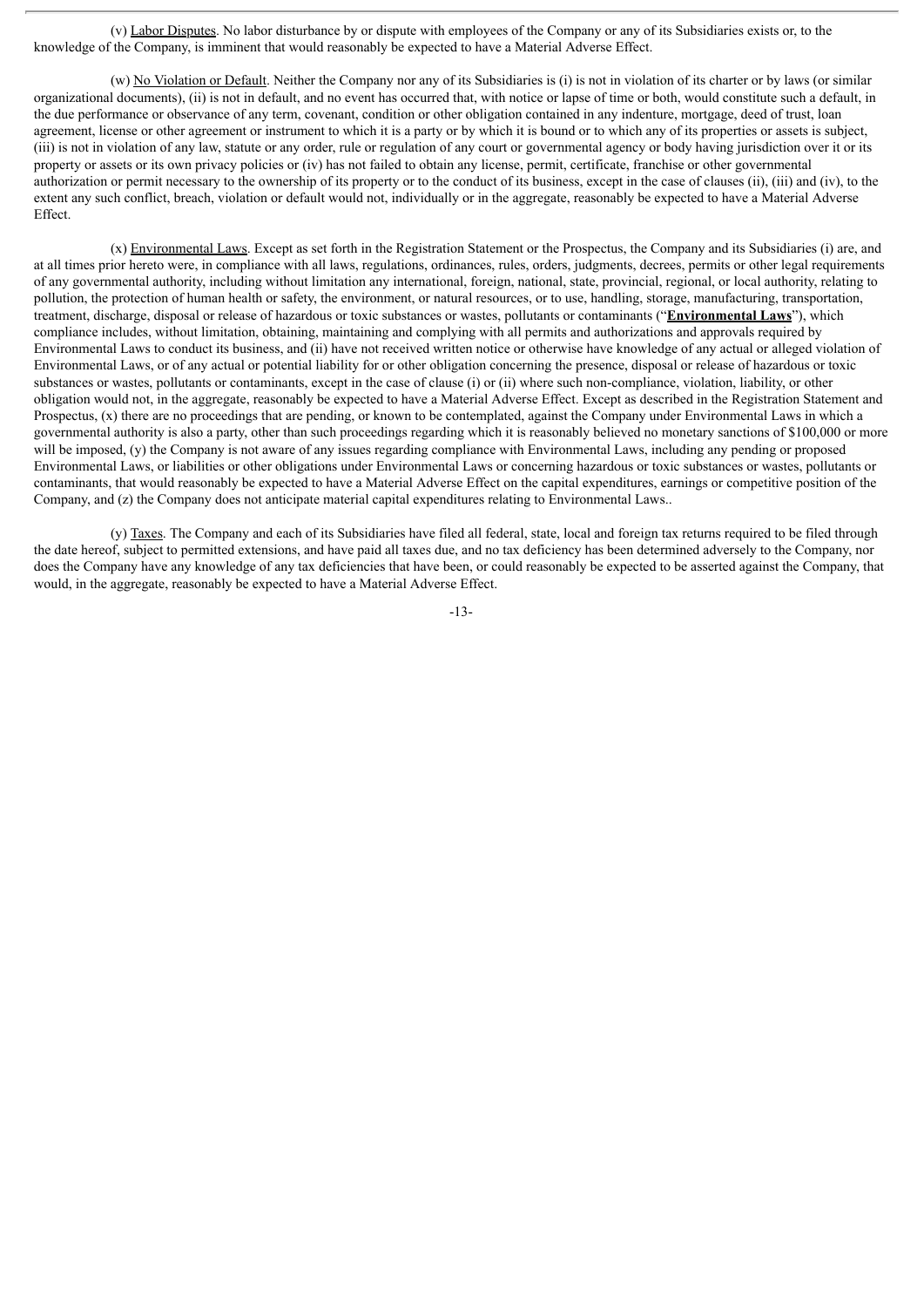(z) ERISA. Except as would not, individually or in the aggregate, reasonably be expected to have a Material Adverse Effect, (i) each "employee benefit plan" (within the meaning of Section 3(3) of the Employee Retirement Security Act of 1974, as amended ("**ERISA**")) for which the Company or any member of its "Controlled Group" (defined as any organization which is a member of a controlled group of corporations within the meaning of Section 414 of the Internal Revenue Code of 1986, as amended (the "**Code**")) would have any liability (each a "**Plan**") has been maintained in compliance with its terms and with the requirements of all applicable statutes, rules and regulations including ERISA and the Code; (ii) no prohibited transaction, within the meaning of Section 406 of ERISA or Section 4975 of the Code, has occurred with respect to any Plan excluding transactions effected pursuant to a statutory or administrative exemption; (iii) with respect to each Plan subject to Title IV of ERISA (A) no "reportable event" (within the meaning of Section 4043(c) of ERISA) has occurred or is reasonably expected to occur, (B) no failure to meet the minimum funding standard set forth in Sections 412 of the Code and 303 of ERISA, whether or not waived, has occurred or is reasonably expected to occur, (C) no Plan is or is reasonably expected to be in "at risk" status (within the meaning of Section 430 of the Code or Section 303 of ERISA), (D) there has been no filing pursuant to Section 412(c) of the Code or Section 302(c) of ERISA of an application for a waiver of the minimum funding standard with respect to any Plan or the receipt by the Company or any member of its Controlled Group from the PBGC or the Plan administrator of the notice relating to the intention to terminate any Plan or Plans or to appoint a trustee to administer any Plan, (E) no conditions contained in Section 303(k)(1)(A) of ERISA for the imposition of a lien shall have been met with respect to any Plan, (F) the fair market value of the assets under each Plan exceeds the present value of all benefits accrued under such Plan (determined based on those assumptions used to fund such Plan) and (G) neither the Company or any member of its Controlled Group has incurred, or reasonably expects to incur, any liability under Title IV of ERISA (other than contributions to the Plan or premiums to the Pension Benefit Guaranty Corporation in the ordinary course and without default) in respect of a Plan (including a "multiemployer plan", within the meaning of Section 4001(c)(3) of ERISA) ("**Multiemployer Plan**"); (iv) no Multiemployer Plan is, or is expected to be, "insolvent" (within the meaning of Section 4245 of ERISA), or in "endangered" or "critical" status (within the meaning of Section 432 of the Code or Section 304 of ERISA); and (v) each Plan that is intended to be qualified under Section 401(a) of the Code has received a favorable determination letter from the Internal Revenue Service that it is so qualified and nothing has occurred, whether by action or by failure to act, which would cause the loss of such qualification.

(aa) Statistical and Market-Related Data. The statistical and market-related data included or incorporated by reference in the Registration Statement and Prospectus are based on or derived from sources that the Company reasonably believes to be reliable in all material respects.

(bb) Investment Company Act. Neither the Company nor any of the Subsidiaries is or, after giving effect to the offering and sale of the Placement Shares, will be an "investment company" or an entity "controlled" by an "investment company," as such terms are defined in the Investment Company Act of 1940, as amended (the "**Investment Company Act**").

-14-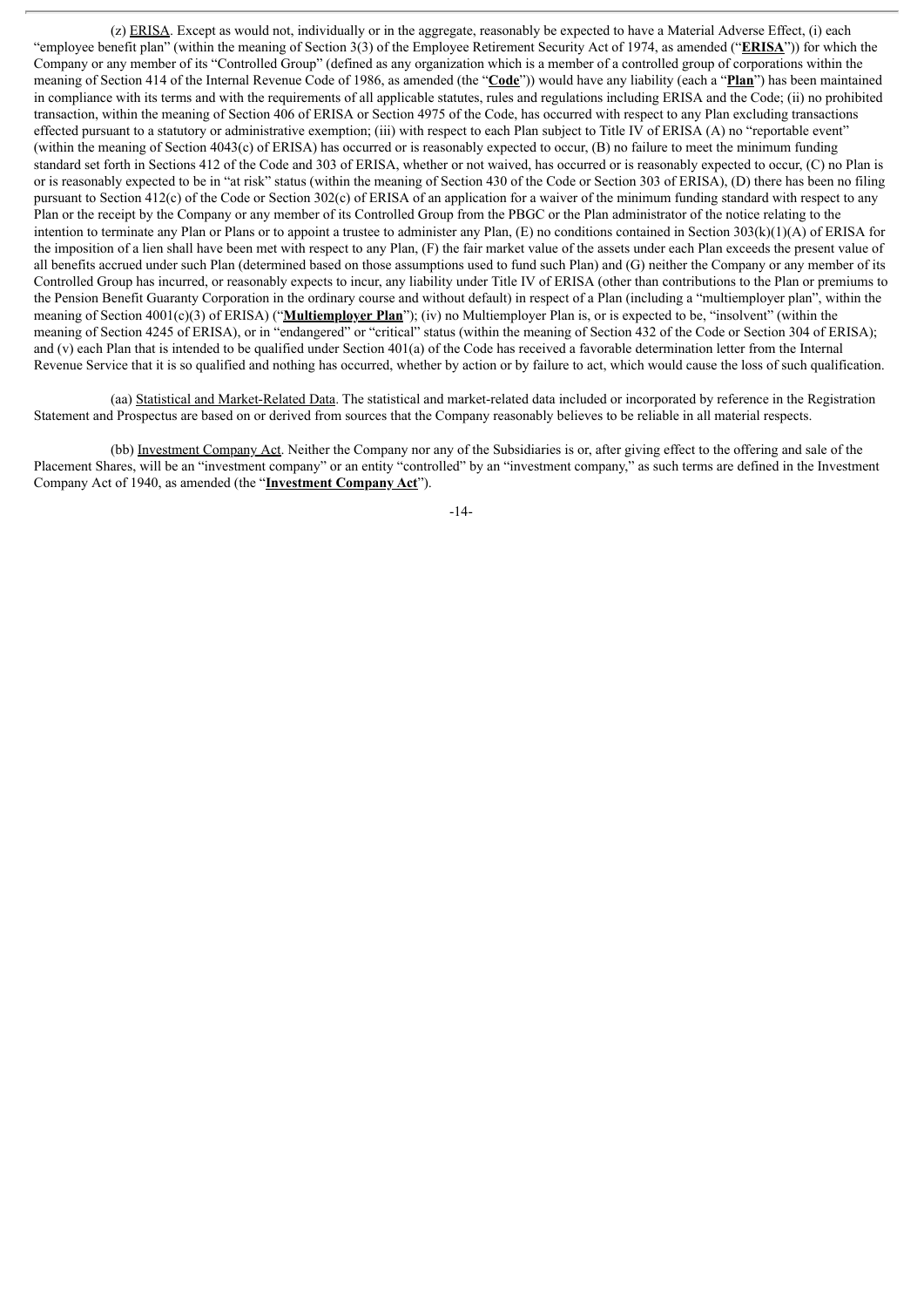(cc) No Preferential Rights. Except as set forth in the Registration Statement and the Prospectus, (i) no person, as such term is defined in Rule 1-02 of Regulation S-X promulgated under the Securities Act (each, a "**Person**"), has the right, contractual or otherwise, to cause the Company to issue or sell to such Person any Common Stock or shares of any other capital stock or other securities of the Company, (ii) no Person has any preemptive rights, resale rights, rights of first refusal, rights of co-sale, or any other rights (whether pursuant to a "poison pill" provision or otherwise) to purchase any Common Stock or shares of any other capital stock or other securities of the Company, (iii) no Person has the right to act as an underwriter or as a financial advisor to the Company in connection with the offer and sale of the Common Stock, and (iv) no Person has the right, contractual or otherwise, to require the Company to register under the Securities Act any Common Stock or shares of any other capital stock or other securities of the Company, or to include any such shares or other securities in the Registration Statement or the offering contemplated thereby, whether as a result of the filing or effectiveness of the Registration Statement or the sale of the Placement Shares as contemplated thereby or otherwise.

(dd) Finder's Fees. Neither the Company nor any of the Subsidiaries has incurred any liability for any finder's fees, brokerage commissions or similar payments in connection with the transactions herein contemplated, except as may otherwise exist with respect to Agent pursuant to this Agreement.

(ee) Certain Market Activities. The Company and, to the Company's knowledge, its affiliates have not taken, directly or indirectly, any action designed to constitute, or that has constituted or that would reasonably be expected to cause or result in the stabilization or manipulation of the price of any security of the Company in connection with the offering of the shares of the Placement Shares.

(ff) Employment Laws. To the Company's knowledge, it is not in violation of, and the Company has not received notice of, any violation with respect to any federal or state law relating to discrimination in the hiring, promotion or pay of employees, nor any applicable federal or state wage and hour laws, nor any state law precluding the denial of credit due to the neighborhood in which a property is situated, the violation of any of which would reasonably be expected to have a Material Adverse Effect.

(gg) No Improper Practices. Neither the Company nor any of the Company's directors or officers, nor, to the knowledge of the Company, any agents or employees of the Company, has in the course of its actions for, or on behalf of, the Company: (i) made any unlawful contribution, gift, or other unlawful expense relating to political activity; (ii) made any direct or indirect bribe, kickback, rebate, payoff, influence payment, or otherwise unlawfully provided anything of value, to any "foreign official" (as defined in the U.S. Foreign Corrupt Practices Act of 1977, as amended (collectively, the "**FCPA**") or domestic government official; or (iii) violated or is in violation of any provision of the FCPA, the Bribery Act 2010 of the United Kingdom, as amended (the "**Bribery Act 2010**"), or any other applicable anti-corruption or anti-bribery statute or regulation. The Company and, to the knowledge of the Company, the Company's affiliates, have conducted their respective businesses in compliance with the FCPA, Bribery Act 2010 and all other applicable anti-corruption and anti-bribery statutes or regulations, and will institute and maintain policies and procedures designed to ensure, and which are reasonably expected to ensure, continued compliance therewith and (iv) no relationship, direct or indirect, exists between or among the Company or any Subsidiary or any affiliate of any of them, on the one hand, and the directors, officers, stockholders, customers or suppliers of the Company or any Subsidiary, on the other hand, that is required by the Securities Act to be described in the Registration Statement and the Prospectus that is not so described.

-15-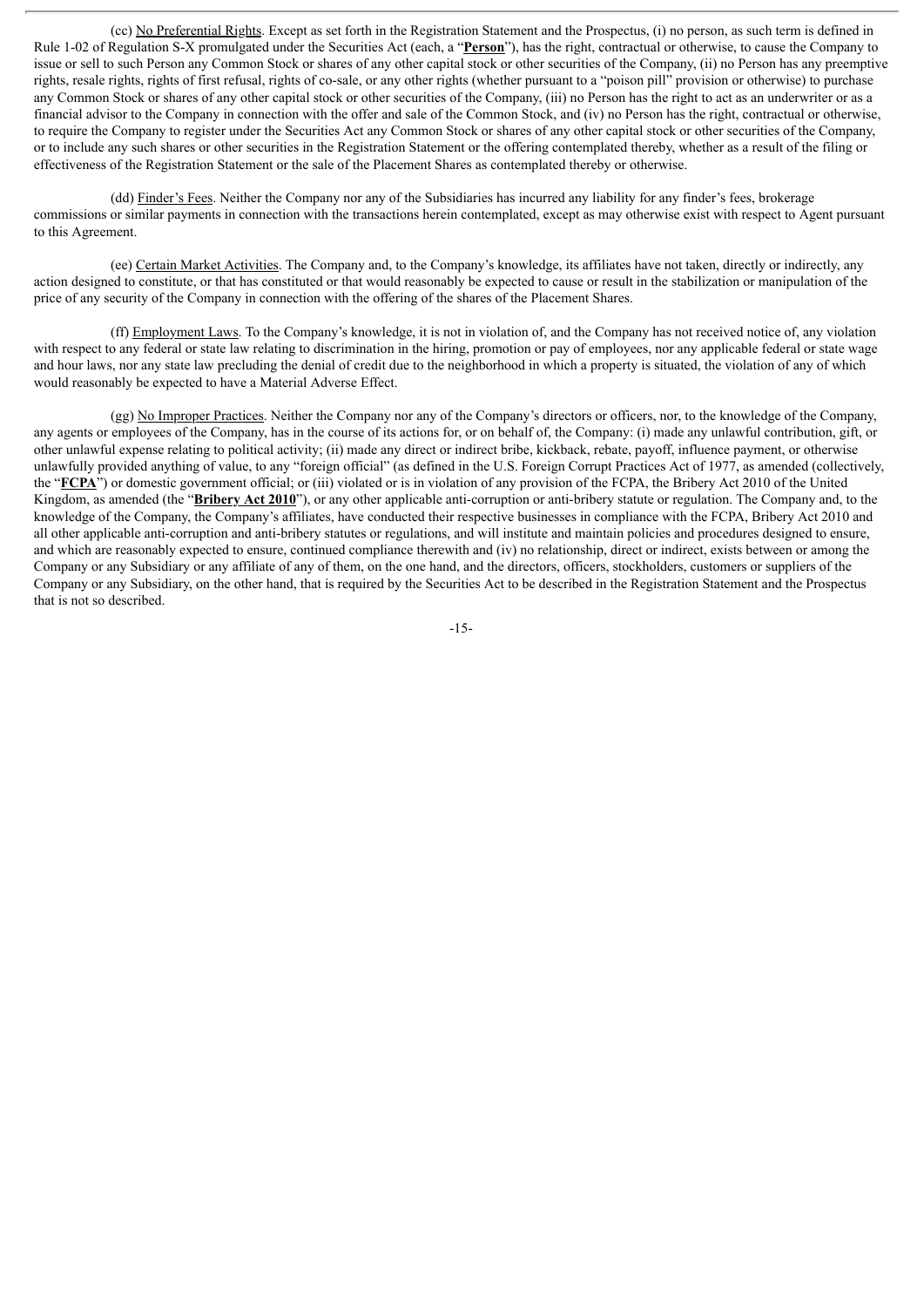(hh) Operations. The operations of the Company and its Subsidiaries are and have been conducted at all times in compliance with applicable financial recordkeeping and reporting requirements of the Currency and Foreign Transactions Reporting Act of 1970, as amended, the money laundering statutes of the jurisdictions where the Company or any of its Subsidiaries conduct its business, the rules and regulations thereunder and any related or similar rules, regulations or guidelines, that have been issued, administered or enforced by any governmental agency (collectively, the "**Money Laundering Laws**") and no action, suit or proceeding by or before any court or governmental agency, authority or body or any arbitrator or non-governmental authority involving the Company or any of its Subsidiaries with respect to the Money Laundering Laws is pending or, to the knowledge of the Company, threatened.

(ii) Sanctions. Neither the Company nor any of the Company's directors or officers, nor, to the knowledge of the Company, any agents, employees or affiliates of the Company is: (i) currently the subject or the target of any sanctions administered or enforced by the Office of Foreign Assets Control of the U.S. Treasury Department, the U.S. Department of State, the United Nations Security Council, the European Union, Her Majesty's Treasury, or other relevant sanctions authority (collectively, "Sanctions"); or (ii) located, organized or resident in a country or territory that is the subject or target of Sanctions (including, without limitation, Cuba, Iran, North Korea, Syria, Crimea Region of Ukraine, and the so-called Donetsk People's Republic and Luhansk People's Republic of the Ukraine); and the Company will not directly or indirectly use the proceeds of the offering, or lend, contribute or otherwise make available such proceeds to any joint venture partner or other person or entity, for the purpose of financing or facilitating the activities of any person, or in any country or territory, that at the time of such financing or facilitation and currently is the subject or target of Sanctions or in any other manner that will result in a violation by any person (including any person participating in the transaction whether as an underwriter, advisor, investor or otherwise) of Sanctions. The Company has not knowingly engaged in for the past five years, is not now knowingly engaged in, and will not engage in, any dealings or transactions with any individual or entity, or in any country or territory, that at the time of the dealing or transaction, is or was the subject or target of Sanctions

(jj) Compliance with Laws. Except as described in the Registration Statement and the Prospectus, as applicable, the Company (i) is and during the past five years has been in compliance with all statutes, rules and regulations applicable to the ownership, testing, development, manufacture, packaging, processing, use, distribution, marketing, advertising, labeling, promotion, sale, offer for sale, storage, import, export or disposal of any product manufactured or distributed by the Company, including, without limitation, the Federal Food, Drug and Cosmetic Act (21 U.S.C. § 301 et seq.), the Public Health Service Act (42 U.S.C. §201 et seq.), the federal Anti-kickback Statute (42 U.S.C. § 1320a-7b(b)), the civil False Claims Act (31 U.S.C. §§ 3729 et seq.), the administrative False Claims Law (42 U.S.C. § 1320a-7b(a)), the Civil Monetary Penalties Law(42 U.S.C. § 1320a-7a), 18 U.S.C. §§286 and 287, the exclusion law (42 U.S.C. §1320a-7), the statutes, regulations and directives of Medicare (Title XVIII of the Social Security Act), Medicaid (Title XIX of the Social Security Act) and all other government funded or sponsored healthcare programs including the TRICARE

-16-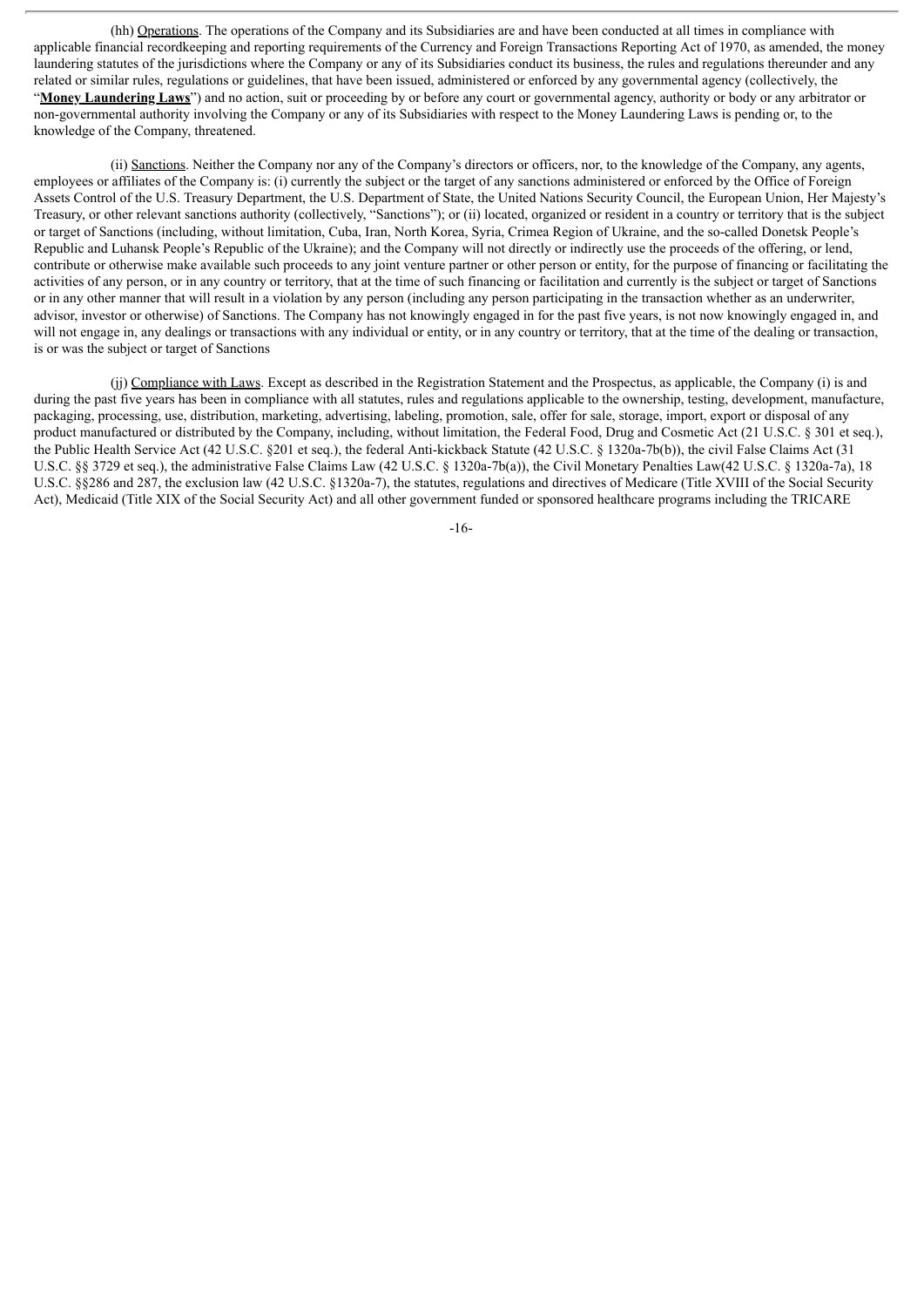program (32 C.F.R. § 199.17), the Health Insurance Portability and Accountability Act of 1996, as amended by the Health Information Technology for Economic and Clinical Health Act of 2009, and the Patient Protection and Affordable Care Act of 2010, as amended by the Health Care and Education Reconciliation Act of 2010, the regulations promulgated pursuant to such laws, including, without limitation, the collection and reporting requirements, and the processing of any applicable rebate, chargeback or adjustment, under applicable rules and regulations relating to the VA Federal Supply Schedule (38 U.S.C. § 8126) or under any U.S. Department of Veterans Affairs agreement, and any successor government programs, and comparable state laws, and all other local, state, federal, national, supranational and foreign laws, manual provisions, policies and administrative guidance relating to the regulation of the Company (collectively, the "**Applicable Laws**"), except for such non-compliance as would not, individually or in the aggregate, have a Material Adverse Effect; (ii) has not received any notice from any court or arbitrator or governmental or regulatory authority or third party alleging or asserting non-compliance with any Applicable Laws or any licenses, exemptions, certificates, approvals, clearances, authorizations, permits, registrations and supplements or amendments thereto required by any such Applicable Laws ("**Authorizations**"), except for such non-compliance as would not, individually or in the aggregate, have a Material Adverse Effect; (iii) possesses all material Authorizations and such Authorizations are valid and in full force and effect and are not in violation of any term of any such Authorizations, except for such violations as would not, individually or in the aggregate, have a Material Adverse Effect; (iv) has not received written notice of any claim, action, suit, proceeding, hearing, enforcement, investigation, arbitration or other action from any court or arbitrator or governmental or regulatory authority or third party alleging that any product operation or activity is in violation of any Applicable Laws or Authorizations nor, to the Company's knowledge, is any such claim, action, suit, proceeding, hearing, enforcement, investigation, arbitration or other action threatened; (v) has not received written notice that any court or arbitrator or governmental or regulatory authority has taken, is taking or intends to take action to materially limit, suspend, materially modify or revoke any Authorizations nor, to the Company's knowledge, is any such limitation, suspension, modification or revocation threatened; (vi) has filed, obtained, maintained or submitted all material reports, documents, forms, notices, applications, records, claims, submissions and supplements or amendments as required by any Applicable Laws or Authorizations and that all such reports, documents, forms, notices, applications, records, claims, submissions and supplements or amendments were timely, complete and accurate on the date filed in all material respects (or were corrected or supplemented by a subsequent submission); and (vii) is not a party to any corporate integrity agreements, monitoring agreements, consent decrees, settlement orders, or similar agreements with or imposed by any governmental or regulatory authority. In addition, neither the Company nor any of its directors, officers, employees, or to the Company's knowledge, any of its agents is or, has been debarred, suspended or excluded, or has been convicted of any crime or knowingly engaged in any conduct that would result in a debarment, suspension or exclusion by the FDA or from any federal or state government health care program.

(kk) Clinical Studies. The nonclinical studies and clinical trials conducted by or on behalf of or sponsored by the Company that are described in the Registration Statement and the Prospectus or the results of which are referred to in the Registration Statement and the Prospectus, as applicable, were and, if still pending, are being conducted in all material respects in accordance with standard medical and scientific research procedures and all applicable statutes, rules and regulations of the FDA and comparable drug regulatory agencies outside of the United States to which it is subject

-17-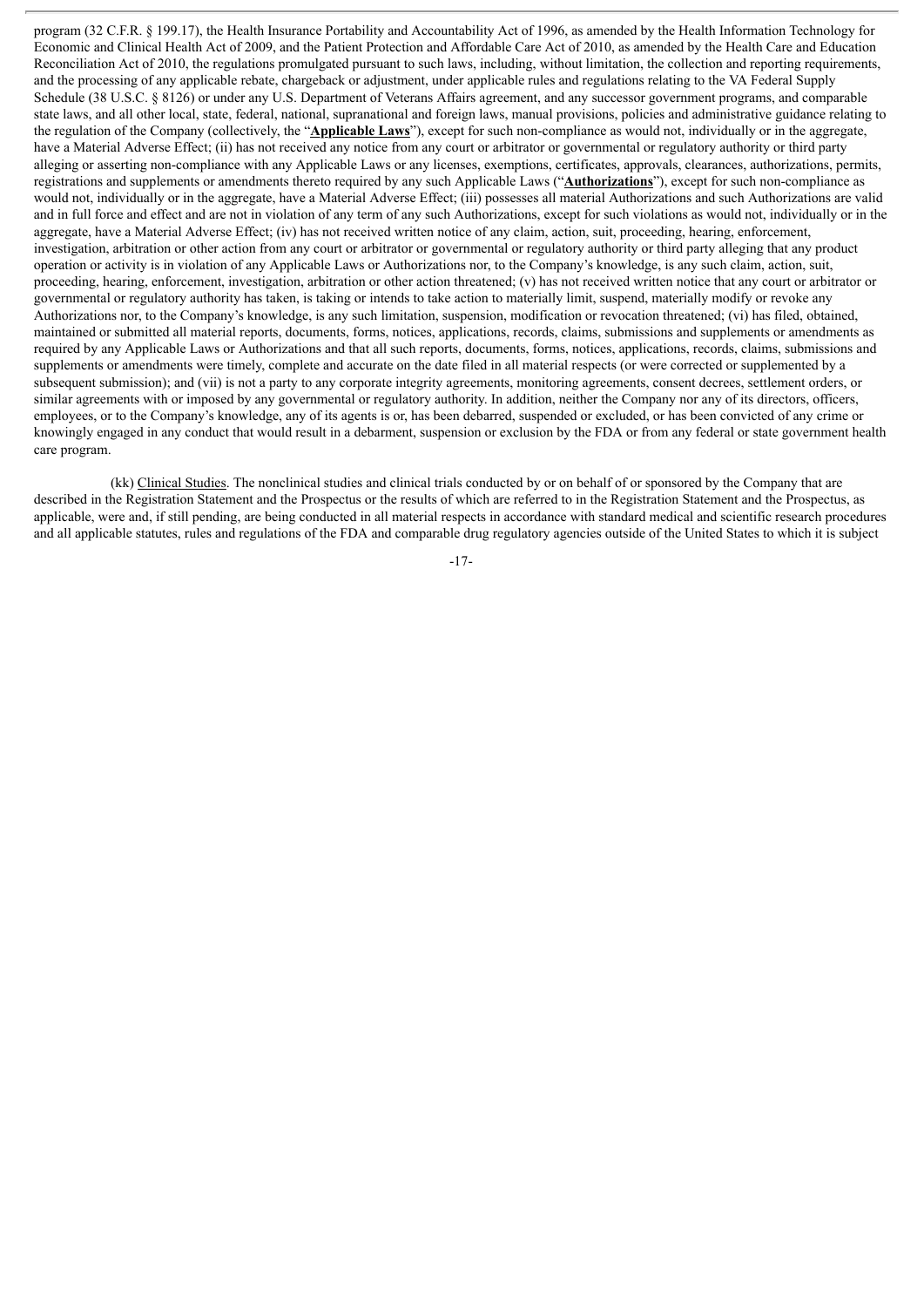(collectively, the "**Regulatory Authorities**"), including, without limitation, 21 C.F.R. Parts 50, 54, 56, 58, and 312; the descriptions in the Registration Statement or the Prospectus of the results of such studies and tests are accurate and complete in all material respects and fairly present the data derived from such trials; the Company has no knowledge of any other trials the results of which are inconsistent with or otherwise call into question the results described or referred to in the Registration Statement and the Prospectus; the Company has not received any written notices, correspondence or other communication from the Regulatory Authorities or any other governmental agency which would lead to the termination or suspension of any nonclinical studies or clinical trials that are described in the Registration Statement and the Prospectus or would otherwise adversely affect the results of such studies or trials which are referred to in the Registration Statement or the Prospectus, and, to the Company's knowledge, there are no reasonable grounds for same.

(ll) Cyber Security. The Company's information technology assets and equipment, computers, systems, networks, hardware, software, websites, applications, and databases (collectively, "**IT Systems**") are adequate for, and the Company has taken technical and organizational measures reasonably designed to protect information technology and Personal Data (as defined below) used in connection with, the operation of the business of the Company as currently conducted, free and clear of all material bugs, errors, defects, Trojan horses, time bombs, malware and other corruptants. The Company has implemented and maintained reasonable controls, policies, procedures, and safeguards to maintain and protect its confidential information and the integrity, continuous operation, redundancy and security of all IT Systems and data (including "personal data" as defined by the EU General Data Protection Regulations ("**GDPR**") (EU 2016 679) and any personal, personally identifiable, household, sensitive, confidential or regulated data ("**Personal Data**")) used in connection with its business, except to the extent that a failure to do so would not reasonably be expected to have a Material Adverse Effect, and, to the knowledge of the Company, there have been no breaches, violations, outages or unauthorized uses of or accesses to any IT System or Personal Data used in connection with the operation of the Company's business. The Company is presently in material compliance with all applicable laws or statutes and all judgments, orders, rules and regulations of any court or arbitrator or governmental or regulatory authority, internal policies and contractual obligations relating to the privacy and security of IT Systems and Personal Data and to the protection of such IT Systems and Personal Data from unauthorized use, access, misappropriation or modification

(mm) Data Privacy. The Company is, and at all prior times during the past three years, was, in compliance with all applicable data privacy and security laws, statutes, judgements, orders, rules and regulations of any court or arbitrator or any other governmental or regulatory authority and all applicable laws regarding the collection, use, transfer, export, storage, protection, disposal or disclosure by the Company of Personal Data collected from or provided by third parties (collectively, the "**Privacy Laws**"), except where the failure to be in compliance would not, individually or in the aggregate, result in a Material Adverse Effect. The Company has in place, materially complies with, and takes appropriate steps reasonably designed to (i) ensure compliance with its privacy policies and all third-party contractual obligations regarding Personal Data; and (ii) reasonably protect the security and confidentiality of all Personal Data (collectively, the "**Policies**"). During the past three years, the Company has provided notice of its privacy policy on its website, which provides accurate and sufficient notice of Company's then-current privacy practices relating to its subject matter and such privacy policies do not contain any material omissions of the Company's then-current privacy practices. None of such disclosures made or contained in the

-18-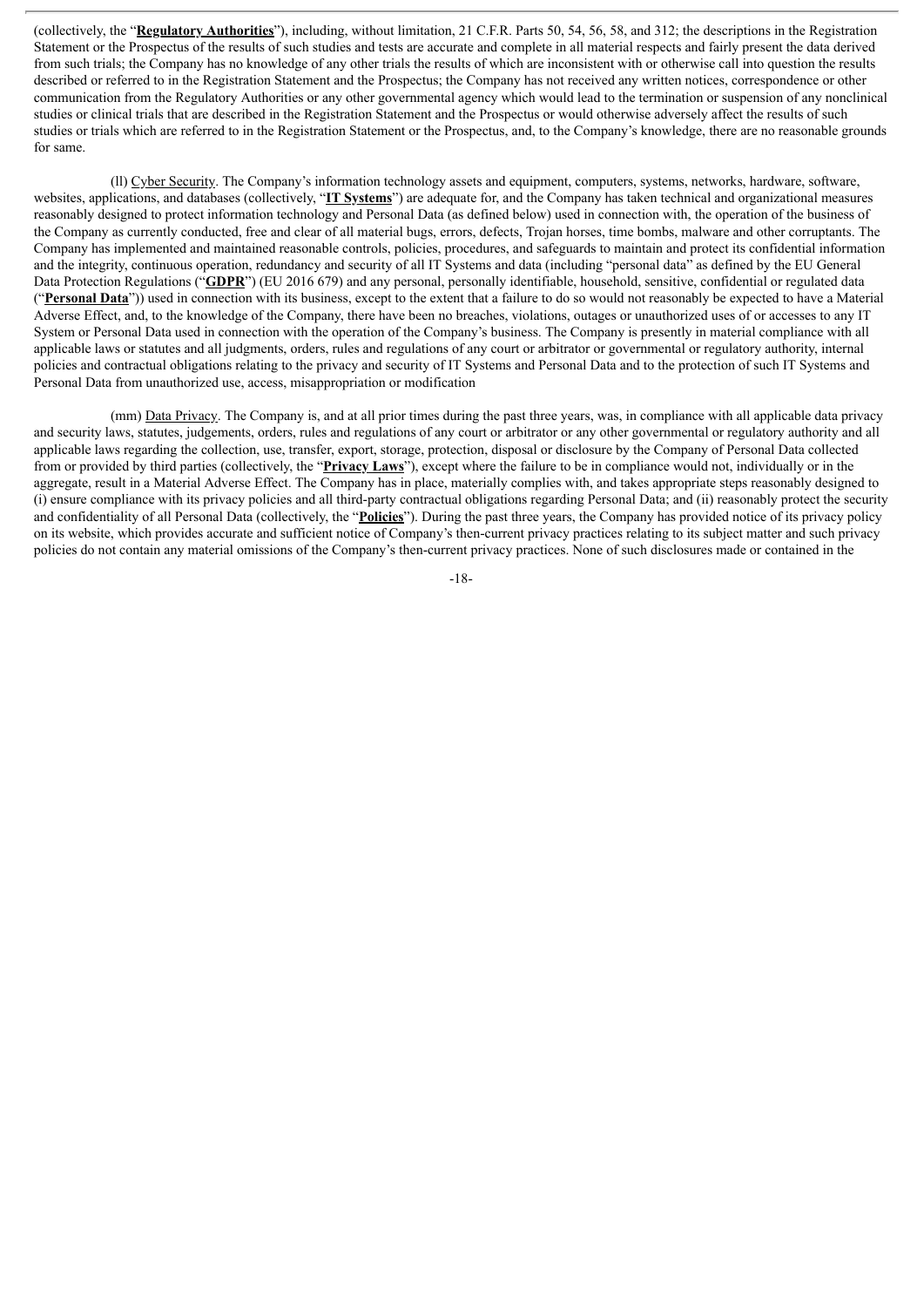privacy policies have been inaccurate, misleading, deceptive or in violation of any Privacy Laws or Policies in any material respect. To the knowledge of the Company, the execution, delivery and performance of this Agreement or any other agreement referred to in this Agreement will not result in a breach of violation of any Privacy Laws or Policies. The Company has not received written notice of any actual or potential liability under or relating to, or actual or potential violation of, any of the Privacy Laws and is unaware of any other facts that, individually or in the aggregate, would reasonably indicate non-compliance with any Privacy Laws or Policies. To the Company's knowledge, there is no action, suit or proceeding by or before any court or governmental agency, authority or body pending or threatened alleging non-compliance with Privacy Laws or Policies.

(nn) Forward-Looking Statements. No forward-looking statement (within the meaning of Section 27A of the Securities Act and Section 21E of the Exchange Act) (a "**Forward-Looking Statement**") included or incorporated by reference in the Registration Statement and the Prospectus has been made or reaffirmed without a reasonable basis or has been disclosed other than in good faith.

(oo) Conformity with EDGAR Filing. The Prospectus delivered to the Agents for use in connection with the sale of the Placement Shares pursuant to this Agreement will be identical to the versions of the Prospectus created to be transmitted to the Commission for filing via EDGAR, except to the extent permitted by Regulation S-T.

(pp) No Material Adverse Change. Subsequent to the respective dates as of which information is given in the Registration Statement, the Prospectus and the Free Writing Prospectuses, if any (including any document deemed incorporated by reference therein), there has not been (i) any Material Adverse Effect or the occurrence of any development that the Company reasonably expects will result in a Material Adverse Effect, (ii) any transaction which is material to the Company and the Subsidiaries taken as a whole, (iii) any obligation or liability, direct or contingent (including any off-balance sheet obligations), incurred by the Company or any Subsidiary, which is material to the Company and the Subsidiaries taken as a whole, (iv) any material change in the capital stock or outstanding long-term indebtedness of the Company or any of its Subsidiaries or (v) any dividend or distribution of any kind declared, paid or made on the capital stock of the Company or any Subsidiary, other than in each case above in the ordinary course of business or as otherwise disclosed in the Registration Statement or Prospectus (including any document deemed incorporated by reference therein).

(qq) Enforceability of Agreements. All agreements between the Company and third parties expressly referenced in the Prospectus are legal, valid and binding obligations of the Company enforceable in accordance with their respective terms, except to the extent that (i) enforceability may be limited by bankruptcy, insolvency, reorganization, moratorium or similar laws affecting creditors' rights generally and by general equitable principles and (ii) the indemnification provisions of certain agreements may be limited by federal or state securities laws or public policy considerations in respect thereof.

(rr) Market Capitalization. At the time the Registration Statement was originally declared effective, and at the time the Company's most recent Annual Report on Form 10-K was filed with the Commission, the Company met the then applicable requirements for the use of Form S-3 under the Securities Act, including, but not limited to, General Instruction I.B.1 of Form S-3. The Company is not a shell company (as defined in Rule 405 under the Securities Act) and has not been a shell company for at least 12 calendar months previously and if it has been a shell company at any time previously, has filed current Form 10 information (as defined in Instruction I.B.6 of Form S-3) with the Commission at least 12 calendar months previously reflecting its status as an entity that is not a shell company.

-19-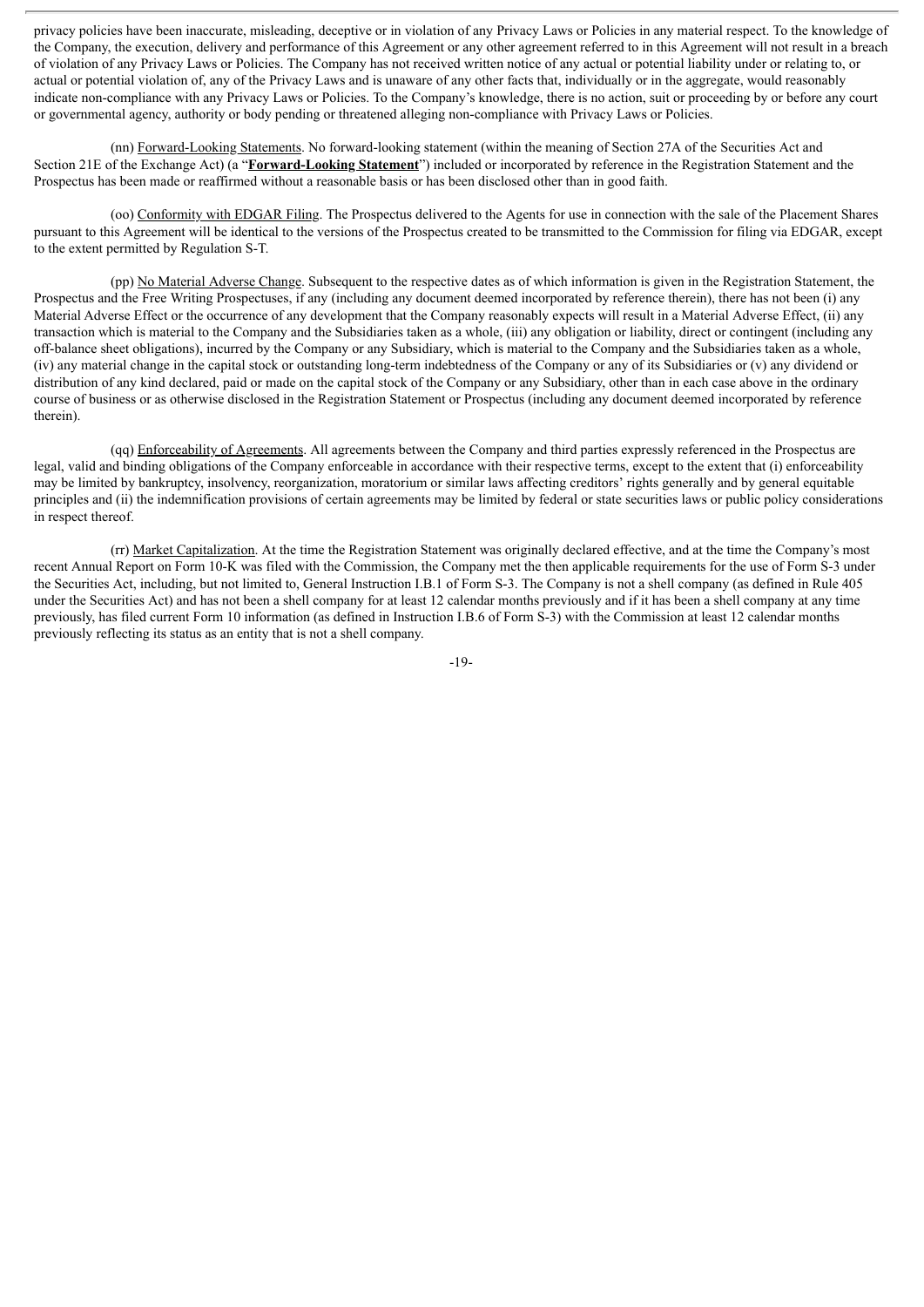(ss) No Material Defaults. Neither the Company nor any of the Subsidiaries has defaulted on any installment on indebtedness for borrowed money or on any rental on one or more long-term leases, which defaults, individually or in the aggregate, would have a Material Adverse Effect. The Company has not filed a report pursuant to Section 13(a) or 15(d) of the Exchange Act since the filing of its last Annual Report on Form 10-K, indicating that it (i) has failed to pay any dividend or sinking fund installment on preferred stock or (ii) has defaulted on any installment on indebtedness for borrowed money or on any rental on one or more long-term leases, which defaults, individually or in the aggregate, would have a Material Adverse Effect.

(tt) Broker/Dealer Relationships. Neither the Company nor any of the Subsidiaries (i) is required to register as a "broker" or "dealer" in accordance with the provisions of the Exchange Act or (ii) directly or indirectly through one or more intermediaries, controls or is a "person associated with a member" or "associated person of a member" (within the meaning set forth in the FINRA Manual).

(uu) No Reliance. The Company has not relied upon the Agents or legal counsel for the Agents for any legal, tax or accounting advice in connection with the offering and sale of the Placement Shares.

(vv) Off-Balance Sheet Arrangements. There are no transactions, arrangements and other relationships between and/or among the Company and/or any of its affiliates and any unconsolidated entity, including, but not limited to, any structured finance, special purpose or limited purpose entity (each, an "**Off-Balance Sheet Transaction**") that could reasonably be expected to affect materially the Company's liquidity or the availability of or requirements for its capital resources, including those Off-Balance Sheet Transactions described in the Commission's Statement about Management's Discussion and Analysis of Financial Conditions and Results of Operations (Release Nos. 33-8056; 34-45321; FR-61), required to be described in the Prospectus which have not been described as required.

(ww) Underwriter Agreements. The Company is not a party to any agreement with an agent or underwriter for any other "at the market" or continuous equity transaction.

(xx) Agent Purchases. The Company acknowledges and agrees that Agent has informed the Company that the Agent may, to the extent permitted under the Securities Act and the Exchange Act, purchase and sell Common Stock for its own account while this Agreement is in effect, *provided*, that the Company shall not be deemed to have authorized or consented to any such purchases or sales by the Agent.

(yy) Margin Rules. Neither the issuance, sale and delivery of the Placement Shares nor the application of the proceeds thereof by the Company as described in the Registration Statement and the Prospectus will violate Regulation T, U or X of the Board of Governors of the Federal Reserve System or any other regulation of such Board of Governors.

-20-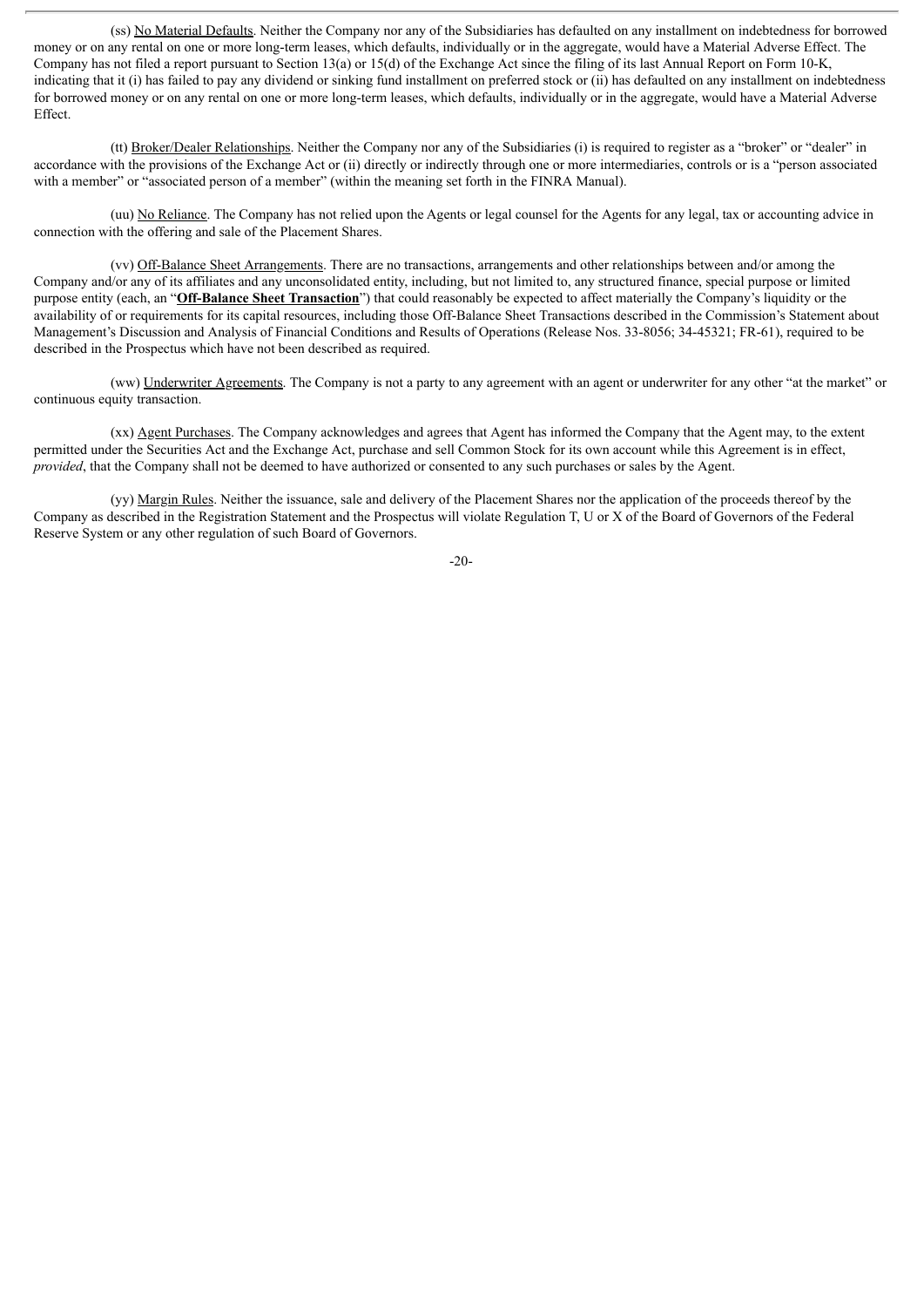(zz) Status Under the Securities Act. The Company was not and is not an ineligible issuer as defined in Rule 405 under the Securities Act at the times specified in Rules 164 and 433 under the Securities Act in connection with the offering of the Placement Shares.

(aaa) No Misstatement or Omission in an Issuer Free Writing Prospectus. Each Issuer Free Writing Prospectus, as of its issue date and as of each Applicable Time (as defined in Section 23 below), did not, does not and will not include any information that conflicted, conflicts or will conflict with the information contained in the Registration Statement or the Prospectus, including any incorporated document deemed to be a part thereof that has not been superseded or modified. The foregoing sentence does not apply to statements in or omissions from any Issuer Free Writing Prospectus based upon and in conformity with written information furnished to the Company by the Agent specifically for use therein.

(bbb) Stock Transfer Taxes. On each Settlement Date, all stock transfer or other taxes (other than income taxes) which are required to be paid in connection with the sale and transfer of the Placement Shares to be sold hereunder will be, or will have been, fully paid or provided for by the Company and all laws imposing such taxes will be or will have been fully complied with.

(ccc) Emerging Growth Company Status. From the time of the initial filing of the Company's first registration statement with the Commission through the date hereof, the Company has been and is an "emerging growth company," as defined in Section 2(a) of the Securities Act (an "**Emerging Growth Company**").

Any certificate signed by an officer of the Company and delivered to the Agent or to counsel for the Agent pursuant to or in connection with this Agreement shall be deemed to be a representation and warranty by the Company, as applicable, to the Agent as to the matters set forth therein.

7. Covenants of the Company. The Company covenants and agrees with each of the Agents that:

(a) Registration Statement Amendments. After the date of this Agreement and during any period in which a Prospectus relating to any Placement Shares is required to be delivered by the Agents under the Securities Act (including in circumstances where such requirement may be satisfied pursuant to Rule 172 under the Securities Act or similar rule), (i) the Company will notify the Agents promptly of the time when any subsequent amendment to the Registration Statement, other than documents incorporated by reference, has been filed with the Commission and/or has become effective or any subsequent supplement to the Prospectus has been filed and of any request by the Commission for any amendment or supplement to the Registration Statement or Prospectus or for additional information, (ii) the Company will prepare and file with the Commission, promptly upon the Agents' request, any amendments or supplements to the Registration Statement or Prospectus that, in the Agents' reasonable opinion, may be necessary or advisable in connection with the distribution of the Placement Shares by the Agents (*provided*, *however*, that the failure of the Agents to make such request shall not relieve the Company of any obligation or liability hereunder, or affect the Agents' right to rely on the representations and warranties made by the Company in this Agreement and *provided*, *further*, that the only remedy the Agents shall have with respect to the failure to make such filing shall be to cease making sales under this Agreement until such amendment or supplement is filed); (iii) the Company will

-21-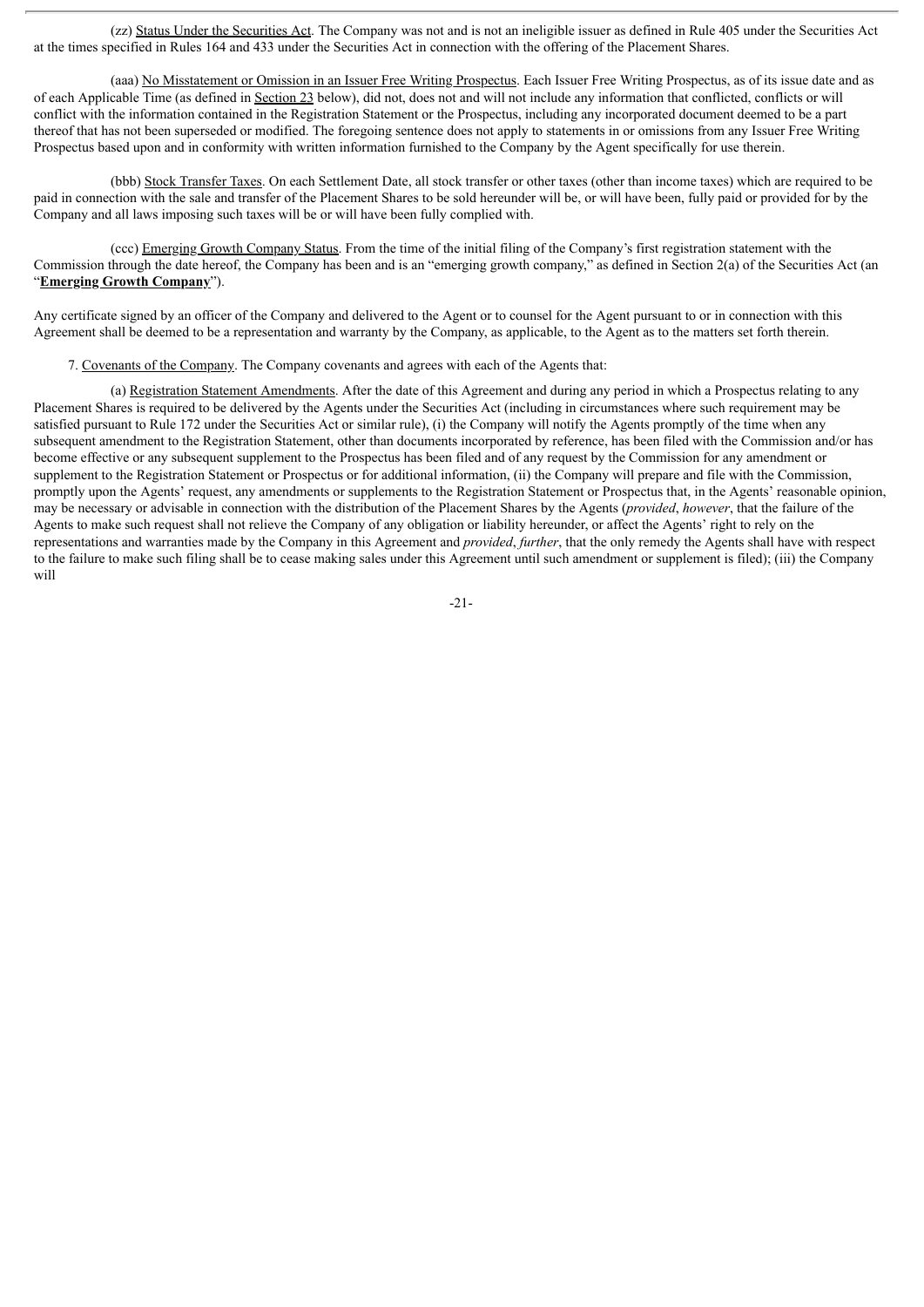not file any amendment or supplement to the Registration Statement or Prospectus relating to the Placement Shares or a security convertible into the Placement Shares unless a copy thereof has been submitted to Agents within a reasonable period of time before the filing and the Agents has not objected thereto (*provided*, *however*, that the failure of the Agents to make such objection shall not relieve the Company of any obligation or liability hereunder, or affect the Agents' right to rely on the representations and warranties made by the Company in this Agreement and the Company has no obligation to provide the Agents any advance copy of such filing or to provide the Agent an opportunity to object to such filing if such filing does not name the Agent and does not reference the transactions contemplated hereby; *provided*, *further*, that the only remedy the Agents shall have with respect to the failure by the Company to obtain such consent shall be to cease making sales under this Agreement) and the Company will furnish to the Agents at the time of filing thereof a copy of any document that upon filing is deemed to be incorporated by reference into the Registration Statement or Prospectus, except for those documents available via EDGAR; and (iv) the Company will cause each amendment or supplement to the Prospectus to be filed with the Commission as required pursuant to the applicable paragraph of Rule 424(b) of the Securities Act or, in the case of any document to be incorporated therein by reference, to be filed with the Commission as required pursuant to the Exchange Act, within the time period prescribed (the determination to file or not file any amendment or supplement with the Commission under this Section 7(a), based on the Company's reasonable opinion or reasonable objections, shall be made exclusively by the Company).

(b) Notice of Commission Stop Orders. The Company will advise the Agents, promptly after it receives notice or obtains knowledge thereof, of the issuance or threatened issuance by the Commission of any stop order suspending the effectiveness of the Registration Statement, of the suspension of the qualification of the Placement Shares for offering or sale in any jurisdiction, or of the initiation or threatening of any proceeding for any such purpose; and it will promptly use its commercially reasonable efforts to prevent the issuance of any stop order or to obtain its withdrawal if such a stop order should be issued. The Company will advise the Agents promptly after it receives any request by the Commission for any amendments to the Registration Statement or any amendment or supplements to the Prospectus or any Issuer Free Writing Prospectus or for additional information related to the offering of the Placement Shares or for additional information related to the Registration Statement, the Prospectus or any Issuer Free Writing Prospectus; provided, however, that the Company may delay any such amendment or supplement if, in the reasonable judgement of the Company, it is in the best interests of the Company to do so.

(c) Delivery of Prospectus; Subsequent Changes. During any period in which a Prospectus relating to the Placement Shares is required to be delivered by the Agents under the Securities Act with respect to the offer and sale of the Placement Shares, (including in circumstances where such requirement may be satisfied pursuant to Rule 172 under the Securities Act or similar rule), the Company will comply with all requirements imposed upon it by the Securities Act, as from time to time in force, and to file on or before their respective due dates all reports and any definitive proxy or information statements required to be filed by the Company with the Commission pursuant to Sections 13(a), 13(c), 14, 15(d) or any other provision of or under the Exchange Act. If the Company has omitted any information from the Registration Statement pursuant to Rule 430B under the Securities Act, it will use its best efforts to comply with the provisions of and make all requisite filings with the Commission pursuant to said Rule 430B and

-22-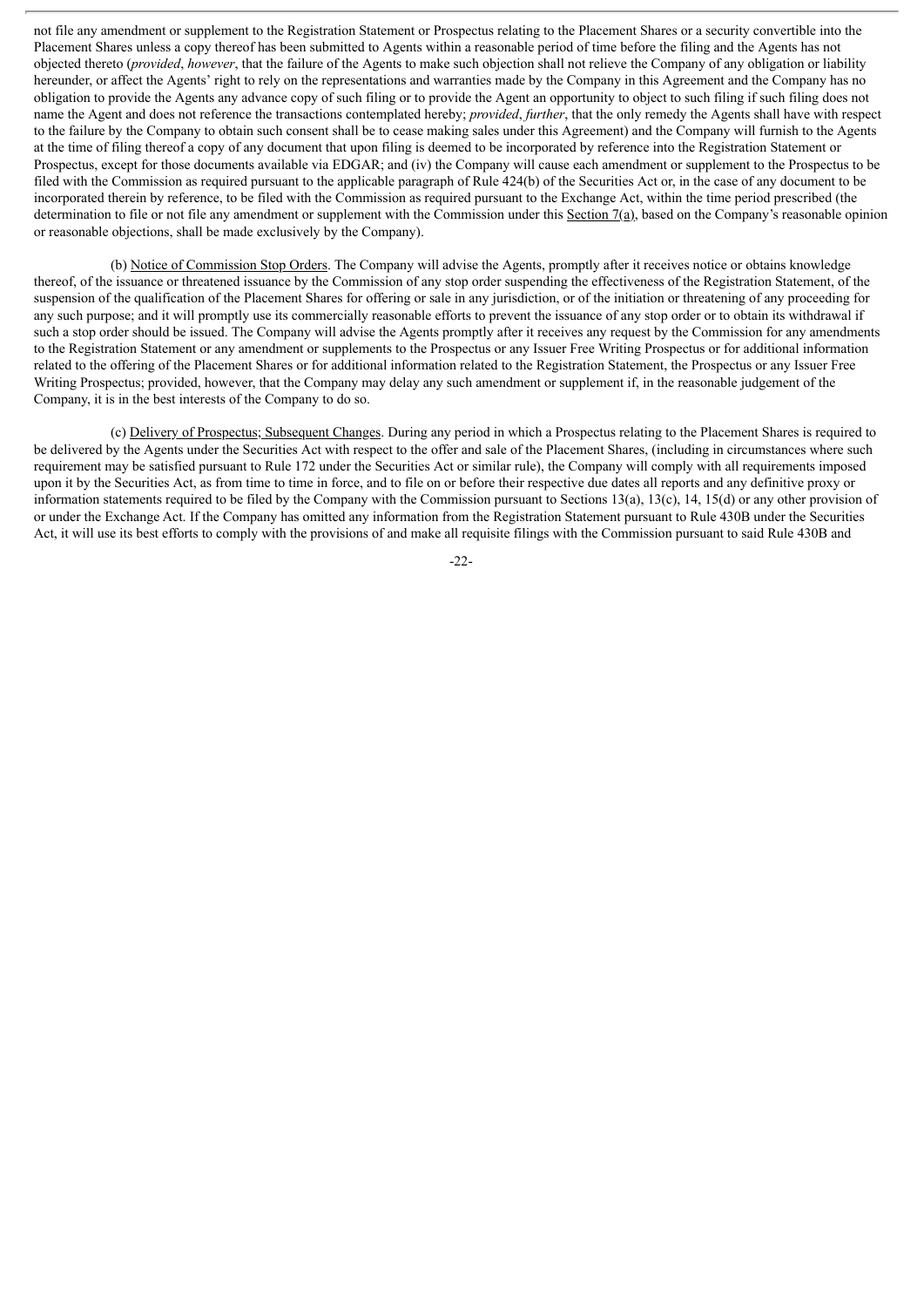to notify the Agents promptly of all such filings. If during such period any event occurs as a result of which the Prospectus as then amended or supplemented would include an untrue statement of a material fact or omit to state a material fact necessary to make the statements therein, in the light of the circumstances then existing, not misleading, or if during such period it is necessary to amend or supplement the Registration Statement or Prospectus to comply with the Securities Act, the Company will promptly notify the Agents to suspend the offering of Placement Shares during such period and the Company will promptly amend or supplement the Registration Statement or Prospectus (at the expense of the Company) so as to correct such statement or omission or effect such compliance.

(d) Listing of Placement Shares. Prior to the date of the first Placement Notice, the Company will use its reasonable best efforts to cause the Placement Shares to be listed on the Exchange.

(e) Delivery of Registration Statement and Prospectus. The Company will furnish to the Agents and their counsel (at the expense of the Company) copies of the Registration Statement, the Prospectus (including all documents incorporated by reference therein) and all amendments and supplements to the Registration Statement or Prospectus that are filed with the Commission during any period in which a Prospectus relating to the Placement Shares is required to be delivered under the Securities Act (including all documents filed with the Commission during such period that are deemed to be incorporated by reference therein), in each case as soon as reasonably practicable and in such quantities as the Agents may from time to time reasonably request and, at the Agents' request, will also furnish copies of the Prospectus to each exchange or market on which sales of the Placement Shares may be made; *provided*, *however*, that the Company shall not be required to furnish any document (other than the Prospectus) to the Agents to the extent such document is available on EDGAR.

(f) Earning Statement. The Company will make generally available to its security holders as soon as practicable, but in any event not later than 15 months after the end of the Company's current fiscal quarter, an earning statement covering a 12-month period that satisfies the provisions of Section 11(a) and Rule 158 of the Securities Act.

(g) Use of Proceeds. The Company will use the Net Proceeds as described in the Prospectus in the section entitled "Use of Proceeds."

(h) Notice of Other Sales. Without the prior written consent of the Agents, the Company will not, directly or indirectly, offer to sell, sell, contract to sell, grant any option to sell or otherwise dispose of any Common Stock (other than the Placement Shares offered pursuant to this Agreement) or securities convertible into or exchangeable for Common Stock, warrants or any rights to purchase or acquire, Common Stock during the period beginning on the fifth (5th) Trading Day immediately prior to the date on which any Placement Notice is delivered to the Agents hereunder and ending on the fifth (5<sup>th</sup>) Trading Day immediately following the final Settlement Date with respect to Placement Shares sold pursuant to such Placement Notice (or, if the Placement Notice has been terminated or suspended prior to the sale of all Placement Shares covered by a Placement Notice, the date of such suspension or termination); and will not directly or indirectly in any other "at the market" or continuous equity transaction offer to sell, sell, contract to sell, grant any option to sell or otherwise dispose of any Common Stock (other than the Placement Shares offered pursuant to this Agreement) or securities convertible into or exchangeable for

-23-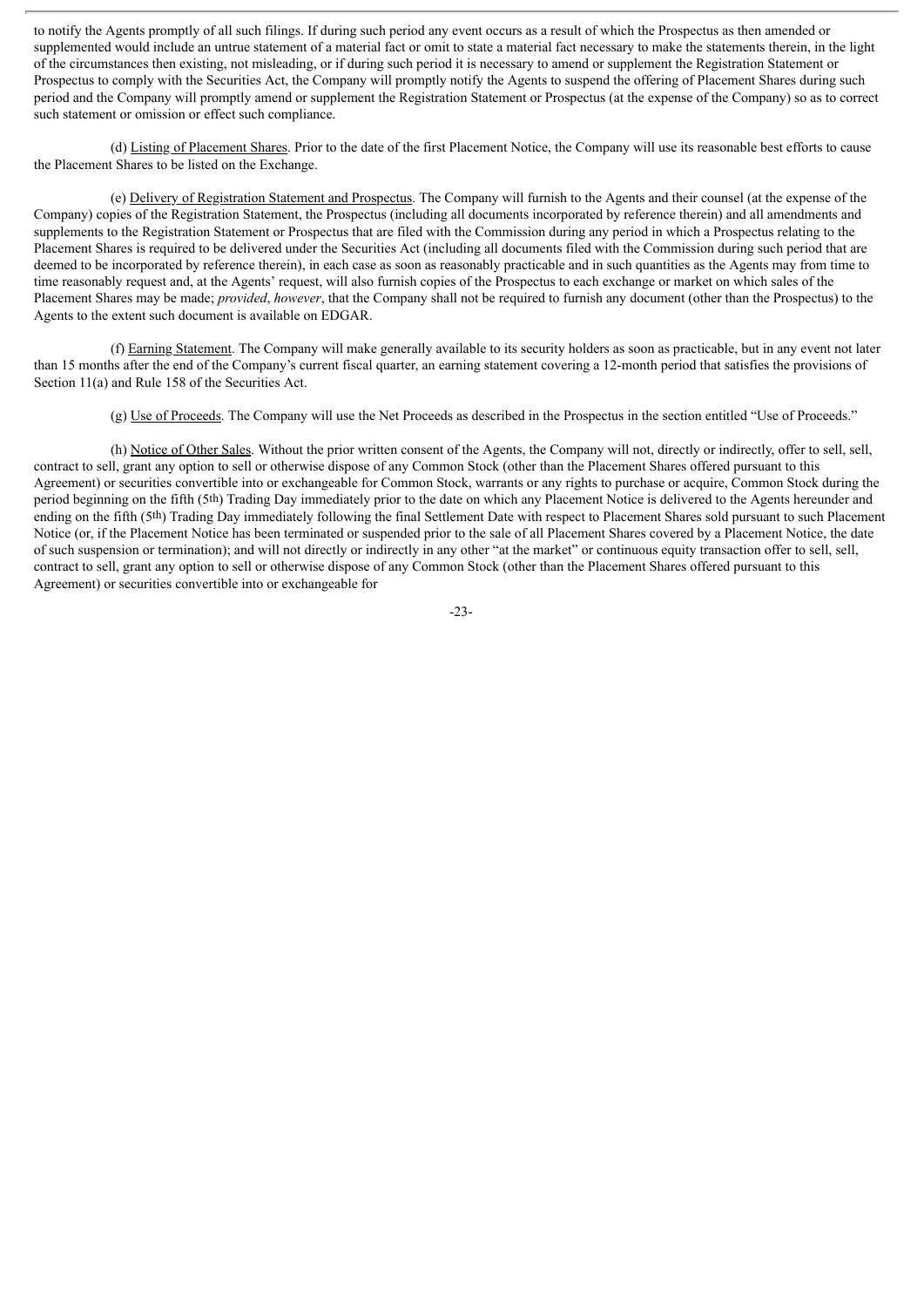Common Stock, warrants or any rights to purchase or acquire, Common Stock prior to the sixtieth (60th) day immediately following the termination of this Agreement; *provided*, *however*, that such restrictions will not be required in connection with the Company's issuance or sale of (i) Common Stock, options to purchase Common Stock or Common Stock issuable upon the exercise of options, pursuant to any employee or director stock option or benefits plan, stock ownership plan or dividend reinvestment plan (but not Common Stock subject to a waiver to exceed plan limits in its dividend reinvestment plan) of the Company whether now in effect or hereafter implemented, (ii) Common Stock issuable upon conversion of securities or the exercise of warrants, options or other rights in effect or outstanding, and disclosed in filings by the Company available on EDGAR or otherwise in writing to the Agents and (iii) Common Stock or securities convertible into or exchangeable for shares of Common Stock as consideration for mergers. acquisitions, other business combinations or strategic alliances occurring after the date of this Agreement which are not issued for capital raising purposes.

(i) Change of Circumstances. The Company will, at any time during the pendency of a Placement Notice advise the Agents promptly after it shall have received notice or obtained knowledge thereof, of any information or fact that would alter or affect in any material respect any opinion, certificate, letter or other document required to be provided to the Agents pursuant to this Agreement.

(j) Due Diligence Cooperation. The Company will cooperate with any reasonable due diligence review conducted by the Agents or their representatives in connection with the transactions contemplated hereby, including, without limitation, providing information and making available documents and senior corporate officers, during regular business hours and at the Company's principal offices, as the Agents may reasonably request.

(k) Required Filings Relating to Placement of Placement Shares. The Company shall disclose, in its quarterly reports on Form 10-Q and in its annual report on Form 10-K to be filed by the Company with the Commission from time to time, the number of the Placement Shares sold through the Agents under this Agreement, and the net proceeds to the Company from the sale of the Placement Shares pursuant to this Agreement during the relevant quarter or, in the case of an Annual Report on Form 10-K, during the fiscal year covered by such Annual Report and the fourth quarter of such fiscal year. The Company agrees that on such dates as the Securities Act shall require, the Company will (i) file a prospectus supplement with the Commission under the applicable paragraph of Rule 424(b) under the Securities Act (each and every filing date under Rule 424(b), a "**Filing Date**"), which prospectus supplement will set forth, within the relevant period, the amount of Placement Shares sold through the Agents, the Net Proceeds to the Company and the compensation payable by the Company to the Agents with respect to such Placement Shares, and (ii) deliver such number of copies of each such prospectus supplement to each exchange or market on which such sales were effected as may be required by the rules or regulations of such exchange or market.

(l) Representation Dates; Certificate. (1) Prior to the date of the first Placement Notice and (2) each time the Company:

(i) files the Prospectus relating to the Placement Shares or amends or supplements (other than a prospectus supplement relating solely to an offering of securities other than the Placement Shares) the Registration Statement or the Prospectus relating to the Placement Shares by means of a post-effective amendment, sticker, or supplement but not by means of incorporation of documents by reference into the Registration Statement or the Prospectus relating to the Placement Shares;

-24-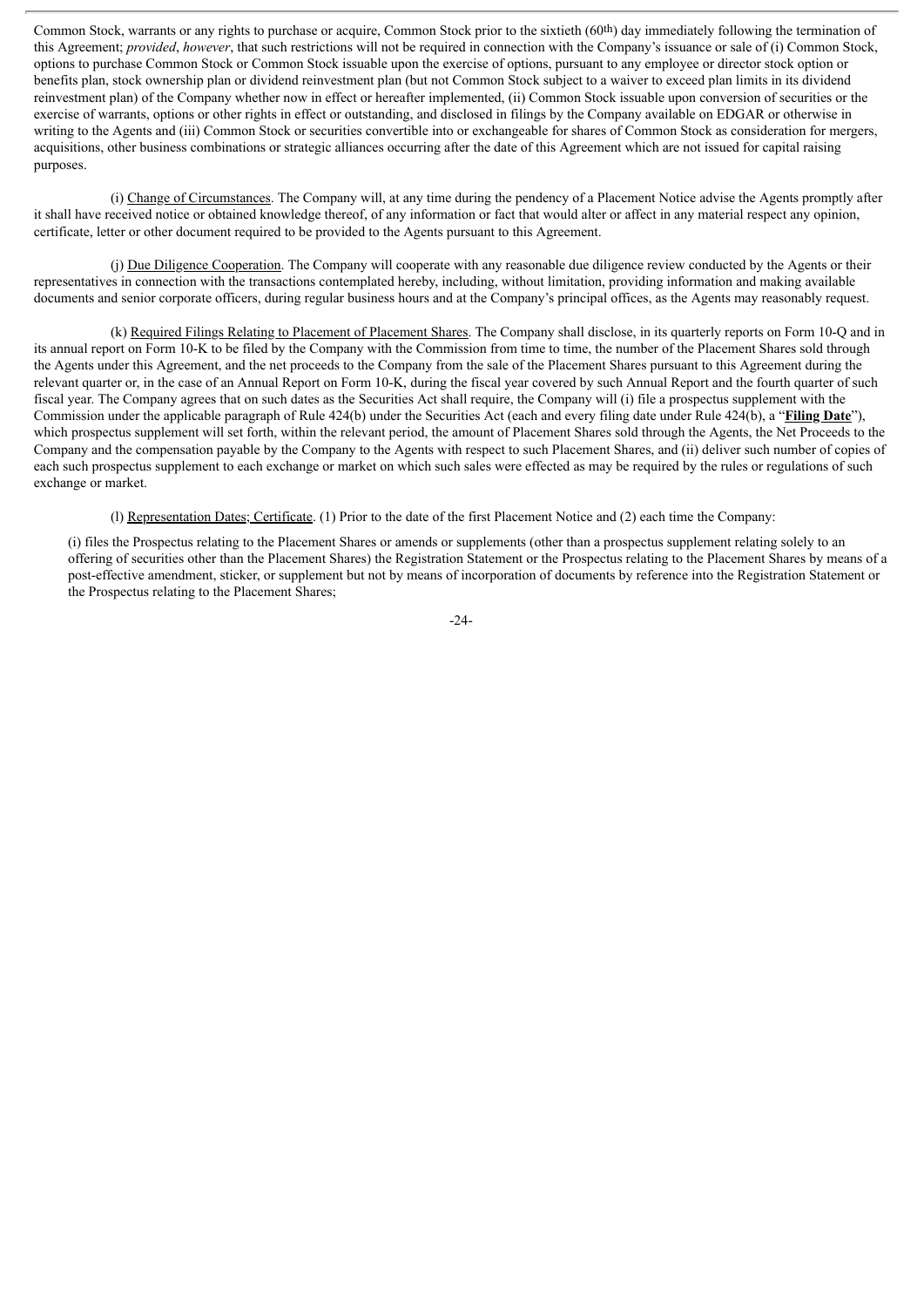(ii) files an annual report on Form 10-K under the Exchange Act (including any Form 10-K/A containing amended financial information or a material amendment to the previously filed Form 10-K);

(iii) files its quarterly reports on Form 10-Q under the Exchange Act; or

(iv) files a current report on Form 8-K containing amended financial information (other than information "furnished" pursuant to Items 2.02 or 7.01 of Form 8-K or to provide disclosure pursuant to Item 8.01 of Form 8-K relating to the reclassification of certain properties as discontinued operations in accordance with Statement of Financial Accounting Standards No. 144) under the Exchange Act (each date of filing of one or more of the documents referred to in clauses (i) through (iv) shall be a "**Representation Date**");

the Company shall furnish the Agents (but in the case of clause (iv) above only if the Agents reasonably determines that the information contained in such Form 8-K is material) with a certificate dated the Representation Date, in the form and substance satisfactory to the Agents and their counsel, substantially similar to the form previously provided to the Agents and their counsel, modified, as necessary, to relate to the Registration Statement and the Prospectus as amended or supplemented. The requirement to provide a certificate under this Section 7(l) shall be waived for any Representation Date occurring at a time a Suspension is in effect, which waiver shall continue until the earlier to occur of the date the Company delivers instructions for the sale of Placement Shares hereunder (which for such calendar quarter shall be considered a Representation Date) and the next occurring Representation Date. Notwithstanding the foregoing, if the Company subsequently decides to sell Placement Shares following a Representation Date when a Suspension was in effect and did not provide the Agents with a certificate under this Section 7(1), then before the Company delivers the instructions for the sale of Placement Shares or the Agents sell any Placement Shares pursuant to such instructions, the Company shall provide the Agents with a certificate in conformity with this Section 7(l) dated as of the date that the instructions for the sale of Placement Shares are issued.

(m) Legal Opinion. (1) Prior to the date of the first Placement Notice and (2) within five (5) Trading Days of each Representation Date with respect to which the Company is obligated to deliver a certificate pursuant to  $Section 7(1)$  for which no waiver is applicable and excluding the date of this Agreement, the Company shall cause to be furnished to the Agents a written opinion of Mintz, Levin, Cohn, Glovsky and Popeo, P.C ("**Company Counsel**"), or other counsel satisfactory to the Agents, in form and substance satisfactory to Agents and their counsel, substantially similar to the form previously provided to the Agents and their counsel, modified, as necessary, to relate to the Registration Statement and the Prospectus as then amended or supplemented; *provided*, *however*, the Company shall be required to furnish to Agents no more than one opinion hereunder per calendar quarter; *provided*, *further*, that in lieu of such opinions for subsequent periodic filings under the Exchange Act, counsel may furnish the Agents with a letter (a "Reliance Letter") to the effect that the Agents may rely on a prior opinion delivered under this Section  $7(m)$  to the same extent as if it were dated the date of such letter (except that statements in such prior opinion shall be deemed to relate to the Registration Statement and the Prospectus as amended or supplemented as of the date of the Reliance Letter).

-25-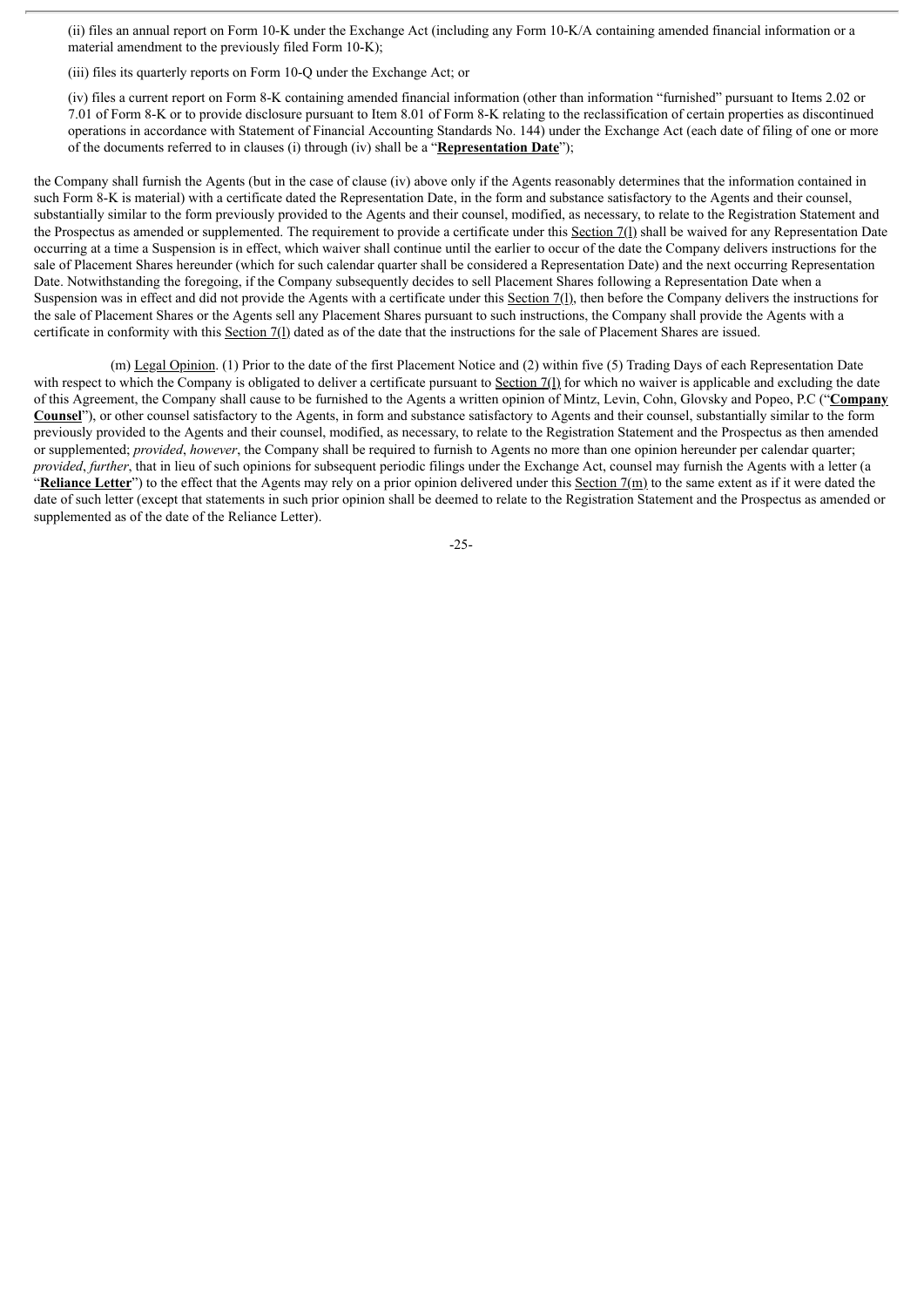(n) Comfort Letter. (1) Prior to the date of the first Placement Notice and (2) within five (5) Trading Days of each Representation Date with respect to which the Company is obligated to deliver a certificate pursuant to Section 7(1) for which no waiver is applicable and excluding the date of this Agreement, the Company shall cause its independent registered public accounting firm to furnish the Agents letters (the "**Comfort Letters**"), dated the date the Comfort Letter is delivered, which shall meet the requirements set forth in this Section 7(n); *provided*, that if requested by the Agents, the Company shall cause a Comfort Letter to be furnished to the Agents within ten (10) Trading Days of the date of occurrence of any material transaction or event requiring the filing of a Current Report on Form 8-K containing material financial information (including the restatement of the Company's financial statements). The Comfort Letter from the Company's independent registered public accounting firm shall be in a form and substance satisfactory to the Agents, (i) confirming that they are an independent registered public accounting firm within the meaning of the Securities Act and the PCAOB, (ii) stating, as of such date, the conclusions and findings of such firm with respect to the financial information and other matters ordinarily covered by accountants' "comfort letters" to underwriters in connection with registered public offerings (the first such letter, the "**Initial Comfort Letter**") and (iii) updating the Initial Comfort Letter with any information that would have been included in the Initial Comfort Letter had it been given on such date and modified as necessary to relate to the Registration Statement and the Prospectus, as amended and supplemented to the date of such letter.

(o) Market Activities; Compliance with Regulation M. The Company will not, directly or indirectly, (i) take any action designed to cause or result in, or that constitutes or would reasonably be expected to constitute, the stabilization or manipulation of the price of any security of the Company to facilitate the sale or resale of Common Stock or (ii) sell, bid for, or purchase Common Stock in violation of Regulation M, or pay anyone any compensation for soliciting purchases of the Placement Shares other than the Agents.

(p) Investment Company Act. The Company will conduct its affairs in such a manner so as to reasonably ensure that neither it nor any of its Subsidiaries will be or become, at any time prior to the termination of this Agreement, required to register as an "investment company," as such term is defined in the Investment Company Act.

(q) No Offer to Sell. Other than an Issuer Free Writing Prospectus approved in advance by the Company and the Agents in their capacity as agents hereunder, neither the Agents nor the Company (including its agents and representatives, other than the Agents in their capacity as such) will make, use, prepare, authorize, approve or refer to any written communication (as defined in Rule 405 under the Securities Act), required to be filed with the Commission, that constitutes an offer to sell or solicitation of an offer to buy Placement Shares hereunder.

(r) Blue Sky and Other Qualifications*.* The Company will use its commercially reasonable efforts, in cooperation with the Agents, to qualify the Placement Shares for offering and sale, or to obtain an exemption for the Placement Shares to be offered and sold, under the applicable securities laws of such states and other jurisdictions (domestic or foreign) as the Agents may designate and to maintain such qualifications and exemptions in effect for so long as required for the distribution of the Placement Shares (but in no event for less than one year from the date

-26-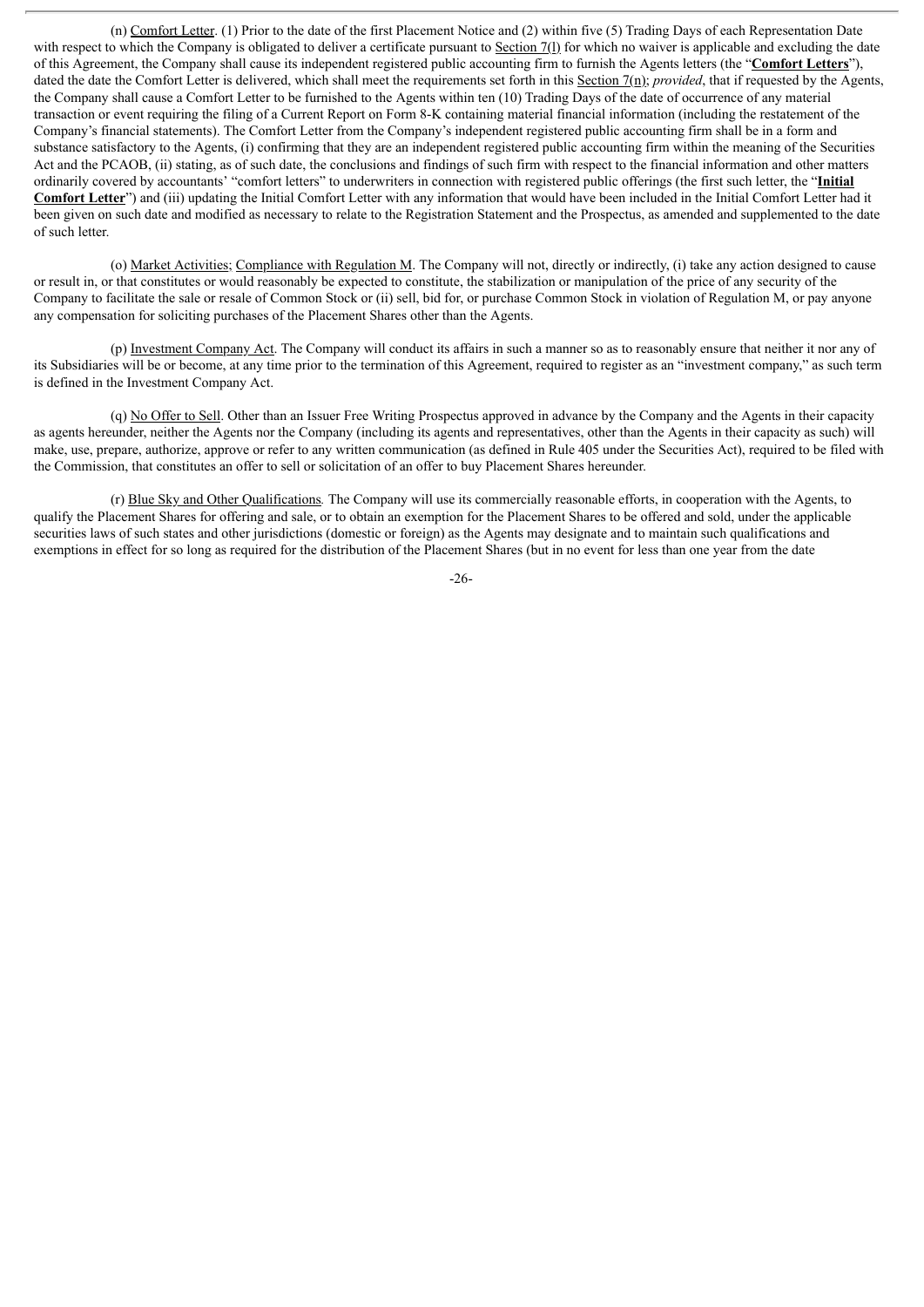of this Agreement); *provided*, *however*, that the Company shall not be obligated to file any general consent to service of process or to qualify as a foreign corporation or as a dealer in securities in any jurisdiction in which it is not so qualified or to subject itself to taxation in respect of doing business in any jurisdiction in which it is not otherwise so subject. In each jurisdiction in which the Placement Shares have been so qualified or exempt, the Company will file such statements and reports as may be required by the laws of such jurisdiction to continue such qualification or exemption, as the case may be, in effect for so long as required for the distribution of the Placement Shares (but in no event for less than one year from the date of this Agreement).

(s) Sarbanes-Oxley Act. The Company and the Subsidiaries will maintain and keep accurate books and records reflecting their assets and maintain internal accounting controls in a manner designed to provide reasonable assurance regarding the reliability of financial reporting and the preparation of financial statements for external purposes in accordance with generally accepted accounting principles and including those policies and procedures that (i) pertain to the maintenance of records that in reasonable detail accurately and fairly reflect the transactions and dispositions of the assets of the Company, (ii) provide reasonable assurance that transactions are recorded as necessary to permit the preparation of the Company's consolidated financial statements in accordance with generally accepted accounting principles, (iii) that receipts and expenditures of the Company are being made only in accordance with management's and the Company's directors' authorization, and (iv) provide reasonable assurance regarding prevention or timely detection of unauthorized acquisition, use or disposition of the Company's assets that could have a material effect on its financial statements. The Company and the Subsidiaries will maintain such controls and other procedures, including, without limitation, those required by Sections 302 and 906 of the Sarbanes-Oxley Act, and the applicable regulations thereunder that are designed to ensure that information required to be disclosed by the Company in the reports that it files or submits under the Exchange Act is recorded, processed, summarized and reported, within the time periods specified in the Commission's rules and forms, including, without limitation, controls and procedures designed to ensure that information required to be disclosed by the Company in the reports that it files or submits under the Exchange Act is accumulated and communicated to the Company's management, including its principal executive officer and principal financial officer, or persons performing similar functions, as appropriate to allow timely decisions regarding required disclosure and to ensure that material information relating to the Company or the Subsidiaries is made known to them by others within those entities, particularly during the period in which such periodic reports are being prepared.

(t) Secretary's Certificate; Further Documentation. Prior to the date of the first Placement Notice, the Company shall deliver to the Agents a certificate of the Secretary of the Company and attested to by an executive officer of the Company, dated as of such date, certifying as to (i) the Certificate of Incorporation of the Company, (ii) the By-laws of the Company, (iii) the resolutions of the Board of Directors of the Company authorizing the execution, delivery and performance of this Agreement and the issuance of the Placement Shares and (iv) the incumbency of the officers duly authorized to execute this Agreement and the other documents contemplated by this Agreement. Within five (5) Trading Days of each Representation Date, the Company shall have furnished to the Agents such further information, certificates and documents as the Agents may reasonably request.

-27-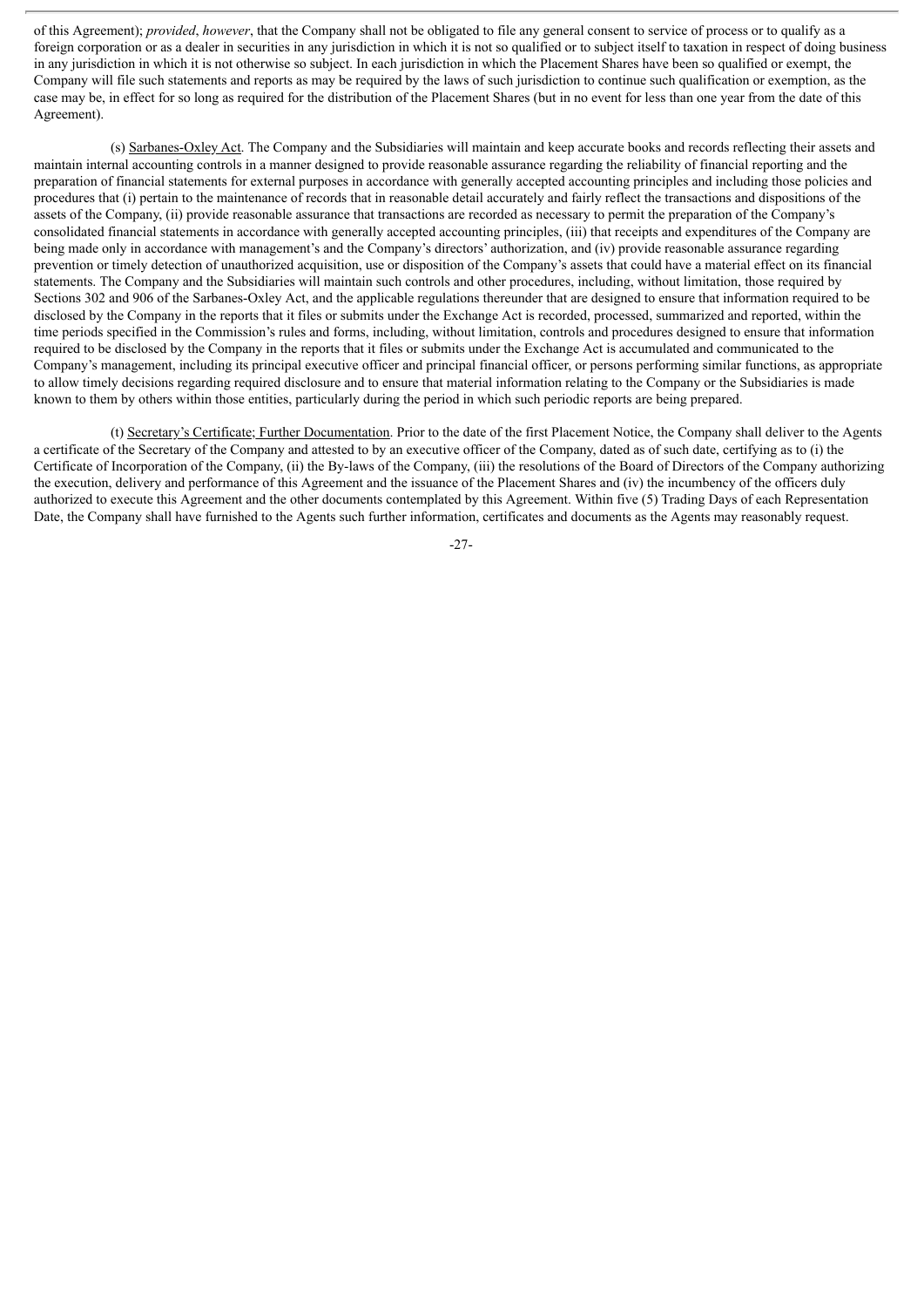(u) Emerging Growth Company Status. The Company will promptly notify the Agents if the Company ceases to be an Emerging Growth Company at any time during the term of this Agreement.

8. Payment of Expenses. The Company will pay all expenses incident to the performance of its obligations under this Agreement, including (i) the preparation and filing of the Registration Statement, including any fees required by the Commission, and the printing or electronic delivery of the Prospectus as originally filed and of each amendment and supplement thereto, in such number as the Agents shall deem necessary, (ii) the printing and delivery to the Agents of this Agreement and such other documents as may be required in connection with the offering, purchase, sale, issuance or delivery of the Placement Shares, (iii) the preparation, issuance and delivery of the certificates, if any, for the Placement Shares to the Agents, including any stock or other transfer taxes and any capital duties, stamp duties or other duties or taxes payable upon the sale, issuance or delivery of the Placement Shares to the Agents, (iv) the fees and disbursements of the counsel, accountants and other advisors to the Company, (v) the fees and expenses of Agents including but not limited to the fees and expenses of the counsel to the Agent, (a) payable upon the execution of this Agreement, in an amount not to exceed \$75,000 in connection with the execution of this Agreement, (b) payable in connection with each Representation Date with respect to which the Company is obligated to deliver a certificate pursuant to Section 7(l) for which no waiver is applicable and excluding the date of this Agreement, in an amount not to exceed \$15,000 per calendar quarter, and (c) \$25,000 for each program "refresh" (filing of a new registration statement, prospectus or prospectus supplement relating to the Placement Shares and/or an amendment of this Agreement) executed pursuant to this Agreement, (vi) the qualification or exemption of the Placement Shares under state securities laws in accordance with the provisions of Section  $7(r)$  hereof, including filing fees, but excluding fees of the Agent's counsel, (vii) the printing and delivery to the Agents of copies of any Permitted Issuer Free Writing Prospectus and the Prospectus and any amendments or supplements thereto in such number as the Agents shall deem necessary, (viii) the preparation, printing and delivery to the Agents of copies of the blue sky survey, (ix) the fees and expenses of the transfer agent and registrar for the Common Stock, (x) the filing and other fees incident to any review by FINRA of the terms of the sale of the Placement Shares including the fees of the Agents' counsel (subject to the cap, set forth in clause (v) above), and (xi) the fees and expenses incurred in connection with the listing of the Placement Shares on the Exchange.

9. Conditions to Agents' Obligations. The obligations of the Agents hereunder with respect to a Placement will be subject to the continuing accuracy and completeness of the representations and warranties made by the Company herein, to the due performance by the Company of its obligations hereunder, to the completion by the Agents of a due diligence review satisfactory to it in its reasonable judgment, and to the continuing satisfaction (or waiver by the Agents in its sole discretion) of the following additional conditions:

(a) Registration Statement Effective. The Registration Statement shall have become effective and shall be available for the (i) resale of all Placement Shares issued to an Agent and not yet sold by such Agent and (ii) sale of all Placement Shares contemplated to be issued by any Placement Notice.

-28-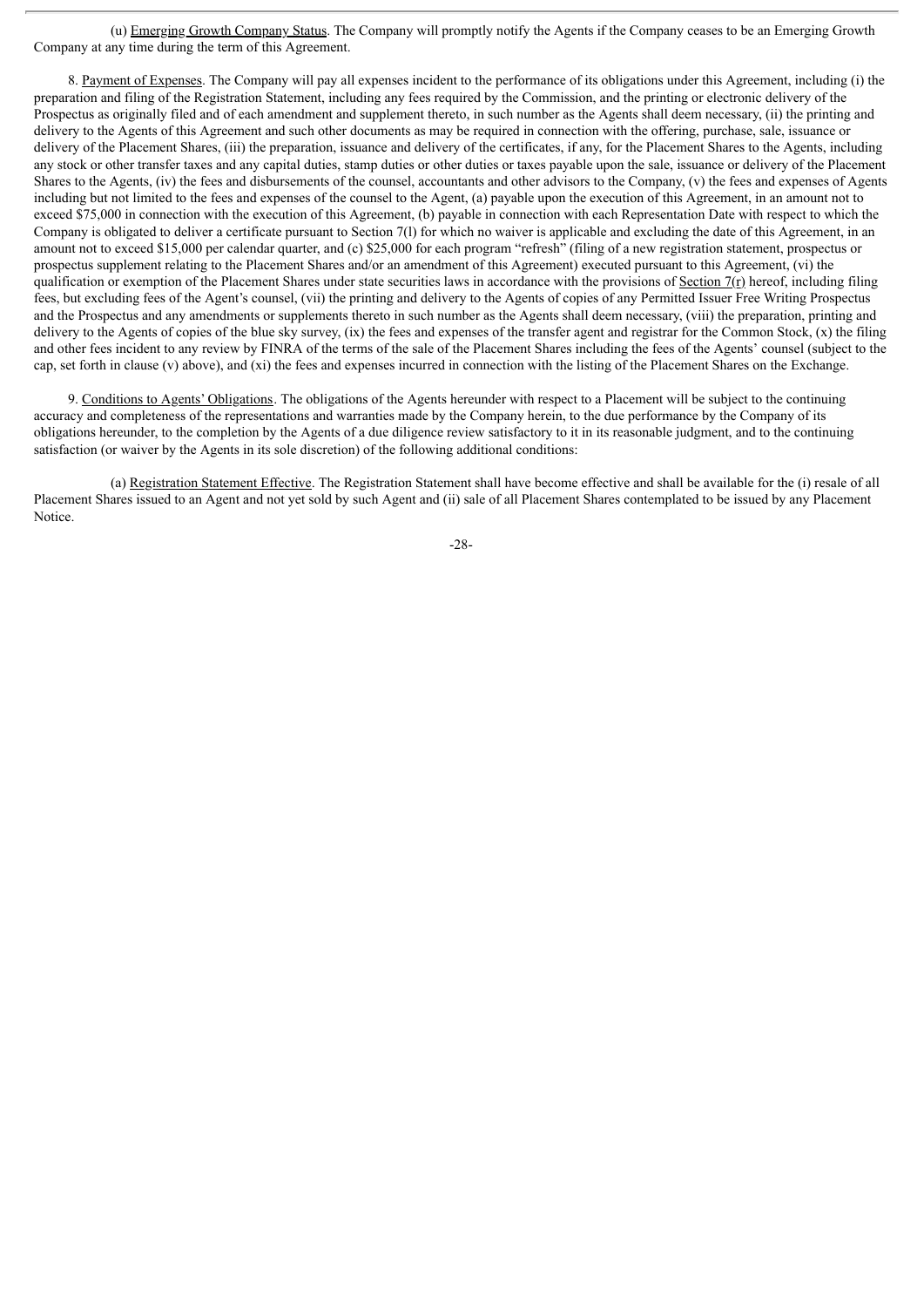(b) No Material Notices. None of the following events shall have occurred and be continuing: (i) receipt by the Company of any request for additional information from the Commission or any other federal or state Governmental Authority during the period of effectiveness of the Registration Statement, the response to which would require any post-effective amendments or supplements to the Registration Statement or the Prospectus; (ii) the issuance by the Commission or any other federal or state Governmental Authority of any stop order suspending the effectiveness of the Registration Statement or the initiation of any proceedings for that purpose; (iii) receipt by the Company of any notification with respect to the suspension of the qualification or exemption from qualification of any of the Placement Shares for sale in any jurisdiction or the initiation or threatening of any proceeding for such purpose; or (iv) the occurrence of any event that makes any statement of a material fact made in the Registration Statement or the Prospectus or any document incorporated or deemed to be incorporated therein by reference untrue or that requires the making of any changes in the Registration Statement, the Prospectus or documents so that, in the case of the Registration Statement, it will not contain an untrue statement of a material fact or omit to state any material fact required to be stated therein or necessary to make the statements therein not misleading and, that in the case of the Prospectus, it will not contain an untrue statement of a material fact or omit to state a material fact required to be stated therein or necessary to make the statements therein, in the light of the circumstances under which they were made, not misleading.

(c) No Misstatement or Material Omission. The Agents shall not have advised the Company that the Registration Statement or Prospectus, or any amendment or supplement thereto, contains an untrue statement of fact that in the Agents' reasonable opinion is material, or omits to state a fact that in the Agents' reasonable opinion is material and is required to be stated therein or is necessary to make the statements therein not misleading.

(d) Material Changes. Except as contemplated in the Prospectus, or disclosed in the Company's reports filed with the Commission, there shall not have been any material adverse change in the authorized capital stock of the Company or any Material Adverse Effect or any development that would reasonably be expected to cause a Material Adverse Effect, or a downgrading in or withdrawal of the rating assigned to any of the Company's securities (other than asset backed securities) by any rating organization or a public announcement by any rating organization that it has under surveillance or review its rating of any of the Company's securities (other than asset backed securities), the effect of which, in the case of any such action by a rating organization described above, in the reasonable judgment of the Agents (without relieving the Company of any obligation or liability it may otherwise have), is so material as to make it impracticable or inadvisable to proceed with the offering of the Placement Shares on the terms and in the manner contemplated in the Prospectus.

(e) Legal Opinions. The Agents shall have received the opinions of Company Counsel required to be delivered pursuant to Section 7(m) on or before the date on which such delivery of such opinions is required pursuant to Section  $7(m)$ .

(f) Comfort Letter. The Agents shall have received the Comfort Letter required to be delivered pursuant to Section  $7(n)$  on or before the date on which such delivery of such Comfort Letter is required pursuant to Section  $7(n)$ .

(g) Representation Certificate. The Agents shall have received the certificate required to be delivered pursuant to Section 7(l) on or before the date on which delivery of such certificate is required pursuant to Section 7(l).

-29-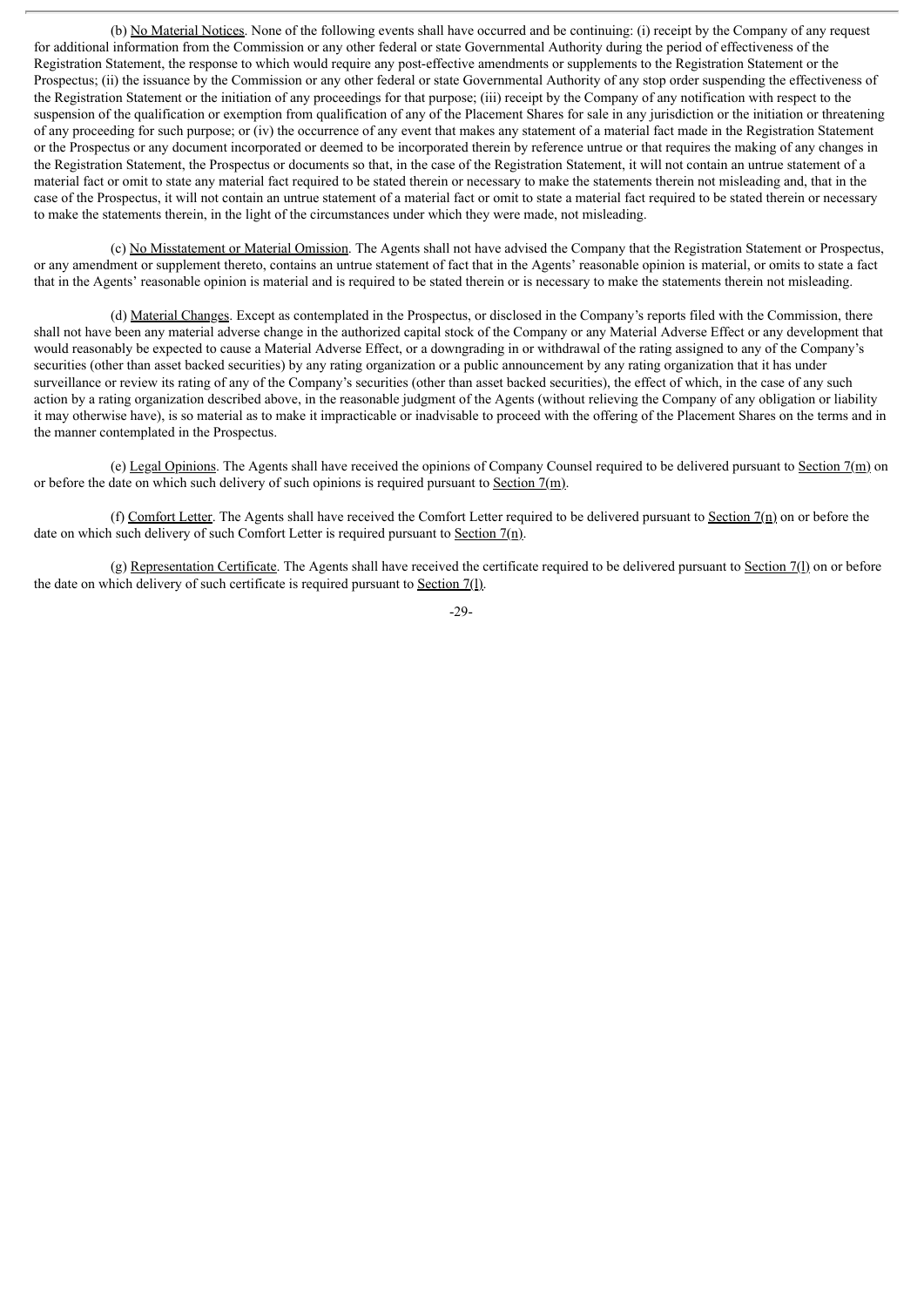(h) No Suspension. Trading in the Common Stock shall not have been suspended on the Exchange and the Common Stock shall not have been delisted from the Exchange.

(i) Other Materials. On each date on which the Company is required to deliver a certificate pursuant to Section 7(l), the Company shall have furnished to the Agents such appropriate further information, opinions, certificates, letters and other documents as the Agents may reasonably request. All such opinions, certificates, letters and other documents will be in compliance with the provisions hereof.

(j) Securities Act Filings Made. All filings with the Commission required by Rule 424 under the Securities Act to have been filed prior to the issuance of any Placement Notice hereunder shall have been made within the applicable time period prescribed for such filing by Rule 424.

(k) Approval for Listing. The Placement Shares shall either have been (i) approved for listing on the Exchange, subject only to notice of issuance, or (ii) the Company shall have filed an application for listing of the Placement Shares on the Exchange at, or prior to, the issuance of any Placement Notice and the Exchange shall have reviewed such application and not provided any objections thereto.

(l) FINRA. If applicable, FINRA shall have raised no objection to the terms of this offering and the amount of compensation allowable or payable to the Agents as described in the Prospectus.

(m) No Termination Event. There shall not have occurred any event that would permit the Agents to terminate this Agreement pursuant to Section 12(a).

#### 10. Indemnification and Contribution.

(a) Company Indemnification. The Company agrees to indemnify and hold harmless the Agents, their affiliates and their respective partners, members, directors, officers, employees and agents and each person, if any, who controls the applicable Agent or any affiliate within the meaning of Section 15 of the Securities Act or Section 20 of the Exchange Act as follows:

(i) against any and all loss, liability, claim, damage and expense whatsoever, as incurred, joint or several, arising out of or based upon any untrue statement or alleged untrue statement of a material fact contained in the Registration Statement (or any amendment thereto), or the omission or alleged omission therefrom of a material fact required to be stated therein or necessary to make the statements therein not misleading, or arising out of any untrue statement or alleged untrue statement of a material fact included in any related Issuer Free Writing Prospectus or the Prospectus (or any amendment or supplement thereto), or the omission or alleged omission therefrom of a material fact necessary in order to make the statements therein, in the light of the circumstances under which they were made, not misleading;

$$
-30-
$$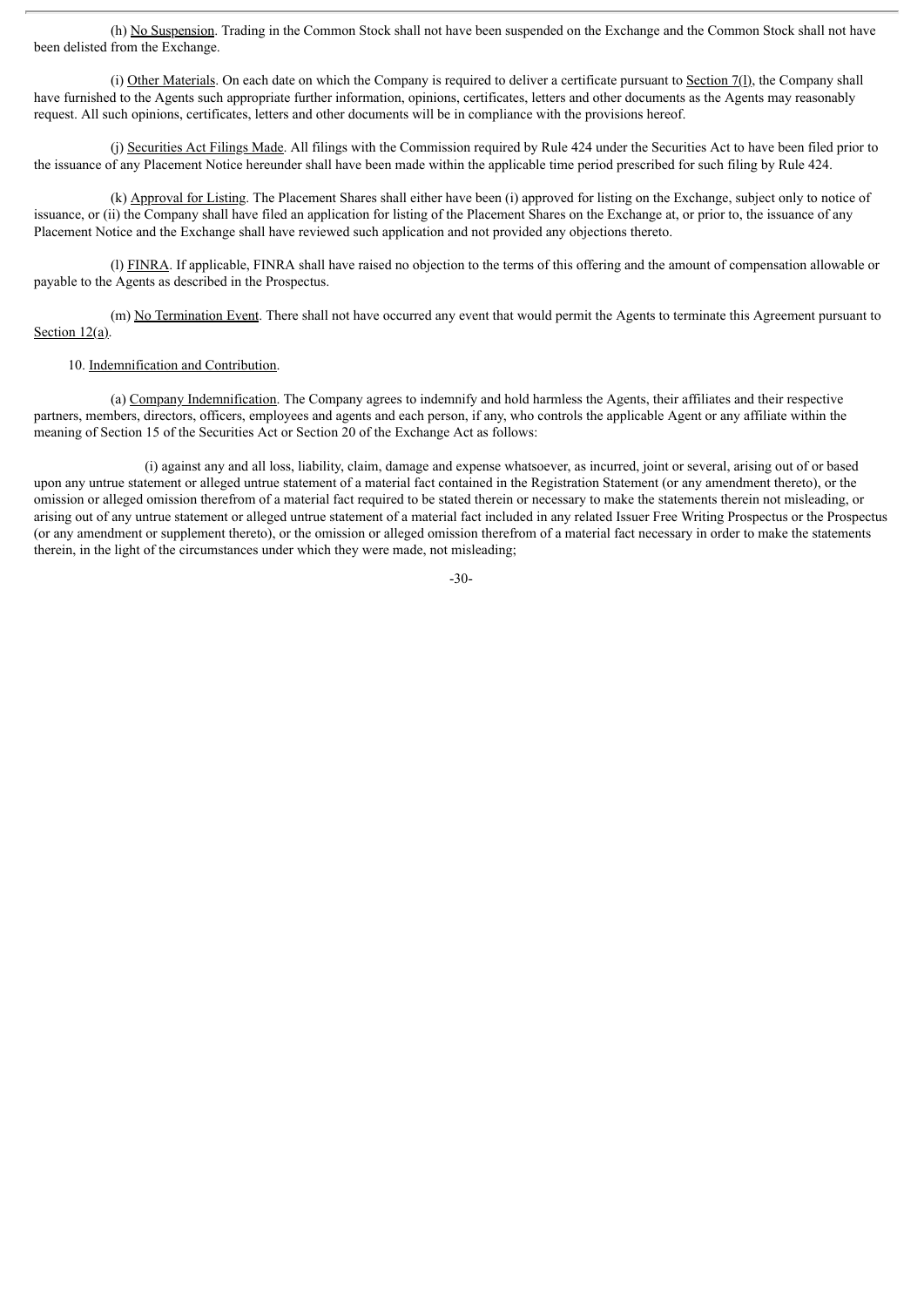(ii) against any and all loss, liability, claim, damage and expense whatsoever, as incurred, joint or several, to the extent of the aggregate amount paid in settlement of any litigation, or any investigation or proceeding by any Governmental Authority, commenced or threatened, or of any claim whatsoever based upon any such untrue statement or omission, or any such alleged untrue statement or omission; *provided* that (subject to Section 10(d) below) any such settlement is effected with the written consent of the Company, which consent shall not unreasonably be delayed or withheld; and

(iii) against any and all expense whatsoever, as incurred (including the fees and disbursements of counsel), reasonably incurred in investigating, preparing or defending against any litigation, or any investigation or proceeding by any Governmental Authority, commenced or threatened, or any claim whatsoever based upon any such untrue statement or omission, or any such alleged untrue statement or omission (whether or not a party), to the extent that any such expense is not paid under (i) or (ii) above,

*provided*, *however*, that this indemnity agreement shall not apply to any loss, liability, claim, damage or expense to the extent arising out of any untrue statement or omission or alleged untrue statement or omission made solely in reliance upon and in conformity with the Agent Information (as defined below).

(b) Agent Indemnification. Each respective Agent, severally but not jointly, agrees to indemnify and hold harmless the Company and its directors and each officer of the Company who signed the Registration Statement, and each person, if any, who controls the Company within the meaning of Section 15 of the Securities Act or Section 20 of the Exchange Act against any and all loss, liability, claim, damage and expense described in the indemnity contained in Section  $10(a)$ , as incurred, but only with respect to untrue statements or omissions, or alleged untrue statements or omissions, made in the Registration Statement (or any amendments thereto), the Prospectus (or any amendment or supplement thereto) or any Issuer Free Writing Prospectus (or any amendment or supplement thereto) in reliance upon and in conformity with information relating to such Agent and furnished to the Company in writing by such Agent expressly for use therein. The Company hereby acknowledges that the only information that the Agents have furnished to the Company expressly for use in the Registration Statement, the Prospectus or any Issuer Free Writing Prospectus (or any amendment or supplement thereto) are the statements set forth in the seventh and eighth paragraphs under the caption "Plan of Distribution" in the Prospectus (the "**Agent Information**").

(c) Procedure. Any party that proposes to assert the right to be indemnified under this Section 10 will, promptly after receipt of notice of commencement of any action against such party in respect of which a claim is to be made against an indemnifying party or parties under this Section 10, notify each such indemnifying party of the commencement of such action, enclosing a copy of all papers served, but the omission so to notify such indemnifying party will not relieve the indemnifying party from (i) any liability that it might have to any indemnified party otherwise than under this Section 10 and (ii) any liability that it may have to any indemnified party under the foregoing provision of this Section 10 unless, and only to the extent that, such omission results in the forfeiture of substantive rights or defenses by the indemnifying party. If any such action is brought against any indemnified party and it notifies the indemnifying party of its commencement, the indemnifying party will be entitled to participate in and, to the extent that it elects by delivering written notice to the indemnified party promptly after receiving notice of the commencement of the action from the indemnified party, jointly with any other indemnifying party similarly notified, to assume the defense of the action, with counsel reasonably satisfactory

-31-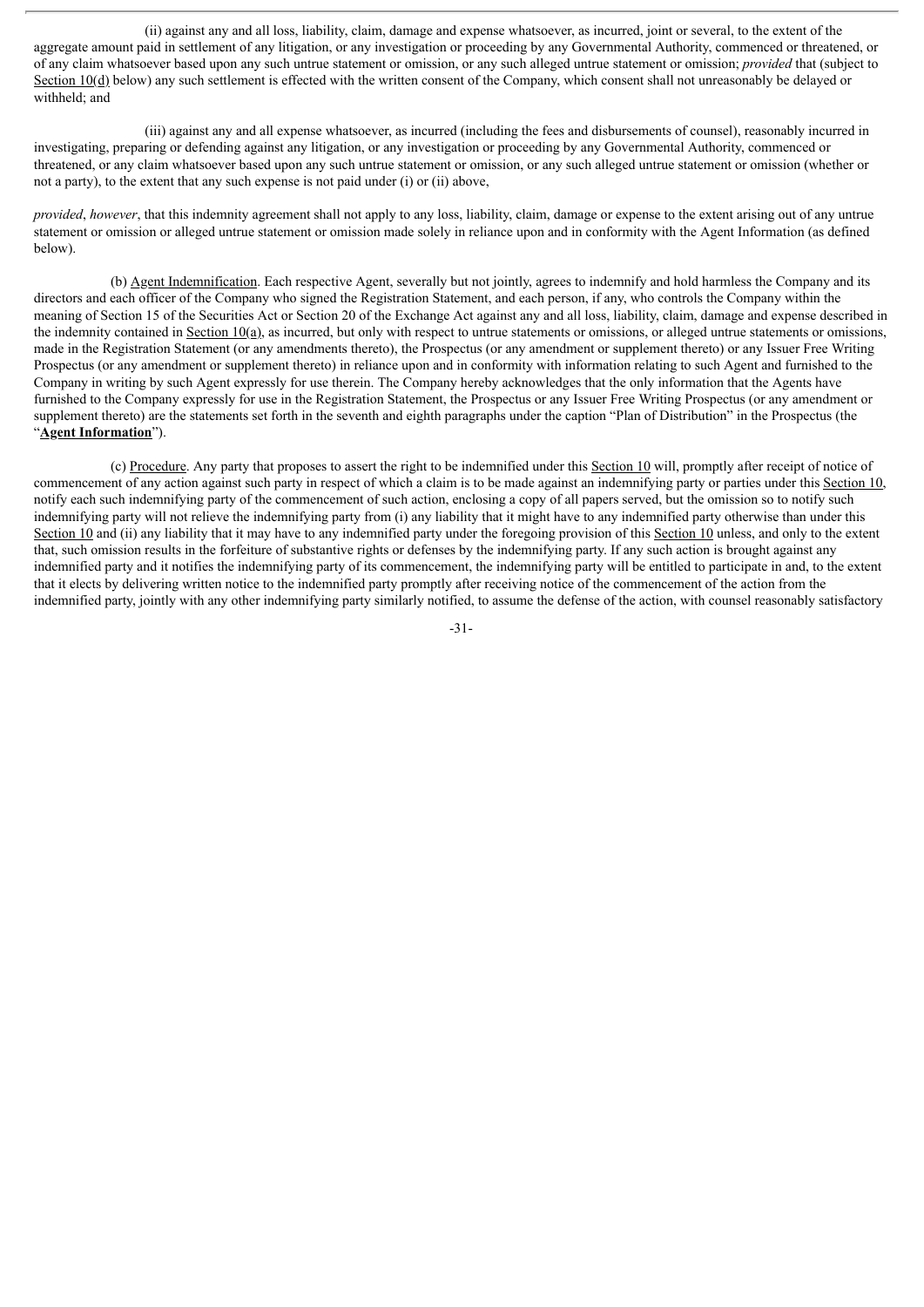to the indemnified party, and after notice from the indemnifying party to the indemnified party of its election to assume the defense, the indemnifying party will not be liable to the indemnified party for any other legal expenses except as provided below and except for the reasonable costs of investigation subsequently incurred by the indemnified party in connection with the defense. The indemnified party will have the right to employ its own counsel in any such action, but the fees, expenses and other charges of such counsel will be at the expense of such indemnified party unless (1) the employment of counsel by the indemnified party has been authorized in writing by the indemnifying party, (2) the indemnified party has reasonably concluded (based on advice of counsel) that there may be legal defenses available to it or other indemnified parties that are different from or in addition to those available to the indemnifying party, (3) a conflict or potential conflict exists (based on advice of counsel to the indemnified party) between the indemnified party and the indemnifying party (in which case the indemnifying party will not have the right to direct the defense of such action on behalf of the indemnified party) or (4) the indemnifying party has not in fact employed counsel to assume the defense of such action or counsel reasonably satisfactory to the indemnified party, in each case, within a reasonable time after receiving notice of the commencement of the action; in each of which cases the reasonable fees, disbursements and other charges of counsel will be at the expense of the indemnifying party or parties. It is understood that the indemnifying party or parties shall not, in connection with any proceeding or related proceedings in the same jurisdiction, be liable for the reasonable fees, disbursements and other charges of more than one separate firm (plus local counsel) admitted to practice in such jurisdiction at any one time for all such indemnified party or parties. All such fees, disbursements and other charges will be reimbursed by the indemnifying party promptly as they are incurred. An indemnifying party will not, in any event, be liable for any settlement of any action or claim effected without its written consent. No indemnifying party shall, without the prior written consent of each indemnified party, settle or compromise or consent to the entry of any judgment in any pending or threatened claim, action or proceeding relating to the matters contemplated by this Section 10 (whether or not any indemnified party is a party thereto), unless such settlement, compromise or consent (1) includes an express and unconditional release of each indemnified party, in form and substance reasonably satisfactory to such indemnified party, from all liability arising out of such litigation, investigation, proceeding or claim and (2) does not include a statement as to or an admission of fault, culpability or a failure to act by or on behalf of any indemnified party.

(d) Settlement Without Consent if Failure to Reimburse*.* If an indemnified party shall have requested an indemnifying party to reimburse the indemnified party for reasonable fees and expenses of counsel, such indemnifying party agrees that it shall be liable for any settlement of the nature contemplated by Section  $10(a)(ii)$  effected without its written consent if (1) such settlement is entered into more than 45 days after receipt by such indemnifying party of the aforesaid request, (2) such indemnifying party shall have received notice of the terms of such settlement at least 30 days prior to such settlement being entered into and (3) such indemnifying party shall not have reimbursed such indemnified party in accordance with such request prior to the date of such settlement.

(e) Contribution. In order to provide for just and equitable contribution in circumstances in which the indemnification provided for in the foregoing paragraphs of this Section 10 is applicable in accordance with its terms but for any reason is held to be unavailable or insufficient from the

-32-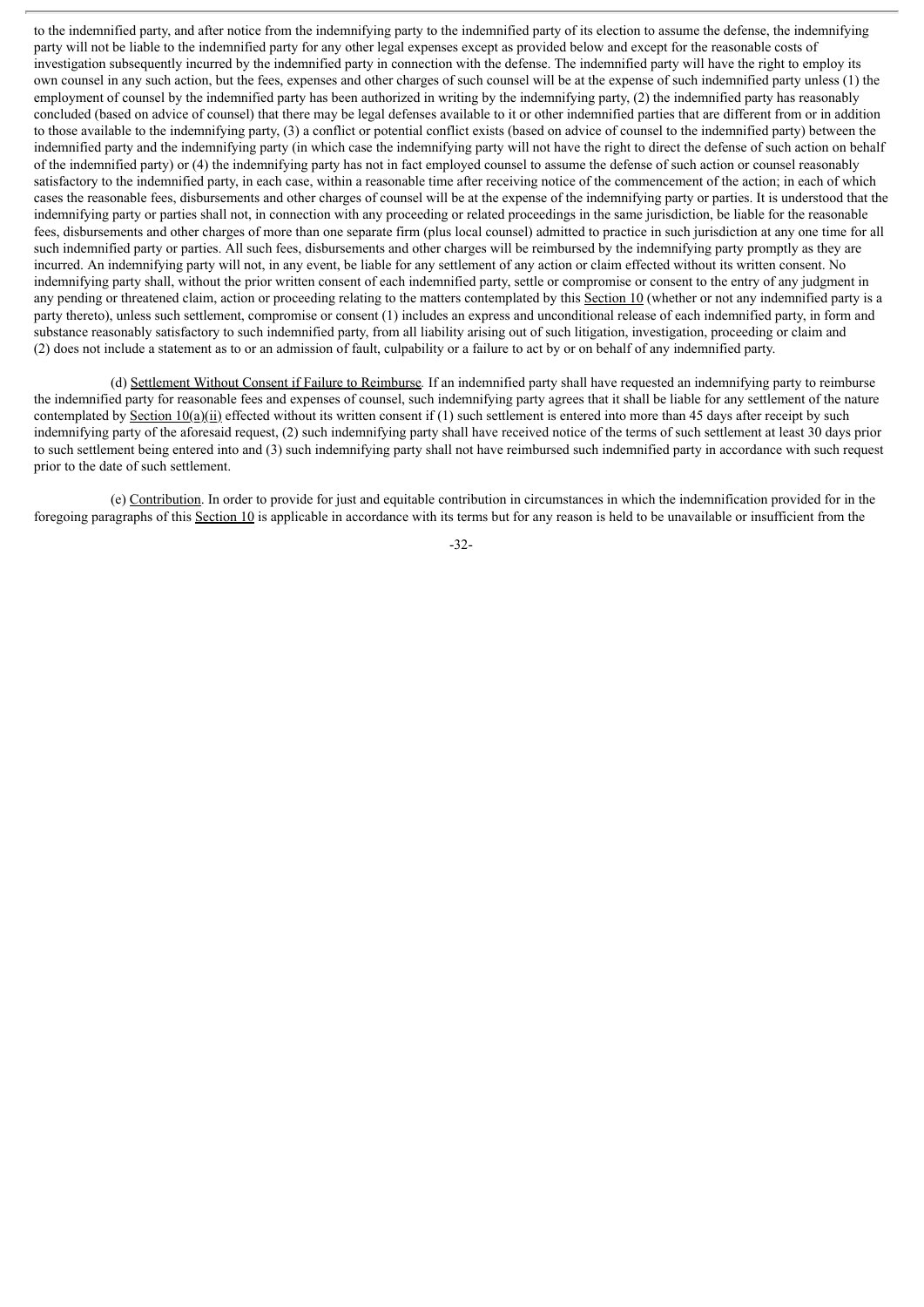Company or an Agent, the Company and such Agent will contribute to the total losses, claims, liabilities, expenses and damages (including any investigative, legal and other expenses reasonably incurred in connection with, and any amount paid in settlement of, any action, suit or proceeding or any claim asserted) to which the Company and the Agents may be subject in such proportion as shall be appropriate to reflect the relative benefits received by the Company on the one hand and the Agents on the other hand. The relative benefits received by the Company on the one hand and the Agents on the other hand shall be deemed to be in the same proportion as the total net proceeds from the sale of the Placement Shares (before deducting expenses) received by the Company bear to the total compensation received by the Agents from the sale of Placement Shares on behalf of the Company. If, but only if, the allocation provided by the foregoing sentence is not permitted by applicable law, the allocation of contribution shall be made in such proportion as is appropriate to reflect not only the relative benefits referred to in the foregoing sentence but also the relative fault of the Company, on the one hand, and such Agent, on the other hand, with respect to the statements or omission that resulted in such loss, claim, liability, expense or damage, or action in respect thereof, as well as any other relevant equitable considerations with respect to such offering. Such relative fault shall be determined by reference to, among other things, whether the untrue or alleged untrue statement of a material fact or omission or alleged omission to state a material fact relates to information supplied by the Company or such Agent, the intent of the parties and their relative knowledge, access to information and opportunity to correct or prevent such statement or omission. The Company each Agent agree that it would not be just and equitable if contributions pursuant to this Section 10(e) were to be determined by pro rata allocation or by any other method of allocation that does not take into account the equitable considerations referred to herein. The amount paid or payable by an indemnified party as a result of the loss, claim, liability, expense, or damage, or action in respect thereof, referred to above in this Section 10(e) shall be deemed to include, for the purpose of this Section 10(e), any legal or other expenses reasonably incurred by such indemnified party in connection with investigating or defending any such action or claim to the extent consistent with Section 10(c) hereof. Notwithstanding the foregoing provisions of this Section 10(e), no Agent shall not be required to contribute any amount in excess of the commissions received by such Agent under this Agreement and no person found guilty of fraudulent misrepresentation (within the meaning of Section 11(f) of the Securities Act) will be entitled to contribution from any person who was not guilty of such fraudulent misrepresentation. For purposes of this Section  $10(e)$ , any person who controls a party to this Agreement within the meaning of the Securities Act, any affiliates of an Agent and any officers, directors, partners, employees or agents of an Agent or any of its affiliates, will have the same rights to contribution as that party, and each director of the Company and each officer of the Company who signed the Registration Statement will have the same rights to contribution as the Company, subject in each case to the provisions hereof. Any party entitled to contribution, promptly after receipt of notice of commencement of any action against such party in respect of which a claim for contribution may be made under this Section  $10(e)$ , will notify any such party or parties from whom contribution may be sought, but the omission to so notify will not relieve that party or parties from whom contribution may be sought from any other obligation it or they may have under this Section 10(e) except to the extent that the failure to so notify such other party materially prejudiced the substantive rights or defenses of the party from whom contribution is sought. Except for a settlement entered into pursuant to the last sentence of Section 10(c) hereof, no party will be liable for contribution with respect to any action or claim settled without its written consent if such consent is required pursuant to Section  $10(c)$  hereof. The Agents' respective obligations to contribute pursuant to this Section 10(e) are several in proportion to the respective number of Placement Shares they have sold hereunder, and not joint.

-33-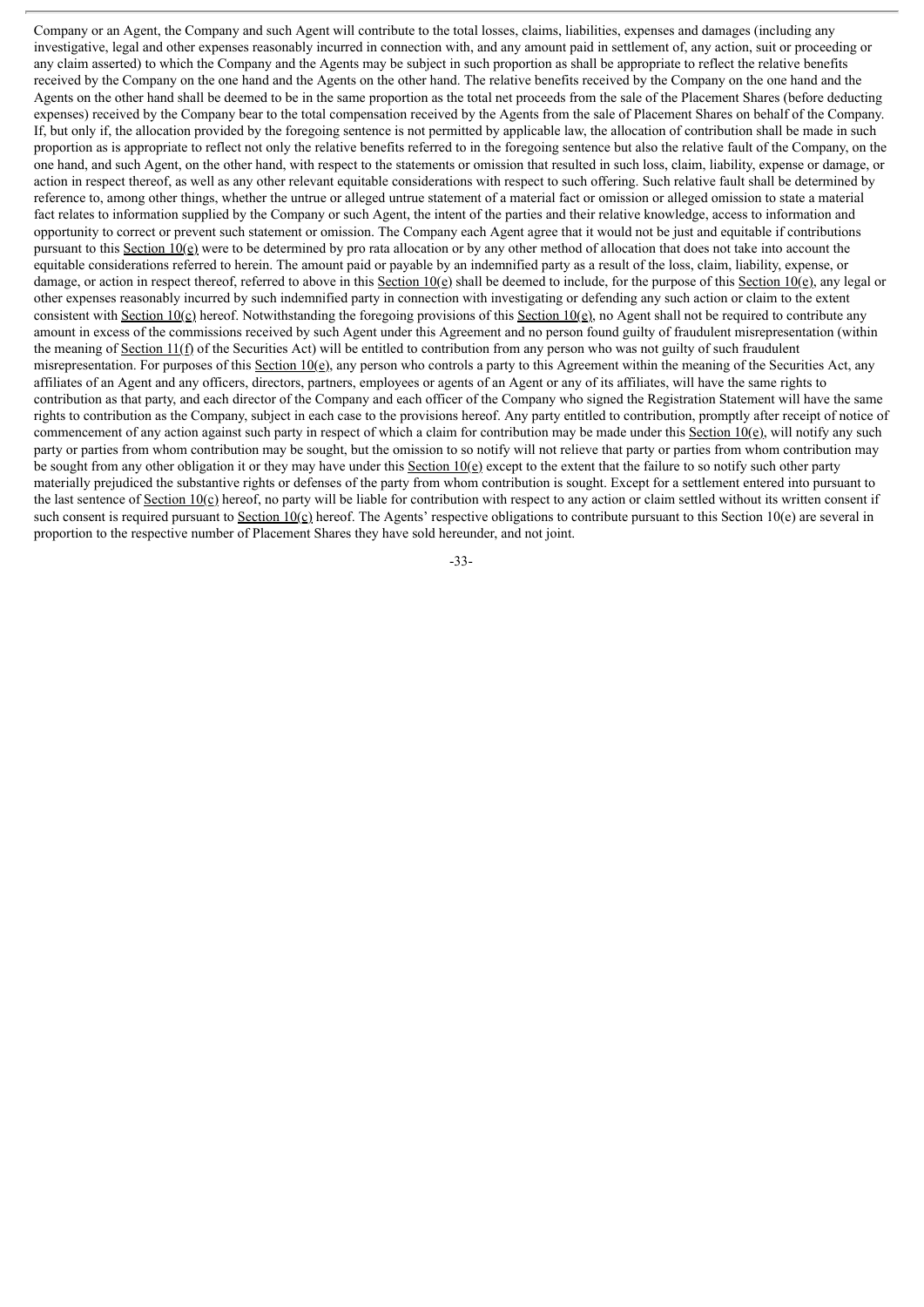11. Representations and Agreements to Survive Delivery. The indemnity and contribution agreements contained in Section 10 of this Agreement and all representations and warranties of the Company herein or in certificates delivered pursuant hereto shall survive, as of their respective dates, regardless of (i) any investigation made by or on behalf of any Agent, any controlling persons, or the Company (or any of their respective officers, directors, employees or controlling persons), (ii) delivery and acceptance of the Placement Shares and payment therefor or (iii) any termination of this Agreement.

#### 12. Termination.

(a) An Agent may terminate this Agreement, by notice to the Company, as hereinafter specified at any time (1) if there has been, since the time of execution of this Agreement or since the date as of which information is given in the Prospectus, any change, or any development or event involving a prospective change, in the condition, financial or otherwise, or in the business, properties, earnings, results of operations or prospects of the Company and its Subsidiaries considered as one enterprise, whether or not arising in the ordinary course of business, which individually or in the aggregate, in the sole judgment of such Agent is material and adverse and makes it impractical or inadvisable to market the Placement Shares or to enforce contracts for the sale of the Placement Shares, (2) if there has occurred any material adverse change in the financial markets in the United States or the international financial markets, any outbreak of hostilities or escalation thereof or other calamity or crisis or any change or development involving a prospective change in national or international political, financial or economic conditions, in each case the effect of which is such as to make it, in the judgment of such Agent, impracticable or inadvisable to market the Placement Shares or to enforce contracts for the sale of the Placement Shares, (3) if trading in the Common Stock has been suspended or limited by the Commission or the Exchange, or if trading generally on the Exchange has been suspended or limited, or minimum prices for trading have been fixed on the Exchange, (4) if any suspension of trading of any securities of the Company on any exchange or in the over-the-counter market shall have occurred and be continuing, (5) if a major disruption of securities settlements or clearance services in the United States shall have occurred and be continuing, or (6) if a banking moratorium has been declared by either U.S. Federal or New York authorities. Any such termination shall be without liability of any party to any other party except that the provisions of Section 8 (Payment of Expenses), Section 10 (Indemnification and Contribution), Section 11 (Representations and Agreements to Survive Delivery), Section 17 (Governing Law and Time; Waiver of Jury Trial) and Section 18 (Consent to Jurisdiction) hereof shall remain in full force and effect notwithstanding such termination. If an Agent elects to terminate this Agreement as provided in this Section 12(a), such Agent shall provide the required notice as specified in Section 13 (Notices). For the avoidance of doubt, the termination by one Agent of its rights and obligations under this Agreement pursuant to this Section 12(a) shall not affect the rights and obligations of the other Agent under this Agreement.

(b) The Company shall have the right, by giving ten (10) days notice as hereinafter specified to terminate this Agreement in its sole discretion at any time after the date of this Agreement. Any such termination shall be without liability of any party to any other party except that the provisions of Section 8, Section 10, Section 11, Section 17 and Section 18 hereof shall remain in full force and effect notwithstanding such termination.

-34-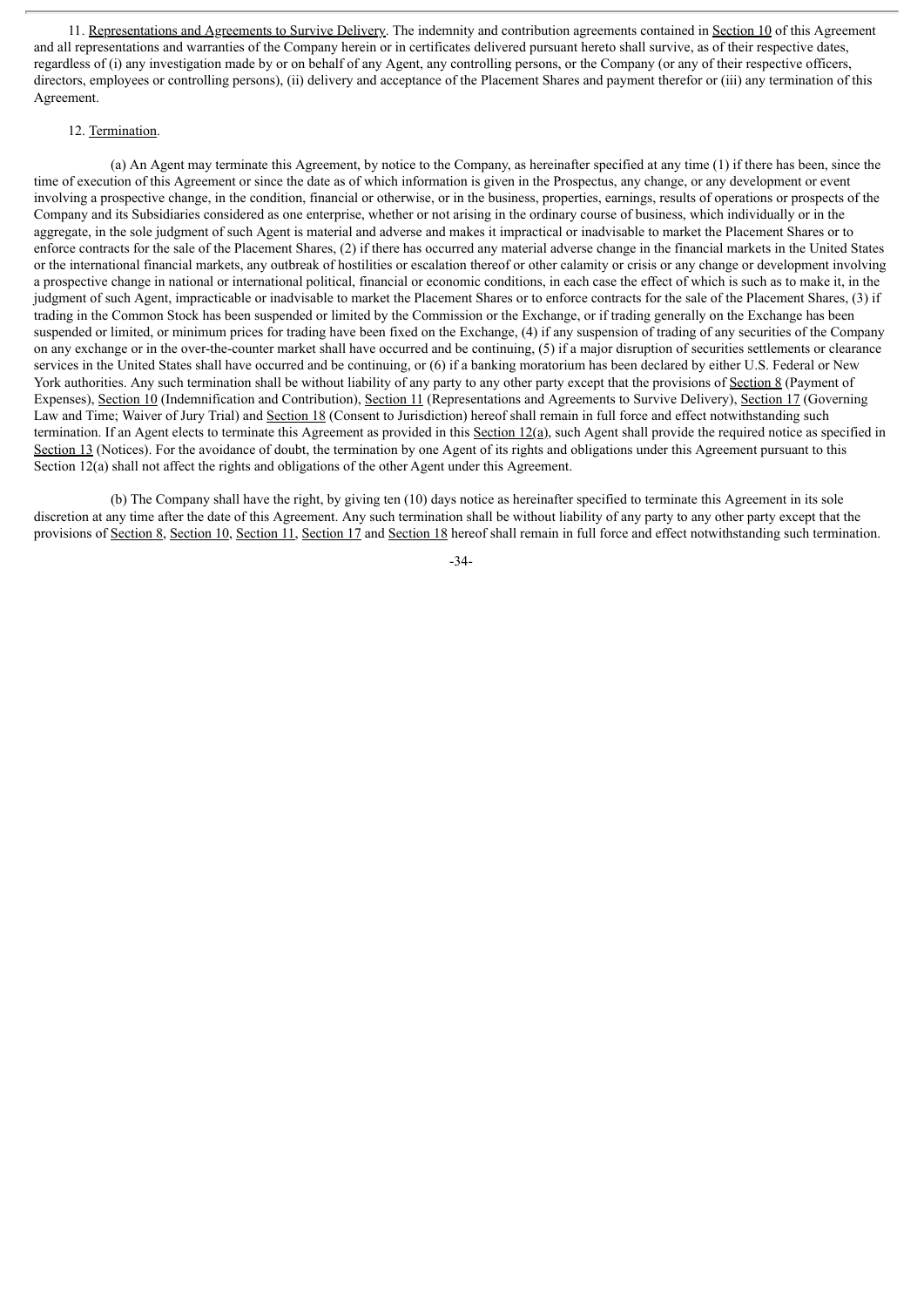(c) The Agent shall have the right, by giving ten (10) days notice as hereinafter specified to terminate this Agreement in its sole discretion at any time after the date of this Agreement. Any such termination shall be without liability of any party to any other party except that the provisions of Section 8, Section 10, Section 11, Section 17 and Section 18 hereof shall remain in full force and effect notwithstanding such termination. For the avoidance of doubt, the termination by one Agent of its rights and obligations under this Agreement pursuant to this Section 12(c) shall not affect the rights and obligations of the other Agent under this Agreement.

(d) This Agreement shall remain in full force and effect unless terminated pursuant to Sections 12(a), (b), or (c) above or otherwise by mutual agreement of the parties; *provided*, *however*, that any such termination by mutual agreement shall in all cases be deemed to provide that Section 8, Section 10, Section 11, Section 17 and Section 18 shall remain in full force and effect.

(e) Any termination of this Agreement shall be effective on the date specified in such notice of termination; *provided*, *however*, that such termination shall not be effective until the close of business on the date of receipt of such notice by an Agent or the Company, as the case may be. If such termination shall occur prior to the Settlement Date for any sale of Placement Shares, such Placement Shares shall settle in accordance with the provisions of this Agreement.

13. Notices. All notices or other communications required or permitted to be given by any party to any other party pursuant to the terms of this Agreement shall be in writing, unless otherwise specified, and if sent to the Agent, shall be delivered to:

Cantor Fitzgerald & Co. 499 Park Avenue New York, NY 10022 Attention: Capital Markets Facsimile: (212) 307-3730

and:

Cantor Fitzgerald & Co. 499 Park Avenue New York, NY 10022 Attention: General Counsel Facsimile: (212) 829-4708

and:

BTIG, LLC 600 Montgomery Street San Francisco, CA 94111 Attention: Equity Capital Markets Email: BTIGUSATMTrading@btig.com

-35-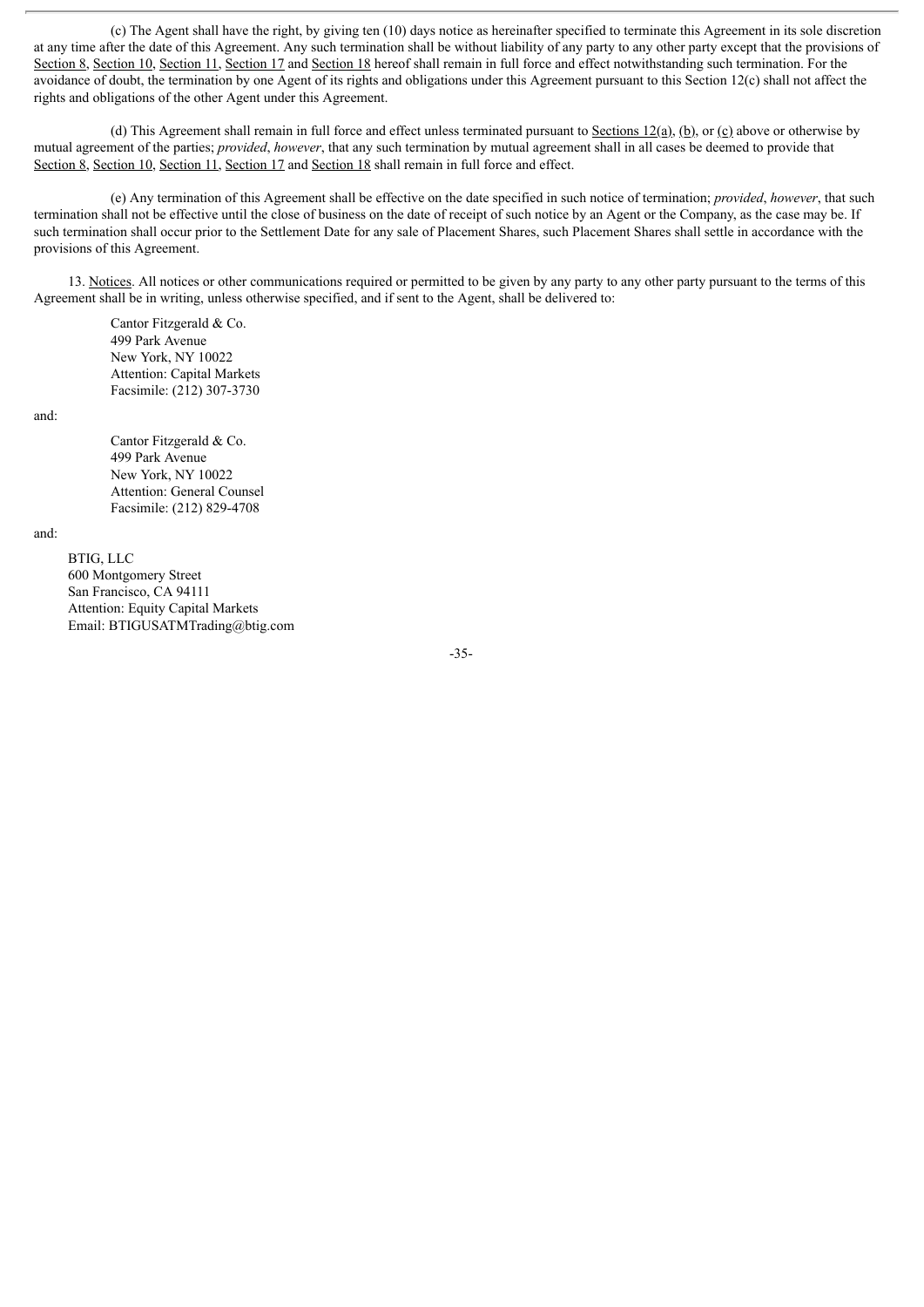and:

BTIG, LLC 600 Montgomery Street San Francisco, CA 94111 Attention: General Counsel & Chief Compliance Officer Email: IBLegal@btig.com; BTIGUSControlRoom@btig.com

with a copy to:

Cooley LLP 55 Hudson Yards New York, NY 10001-2157 Attention: Daniel I. Goldberg, Esq. Facsimile: (212) 479-6275

and if to the Company, shall be delivered to:

NexImmune, Inc. 9119 Gaither Road Gaithersburg, MD 20877 Attention: John Trainer, Chief Financial Officer Facsimile: (703) 356-7889

with a copy to:

Mintz, Levin, Cohn, Glovsky and Popeo, P.C One Financial Center Boston, MA 02111 Attention: John T. Rudy, Esq. Facsimile: (617) 348-3050

Each party to this Agreement may change such address for notices by sending to the parties to this Agreement written notice of a new address for such purpose. Each such notice or other communication shall be deemed given (i) when delivered personally or by verifiable facsimile transmission (with an original to follow) on or before 4:30 p.m., New York City time, on a Business Day or, if such day is not a Business Day, on the next succeeding Business Day, (ii) by Electronic Notice, as set forth below, (iii) on the next Business Day after timely delivery to a nationally-recognized overnight courier and (iv) on the Business Day actually received if deposited in the U.S. mail (certified or registered mail, return receipt requested, postage prepaid). For purposes of this Agreement, "**Business Day**" shall mean any day on which the Exchange and commercial banks in the City of New York are open for business.

An electronic communication ("**Electronic Notice**") shall be deemed written notice for purposes of this Section 13 if sent to the electronic mail address specified by the receiving party under separate cover. Electronic Notice shall be deemed received at the time the party sending Electronic Notice receives verification of receipt by the receiving party. Any party receiving Electronic Notice may request and shall be entitled to receive the notice on paper, in a nonelectronic form ("**Nonelectronic Notice**") which shall be sent to the requesting party within ten (10) days of receipt of the written request for Nonelectronic Notice.

-36-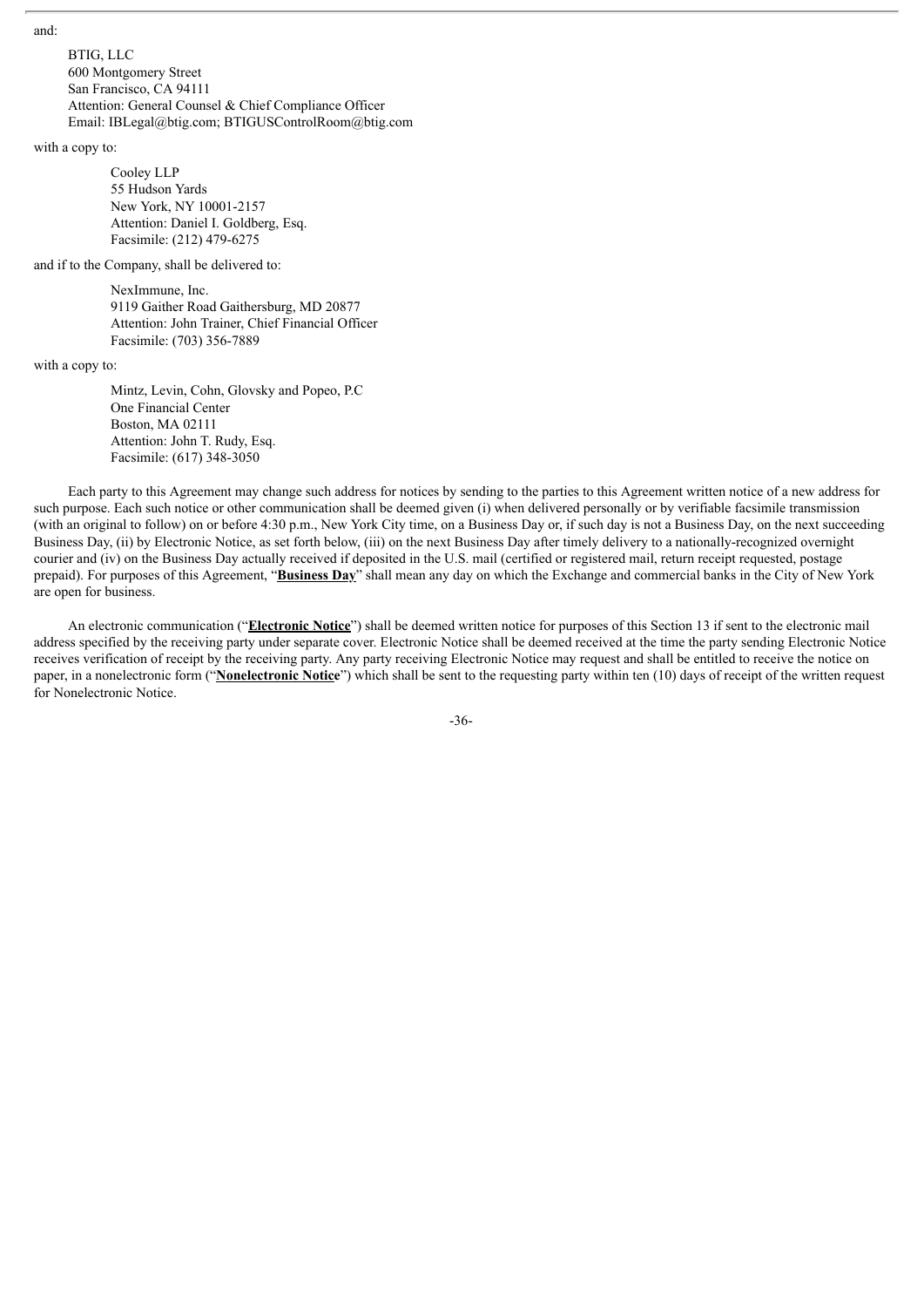14. Successors and Assigns. This Agreement shall inure to the benefit of and be binding upon the Company and the Agents and their respective successors and the parties referred to in Section 10 hereof. References to any of the parties contained in this Agreement shall be deemed to include the successors and permitted assigns of such party. Nothing in this Agreement, express or implied, is intended to confer upon any party other than the parties hereto or their respective successors and permitted assigns any rights, remedies, obligations or liabilities under or by reason of this Agreement, except as expressly provided in this Agreement. Neither party may assign its rights or obligations under this Agreement without the prior written consent of the other party; *provided*, *however*, that each Agent may assign its rights and obligations hereunder to an affiliate thereof without obtaining the Company's consent.

15. Adjustments for Stock Splits. The parties acknowledge and agree that all share-related numbers contained in this Agreement shall be adjusted to take into account any stock split, stock dividend or similar event effected with respect to the Placement Shares.

16. Entire Agreement; Amendment; Severability; Waiver. This Agreement (including all schedules and exhibits attached hereto and Placement Notices issued pursuant hereto) constitutes the entire agreement and supersedes all other prior and contemporaneous agreements and undertakings, both written and oral, among the parties hereto with regard to the subject matter hereof. Neither this Agreement nor any term hereof may be amended except pursuant to a written instrument executed by the Company and each of the Agents. In the event that any one or more of the provisions contained herein, or the application thereof in any circumstance, is held invalid, illegal or unenforceable as written by a court of competent jurisdiction, then such provision shall be given full force and effect to the fullest possible extent that it is valid, legal and enforceable, and the remainder of the terms and provisions herein shall be construed as if such invalid, illegal or unenforceable term or provision was not contained herein, but only to the extent that giving effect to such provision and the remainder of the terms and provisions hereof shall be in accordance with the intent of the parties as reflected in this Agreement. No implied waiver by a party shall arise in the absence of a waiver in writing signed by such party. No failure or delay in exercising any right, power, or privilege hereunder shall operate as a waiver thereof, nor shall any single or partial exercise thereof preclude any other or further exercise thereof or the exercise of any right, power, or privilege hereunder.

17. **GOVERNING LAW AND TIME; WAIVER OF JURY TRIAL. THIS AGREEMENT SHALL BE GOVERNED BY AND CONSTRUED IN ACCORDANCE WITH THE LAWS OF THE STATE OF NEW YORK WITHOUT REGARD TO THE PRINCIPLES OF CONFLICTS OF LAWS. SPECIFIED TIMES OF DAY REFER TO NEW YORK CITY TIME. EACH PARTY HEREBY IRREVOCABLY** WAIVES, TO THE FULLEST EXTENT PERMITTED BY APPLICABLE LAW, ANY AND ALL RIGHT TO TRIAL BY JURY IN ANY **LEGAL PROCEEDING ARISING OUT OF OR RELATING TO THIS AGREEMENT OR THE TRANSACTIONS CONTEMPLATED HEREBY.**

18. **CONSENT TO JURISDICTION. EACH PARTY HEREBY IRREVOCABLY SUBMITS TO THE EXCLUSIVE JURISDICTION OF THE STATE AND FEDERAL COURTS SITTING IN THE CITY OF NEW YORK, BOROUGH OF MANHATTAN, FOR THE ADJUDICATION OF ANY DISPUTE HEREUNDER OR IN CONNECTION WITH ANY TRANSACTION CONTEMPLATED HEREBY, AND HEREBY IRREVOCABLY WAIVES, AND AGREES NOT TO ASSERT IN ANY SUIT, ACTION OR PROCEEDING, ANY CLAIM**

-37-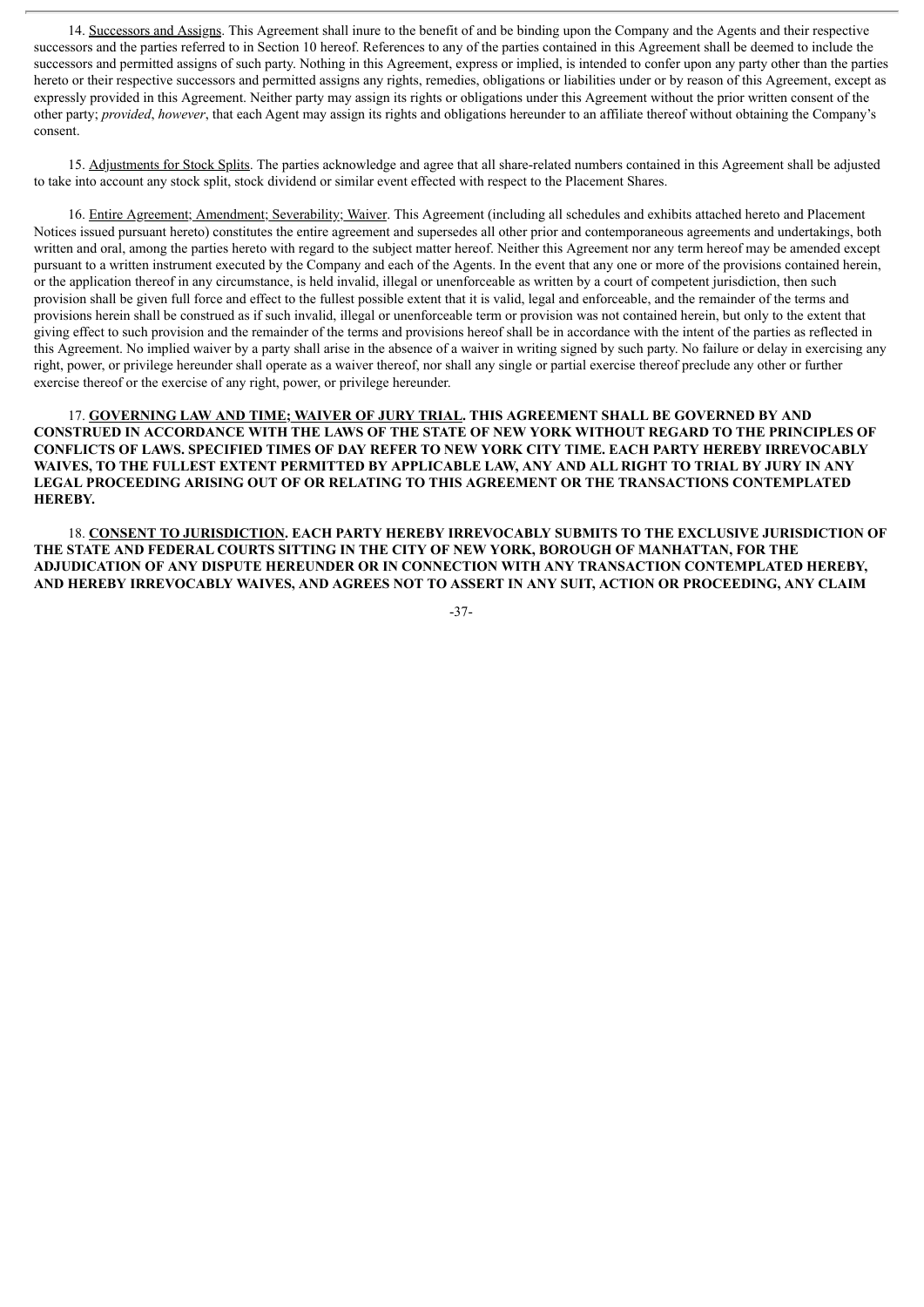#### **THAT IT IS NOT PERSONALLY SUBJECT TO THE JURISDICTION OF ANY SUCH COURT, THAT SUCH SUIT, ACTION OR** PROCEEDING IS BROUGHT IN AN INCONVENIENT FORUM OR THAT THE VENUE OF SUCH SUIT. ACTION OR PROCEEDING IS **IMPROPER. EACH PARTY HEREBY IRREVOCABLY WAIVES PERSONAL SERVICE OF PROCESS AND CONSENTS TO PROCESS BEING SERVED IN ANY SUCH SUIT, ACTION OR PROCEEDING BY MAILING A COPY THEREOF (CERTIFIED OR REGISTERED** MAIL. RETURN RECEIPT REOUESTED) TO SUCH PARTY AT THE ADDRESS IN EFFECT FOR NOTICES TO IT UNDER THIS **AGREEMENT AND AGREES THAT SUCH SERVICE SHALL CONSTITUTE GOOD AND SUFFICIENT SERVICE OF PROCESS AND NOTICE THEREOF. NOTHING CONTAINED HEREIN SHALL BE DEEMED TO LIMIT IN ANY WAY ANY RIGHT TO SERVE PROCESS IN ANY MANNER PERMITTED BY LAW.**

19. Counterparts. This Agreement may be executed in two or more counterparts, each of which shall be deemed an original, but all of which together shall constitute one and the same instrument. Delivery of an executed Agreement by one party to the other may be made by facsimile or electronic transmission of a portable document format (PDF) file (including any electronic signature covered by the U.S. federal ESIGN Act of 2000, Uniform Electronic Transactions Act, the Electronic Signatures and Records Act or other applicable law, e.g., www.docusign.com).

20. Construction. The section and exhibit headings herein are for convenience only and shall not affect the construction hereof. References herein to any law, statute, ordinance, code, regulation, rule or other requirement of any Governmental Authority shall be deemed to refer to such law, statute, ordinance, code, regulation, rule or other requirement of any Governmental Authority as amended, reenacted, supplemented or superseded in whole or in part and in effect from time to time and also to all rules and regulations promulgated thereunder.

21. Permitted Free Writing Prospectuses. The Company represents, warrants and agrees that, unless it obtains the prior written consent of each of the Agents, and each of the Agents represents, warrants and agrees that, unless it obtains the prior written consent of the Company, it has not made and will not make any offer relating to the Placement Shares that would constitute an Issuer Free Writing Prospectus, or that would otherwise constitute a "free writing prospectus," as defined in Rule 405, required to be filed with the Commission. Any such free writing prospectus consented to by the Agents or by the Company, as the case may be, is hereinafter referred to as a "Permitted Free Writing Prospectus." The Company represents and warrants that it has treated and agrees that it will treat each Permitted Free Writing Prospectus as an "issuer free writing prospectus," as defined in Rule 433, and has complied and will comply with the requirements of Rule 433 applicable to any Permitted Free Writing Prospectus, including timely filing with the Commission where required, legending and record keeping. For the purposes of clarity, the parties hereto agree that all free writing prospectuses, if any, listed in Exhibit 21 hereto are Permitted Free Writing Prospectuses.

-38-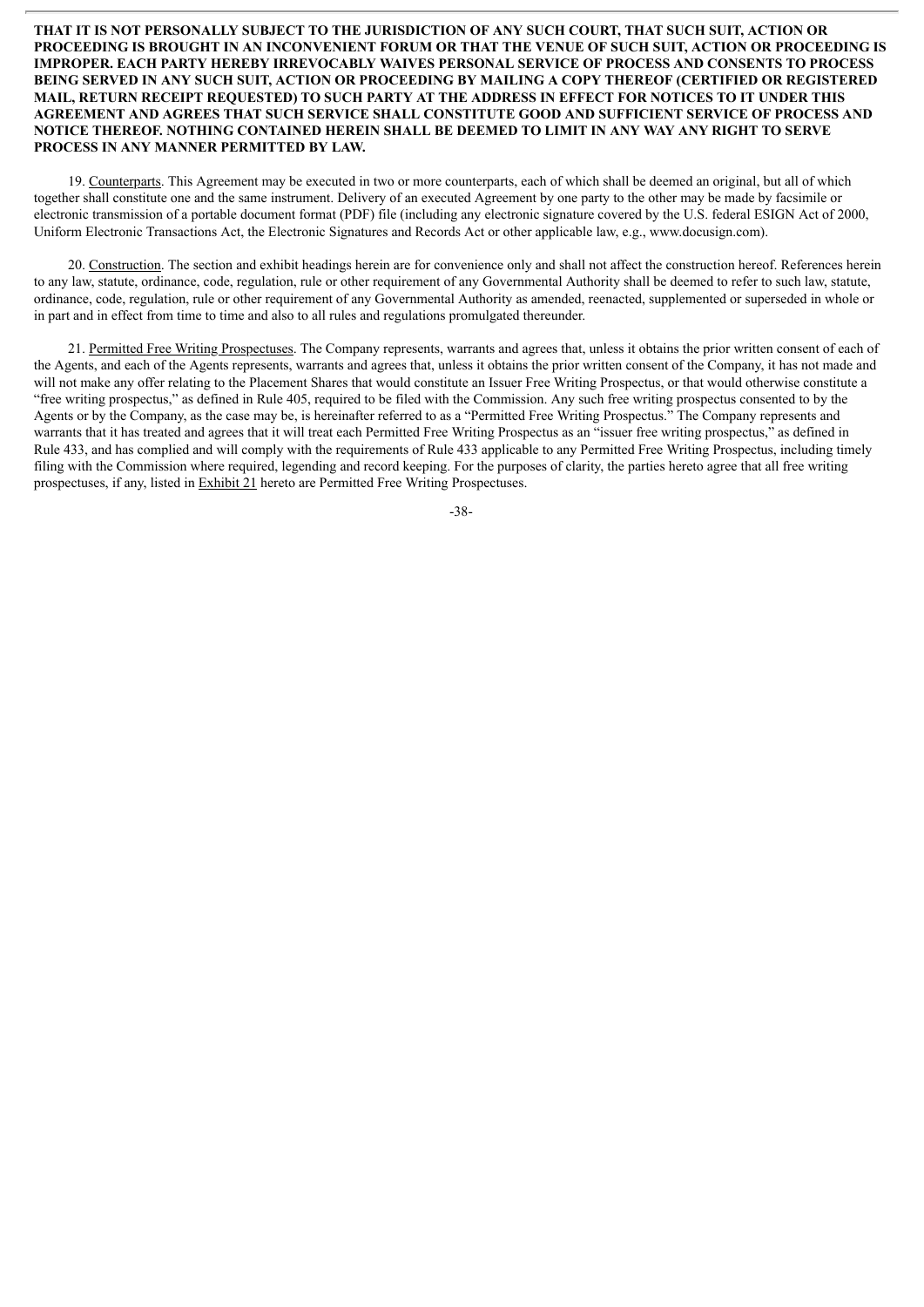22. Absence of Fiduciary Relationship. The Company acknowledges and agrees that:

(a) each Agent is acting solely as agent in connection with the public offering of the Placement Shares and in connection with each transaction contemplated by this Agreement and the process leading to such transactions, and no fiduciary or advisory relationship between the Company or any of its respective affiliates, stockholders (or other equity holders), creditors or employees or any other party, on the one hand, and the Agents, on the other hand, has been or will be created in respect of any of the transactions contemplated by this Agreement, irrespective of whether or not such Agent has advised or is advising the Company on other matters, and no Agent has any obligation to the Company with respect to the transactions contemplated by this Agreement except the obligations expressly set forth in this Agreement;

(b) it is capable of evaluating and understanding, and understands and accepts, the terms, risks and conditions of the transactions contemplated by this Agreement;

(c) neither the Agents nor their affiliates have provided any legal, accounting, regulatory or tax advice with respect to the transactions contemplated by this Agreement and it has consulted its own legal, accounting, regulatory and tax advisors to the extent it has deemed appropriate;

(d) it is aware that each Agent and its respective affiliates are engaged in a broad range of transactions which may involve interests that differ from those of the Company and such Agent and its affiliates have no obligation to disclose such interests and transactions to the Company by virtue of any fiduciary, advisory or agency relationship or otherwise; and

(e) it waives, to the fullest extent permitted by law, any claims it may have against an Agent or its affiliates for breach of fiduciary duty or alleged breach of fiduciary duty in connection with the sale of Placement Shares under this Agreement and agrees that such Agent and its affiliates shall not have any liability (whether direct or indirect, in contract, tort or otherwise) to it in respect of such a fiduciary duty claim or to any person asserting a fiduciary duty claim on its behalf or in right of it or the Company, employees or creditors of Company.

23. Definitions. As used in this Agreement, the following terms have the respective meanings set forth below:

"**Applicable Time**" means (i) each Representation Date, (ii) the time of each sale of any Placement Shares pursuant to this Agreement and (iii) each Settlement Date.

"**Governmental Authority**" means (i) any federal, provincial, state, local, municipal, national or international government or governmental authority, regulatory or administrative agency, governmental commission, department, board, bureau, agency or instrumentality, court, tribunal, arbitrator or arbitral body (public or private); (ii) any self-regulatory organization; or (iii) any political subdivision of any of the foregoing.

"**Issuer Free Writing Prospectus**" means any "issuer free writing prospectus," as defined in Rule 433, relating to the Placement Shares that (1) is required to be filed with the Commission by the Company, (2) is a "road show" that is a "written communication" within the meaning of Rule  $433(d)(8)$ (i) whether or not required to be filed with the Commission, or (3) is exempt from filing pursuant to Rule  $433(d)(5)(i)$  because it contains a description of the Placement Shares or of the offering that does not reflect the final terms, in each case in the form filed or required to be filed with the Commission or, if not required to be filed, in the form retained in the Company's records pursuant to Rule 433(g) under the Securities Act Regulations.

-39-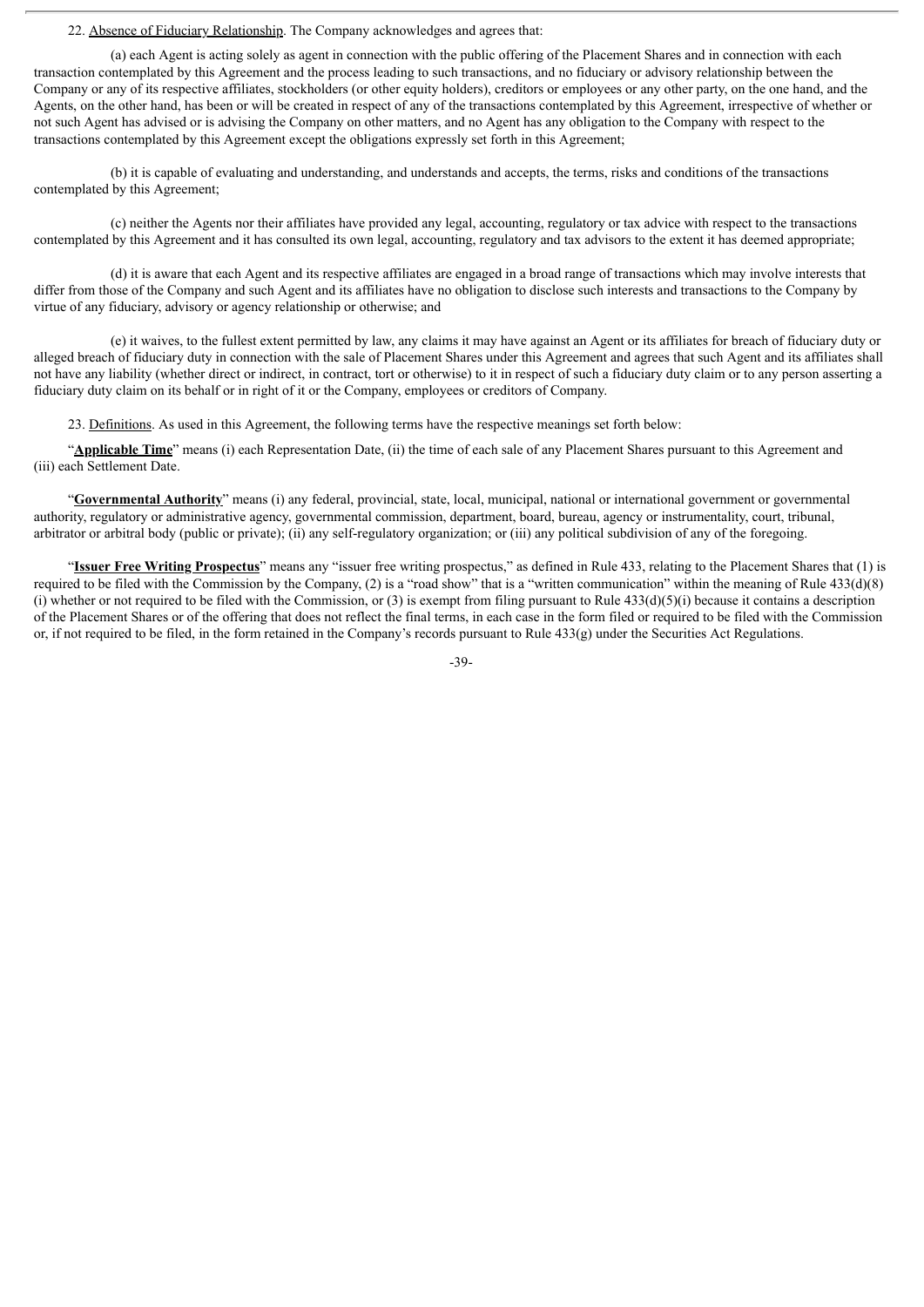#### "Rule 164," "Rule 172," "Rule 405," "Rule 415," "Rule 424," "Rule 424(b)," "Rule 430B," and "Rule 433" refer to such rules under the Securities Act Regulations.

All references in this Agreement to financial statements and schedules and other information that is "contained," "included" or "stated" in the Registration Statement or the Prospectus (and all other references of like import) shall be deemed to mean and include all such financial statements and schedules and other information that is incorporated by reference in the Registration Statement or the Prospectus, as the case may be.

All references in this Agreement to the Registration Statement, the Prospectus or any amendment or supplement to any of the foregoing shall be deemed to include the copy filed with the Commission pursuant to EDGAR; all references in this Agreement to any Issuer Free Writing Prospectus (other than any Issuer Free Writing Prospectuses that, pursuant to Rule 433, are not required to be filed with the Commission) shall be deemed to include the copy thereof filed with the Commission pursuant to EDGAR; and all references in this Agreement to "supplements" to the Prospectus shall include, without limitation, any supplements, "wrappers" or similar materials prepared in connection with any offering, sale or private placement of any Placement Shares by the Agents outside of the United States.

[*Signature Page Follows*]

-40-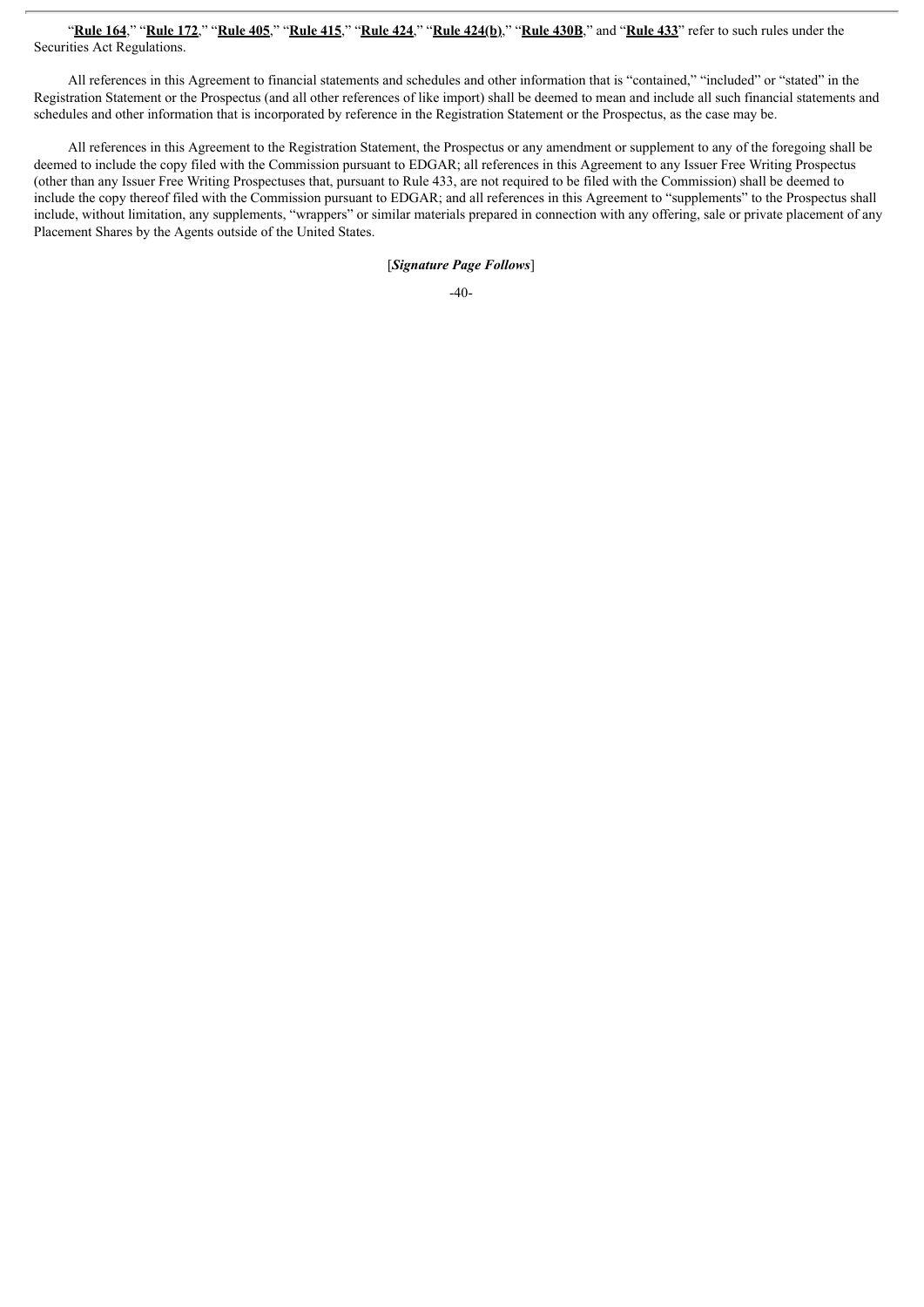If the foregoing correctly sets forth the understanding between the Company and the Agents, please so indicate in the space provided below for that purpose, whereupon this letter shall constitute a binding agreement between the Company and the Agents.

Very truly yours,

NEXIMMUNE, INC.

By: /s/ John Trainer

Name: John Trainer Title: Chief Financial Officer

ACCEPTED as of the date first-above written:

#### CANTOR FITZGERALD & CO.

By: /s/ Sage Kelly Name: Sage Kelly Title: Senior Managing Director

BTIG, LLC

By: /s/ Mikhail Keyserman Name: Mikhail Keyserman

Title: Managing Director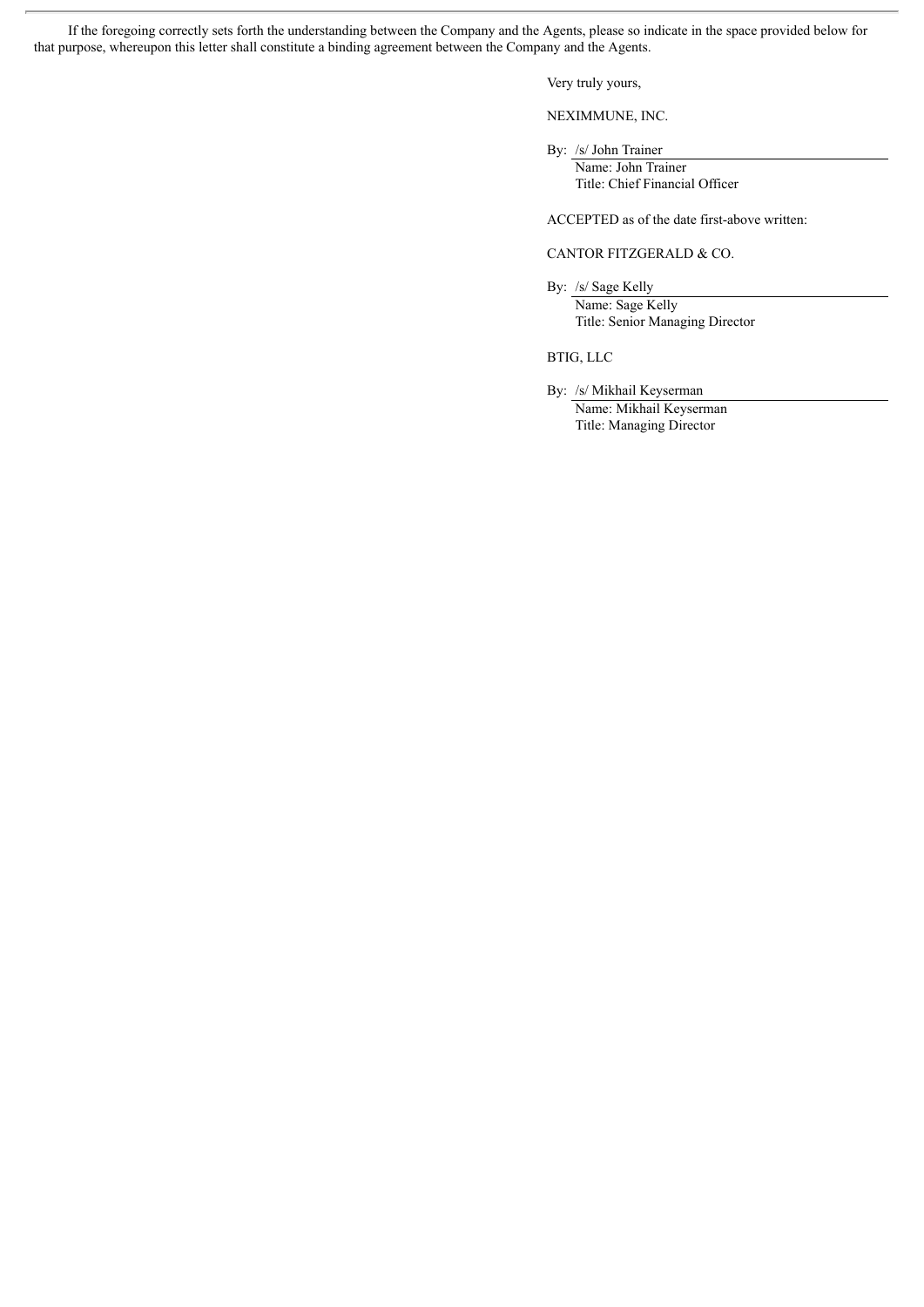

One Financial Center Boston, MA 02111 617 542 6000 mintz.com

<span id="page-44-0"></span>June 17, 2022

NexImmune, Inc. 9119 Gaither Road Gaithersburg, MD 20877

Ladies and Gentlemen:

This opinion is furnished to you in connection with a prospectus supplement, dated June 17, 2022, to a prospectus dated March 9, 2022 (the "Prospectus and Prospectus Supplement"), filed pursuant to a registration statement on Form S-3, Registration No. 333-263399 (the "Registration") Statement"), filed by NexImmune, Inc., a Delaware corporation (the "Company"), with the Securities and Exchange Commission (the "Commission") under the Securities Act of 1933, as amended (the "Securities Act"), with respect to the sale of up to \$50,000,000 of shares (the "Shares") of common stock, \$0.0001 par value per share (the "Common Stock"), of the Company. The Shares are to be offered and sold pursuant to a Controlled Equity OfferingSM Sales Agreement, dated as of June 17, 2022, by and among the Company and Cantor Fitzgerald & Co. and BTIG, LLC (the "Sales Agreement"), which is being filed with the Commission on the date hereof as Exhibit 1.1 to the Company's Current Report on Form 8-K. Pursuant to which the Company may offer and sell the Shares pursuant to the Registration Statement and the Prospectus and Prospectus Supplement.

In connection with this opinion, we have examined the Company's Sixth Amended and Restated Certificate of Incorporation and Restated By-Laws, both as currently in effect; the minutes of all pertinent meetings of directors of the Company relating to the Registration Statement, the Prospectus and Prospectus Supplement and the transactions contemplated thereby; such other records of the corporate proceedings of the Company and certificates of the Company's officers as we have deemed relevant for the purposes of rendering the opinions in this letter; the Registration Statement and the exhibits thereto filed with the Commission; the Prospectus and Prospectus Supplement; and the Sales Agreement.

In our examination, we have assumed the genuineness of all signatures, the legal capacity of natural persons, the authenticity of all documents submitted to us as originals, the conformity to original documents of all documents submitted to us as certified or photostatic copies and the authenticity of the originals of such copies.

> BOSTON LONDON LOS ANGELES NEW YORK SAN DIEGO SAN FRANCISCO WASHINGTON MINTZ, LEVIN, COHN, FERRIS, GLOVSKY AND POPEO, P.C.